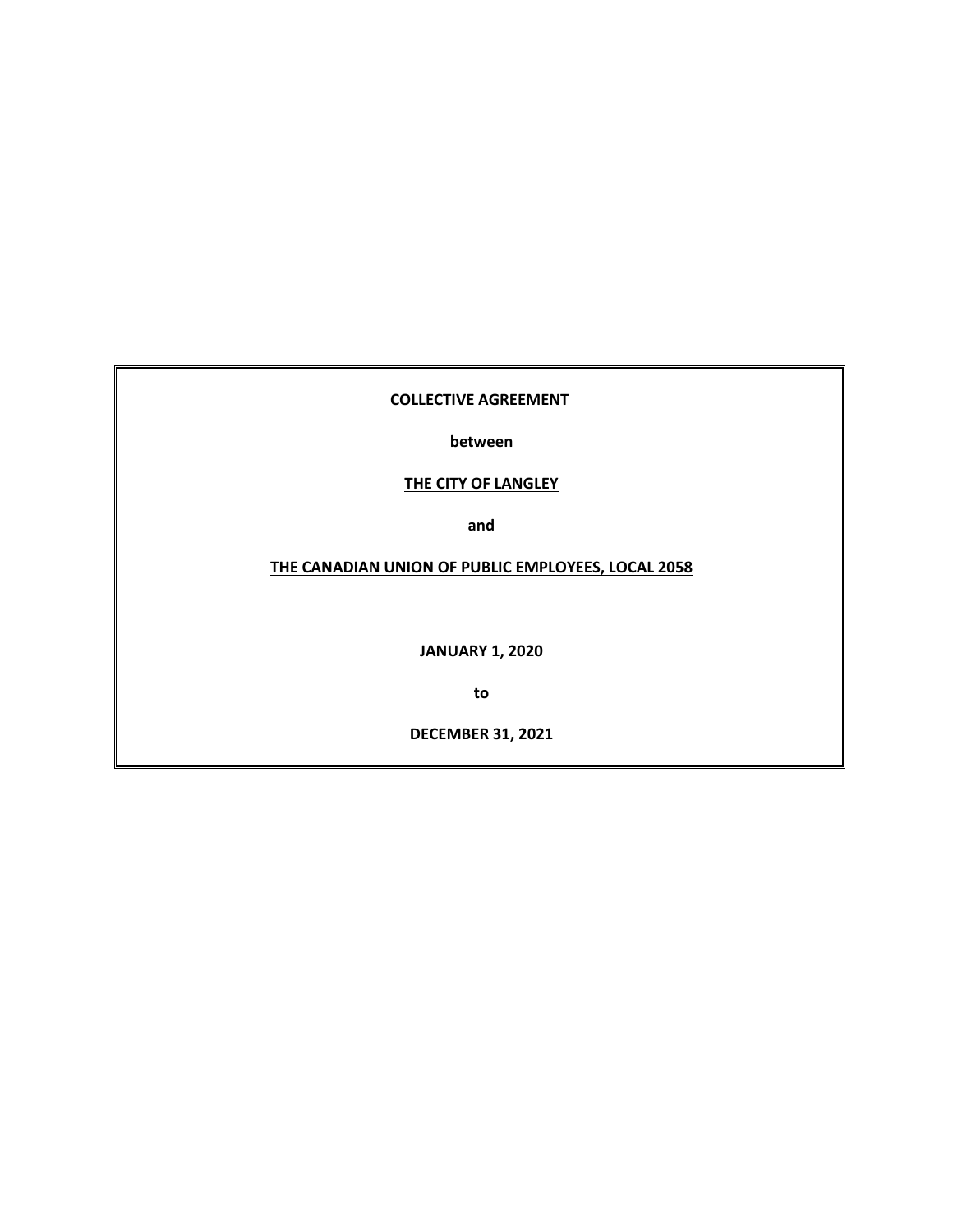## **CITY OF LANGLEY**

## **TABLE OF CONTENTS**

## **ARTICLE 1 BARGAINING AGENCY**

| Section 1.01 | - 2            |
|--------------|----------------|
| Section 1.02 | 2              |
| Section 1.03 | $\overline{2}$ |
| Section 1.04 |                |

## **ARTICLE 2 EMPLOYER'S RIGHTS**

| Section 2.01 |  |
|--------------|--|
| Section 2.02 |  |

## **ARTICLE 3 UNION SECURITY**

| Section 3.01 | $\mathbf{A}$   |
|--------------|----------------|
| Section 3.02 | $\overline{4}$ |
| Section 3.03 | 4              |
| Section 3.04 | $\overline{4}$ |

## **ARTICLE 4 ADJUSTMENT OF GRIEVANCES**

| 4    |
|------|
| $-5$ |
| - 6  |
| - 6  |
|      |
|      |

## **ARTICLE 5 VACATIONS & GENERAL HOLIDAYS**

| Section 5.01 | -6 |
|--------------|----|
| Section 5.02 |    |
| Section 5.03 |    |

## **ARTICLE 6 EMPLOYEES' BENEFITS**

| Section 6.01 | - 8 |
|--------------|-----|
| Section 6.02 | - 9 |
| Section 6.03 | 10  |
| Section 6.04 | -10 |
| Section 6.05 | 11  |

#### **PAGE**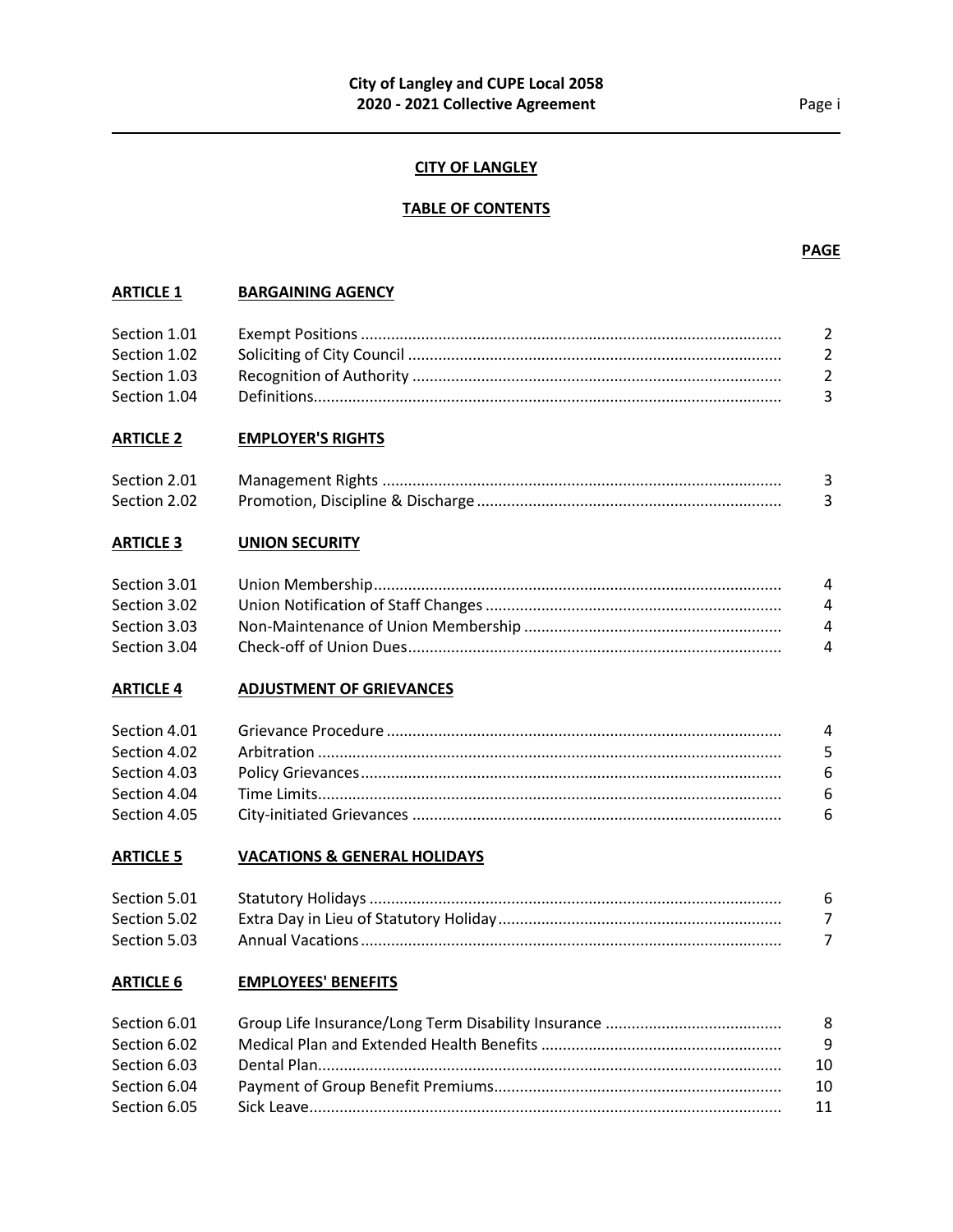# **PAGE**

# **ARTICLE 6 EMPLOYEES' BENEFITS** (cont'd)

| Section 6.06 | 13 |
|--------------|----|
| Section 6.07 | 13 |
| Section 6.08 | 14 |
| Section 6.09 | 14 |
| Section 6.10 | 15 |
| Section 6.11 | 15 |
|              |    |

# **ARTICLE 7 WORKING CONDITIONS**

| Section 7.01 |                                                                       | 15 |
|--------------|-----------------------------------------------------------------------|----|
| Section 7.02 |                                                                       | 15 |
| Section 7.03 |                                                                       | 15 |
| Section 7.04 |                                                                       | 16 |
| Section 7.05 | Labour/Management Discussions and Leave of Absence for Union Business | 16 |
| Section 7.06 |                                                                       | 17 |
| Section 7.07 |                                                                       | 17 |
| Section 7.08 |                                                                       | 17 |
| Section 7.09 |                                                                       | 18 |
| Section 7.10 |                                                                       | 18 |
| Section 7.11 |                                                                       | 19 |
| Section 7.12 |                                                                       | 19 |
| Section 7.13 |                                                                       | 20 |
|              |                                                                       | 20 |

## **ARTICLE 8 WAGES**

| Section 8.01 | 20 |
|--------------|----|
| Section 8.02 | 20 |
| Section 8.03 | 21 |
| Section 8.04 | 21 |
| Section 8.05 | 21 |
| Section 8.06 | 23 |

# **ARTICLE 9 HOURS OF WORK**

| -23 |
|-----|
| 24  |
| 24  |
| -24 |
|     |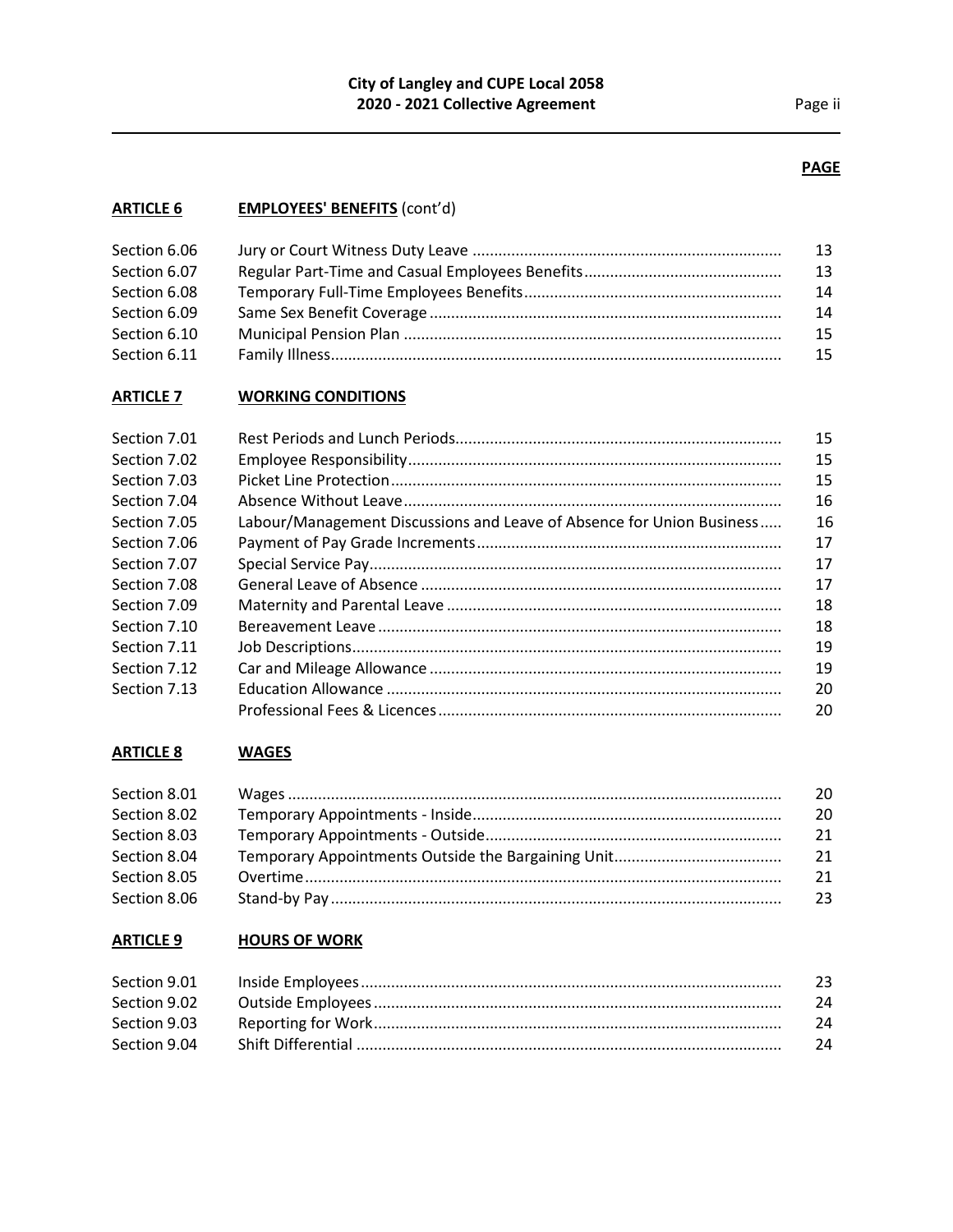## **PAGE**

## **ARTICLE 10 SENIORITY AND LAYOFF**

|               | 25  |
|---------------|-----|
|               | 26. |
| Section 10.03 |     |
| Section 10.04 | 28. |

## **ARTICLE 11 POSTINGS AND PROMOTIONS**

| Section 11.01 |                                                                                                            |  |
|---------------|------------------------------------------------------------------------------------------------------------|--|
| Section 11.02 | للمستنسسين المستنسسين المستنسسين المستنسسين المستنسسين والمستنسسين والمستنسسين المستنفرة المستنفر المستنفر |  |

## **ARTICLE 12 OCCUPATIONAL HEALTH AND SAFETY COMMITTEE**

|  | Section 12.01 |  |  |
|--|---------------|--|--|
|--|---------------|--|--|

## **ARTICLE 13 SPECIAL PROVISIONS**

| Section 13.01 | 30 |
|---------------|----|
| Section 13.02 | 30 |
| Section 13.03 | 31 |
| Section 13.04 | 31 |
| Section 13.05 | 31 |
| Section 13.06 | 31 |
| Section 13.07 | 31 |
| Section 13.08 | 32 |
| Section 13.09 | 32 |

#### **SCHEDULES**

| Schedule "A" |                                                              | 34 |
|--------------|--------------------------------------------------------------|----|
| Schedule "B" |                                                              | 36 |
| Schedule "C" |                                                              | 38 |
| Schedule "D" | 2016-2019 Pool, Community Centre, and Playground Staff Rates | 40 |

## **LETTERS OF UNDERSTANDING**

| 42 |
|----|
| 43 |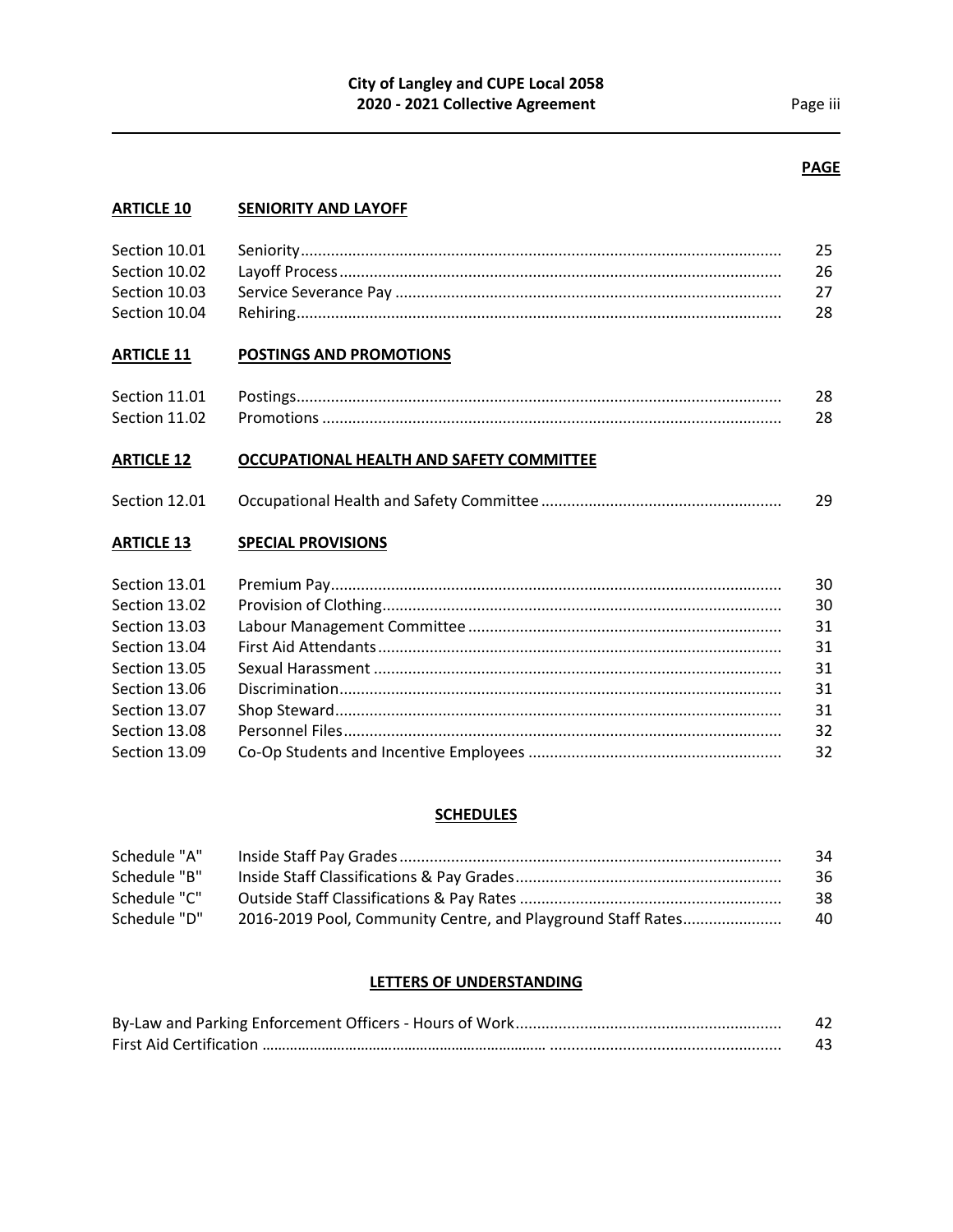# **PAGE**

# **BENEFIT SCHEDULES**

| 44  |
|-----|
| 44  |
| 44  |
| -46 |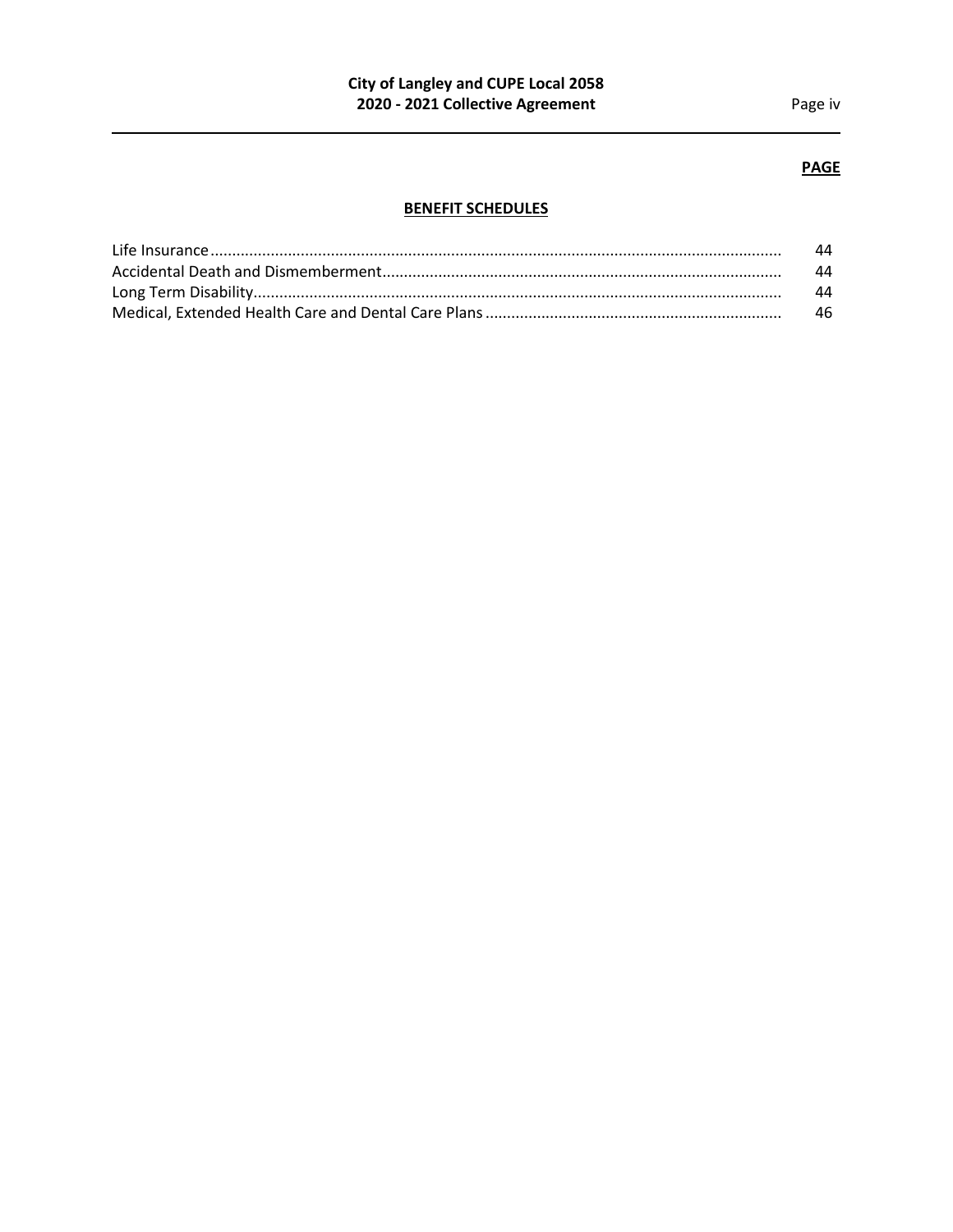#### THIS AGREEMENT ENTERED INTO

**BETWEEN: CITY OF LANGLEY** (hereinafter called the "City")

#### OF THE FIRST PART:

**AND: CANADIAN UNION OF PUBLIC EMPLOYEES, CITY OF LANGLEY CIVIC EMPLOYEES LOCAL 2058** Chartered by the Canadian Union of Public Employees and affiliated with the Canadian Labour Congress (hereinafter called the "Union")

OF THE SECOND PART:

**PREAMBLE:** The purpose of this Agreement is to secure for the City, the Union and the employees of the City, the full benefit of orderly and legal collective bargaining, and to ensure to the utmost extent possible the safety and physical welfare of the employees, economy of operation, quality and quantity of output, the protection of property. It is recognized by this Agreement to be the duty of the City and the Union and the employees to co-operate fully, individually and collectively, for the advancement of the said conditions.

> The City and the Union agree to abide by the terms set out in this Agreement. The Union further agrees that it will at all times instruct its members to act in accordance with the terms contained in this Agreement. The City agrees, in the exercise of the functions of Management, that the provisions of this Agreement will be carried out.

**TERM:** The term of this agreement shall be for two (2) years from January 1, 2020 to December 31, 2021 both dates inclusive, and thereafter from year to year unless written notice of intent to terminate or amend the agreement at the expiration of any yearly period is given by either party to the other party during the period beginning on the first day of September of any year commencing with the year 2021.

> Within five (5) days after receipt of any notice given pursuant to this section by either party, the parties to this agreement shall commence negotiations. During the period of negotiations this agreement shall continue in full force and effect. By agreement of the parties hereto, the provisions of Sub-Sections (2) and (3) of Section 50 of the Labour Relations Code are hereby specifically excluded.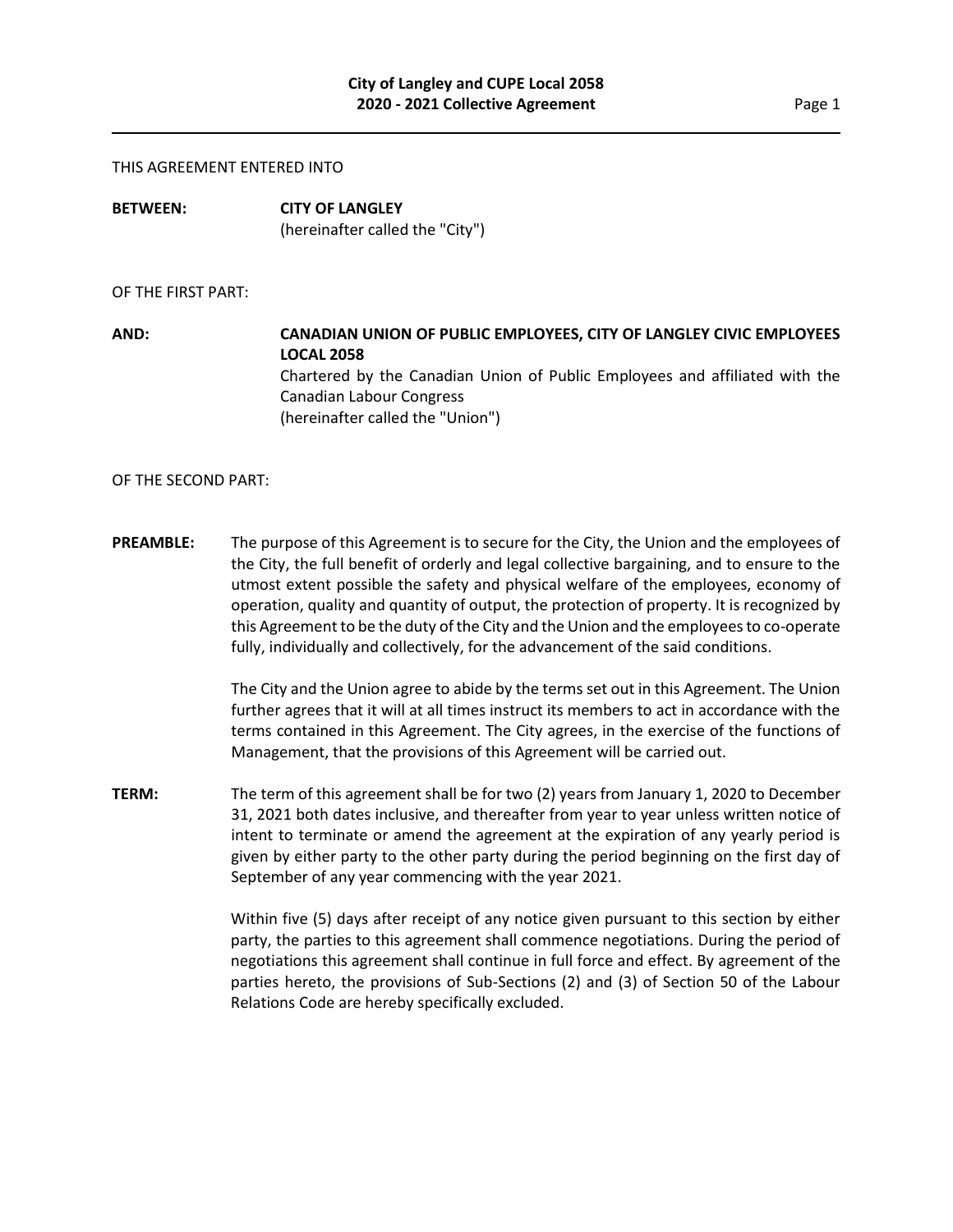## **ARTICLE 1 - BARGAINING AGENCY**

#### **Section 1.01 - Exempt Positions**

The City recognizes the Union as the sole collective bargaining agency of the Employees of the City except the classifications of:

> Assistant to the Mayor/CAO – HR Assistant Budget Analyst Chief Administrative Officer Chief Building Inspector **Contractors** Corporate Officer Deputy Corporate Officer Deputy Director of Corporate Services Director of Corporate Services Director of Development Services and Economic Development Director of Engineering, Parks and Environment Director of Legislative Services and Human Resources Director, Recreation, Culture and Community Services General Foreman Infrastructure Engineer Manager of Engineering Services Manager of Engineering Operations Manager of Information Services Manager of Parks Operations Recreation Supervisor Superintendent of Engineering Operations and Capital Projects

Any employees who are not employees within the meaning of the Labour Relations Code.

#### **Section 1.02 - Soliciting of City Council**

The Union agrees that there shall be no soliciting by any of its individual members to the City Council or individual members of Council with respect to rates of pay, working conditions or any other matter covered by this Agreement during the term of said Agreement and that the same conditions will be respected by the City Council.

#### **Section 1.03 - Recognition of Authority**

The City agrees that the bargaining authority of the Union shall not be impaired during the term of this Collective Agreement. The City agrees that the only certification that it will recognize during the term of this Agreement is that of the Union, unless ordered by due process of law to recognize some other bargaining authority.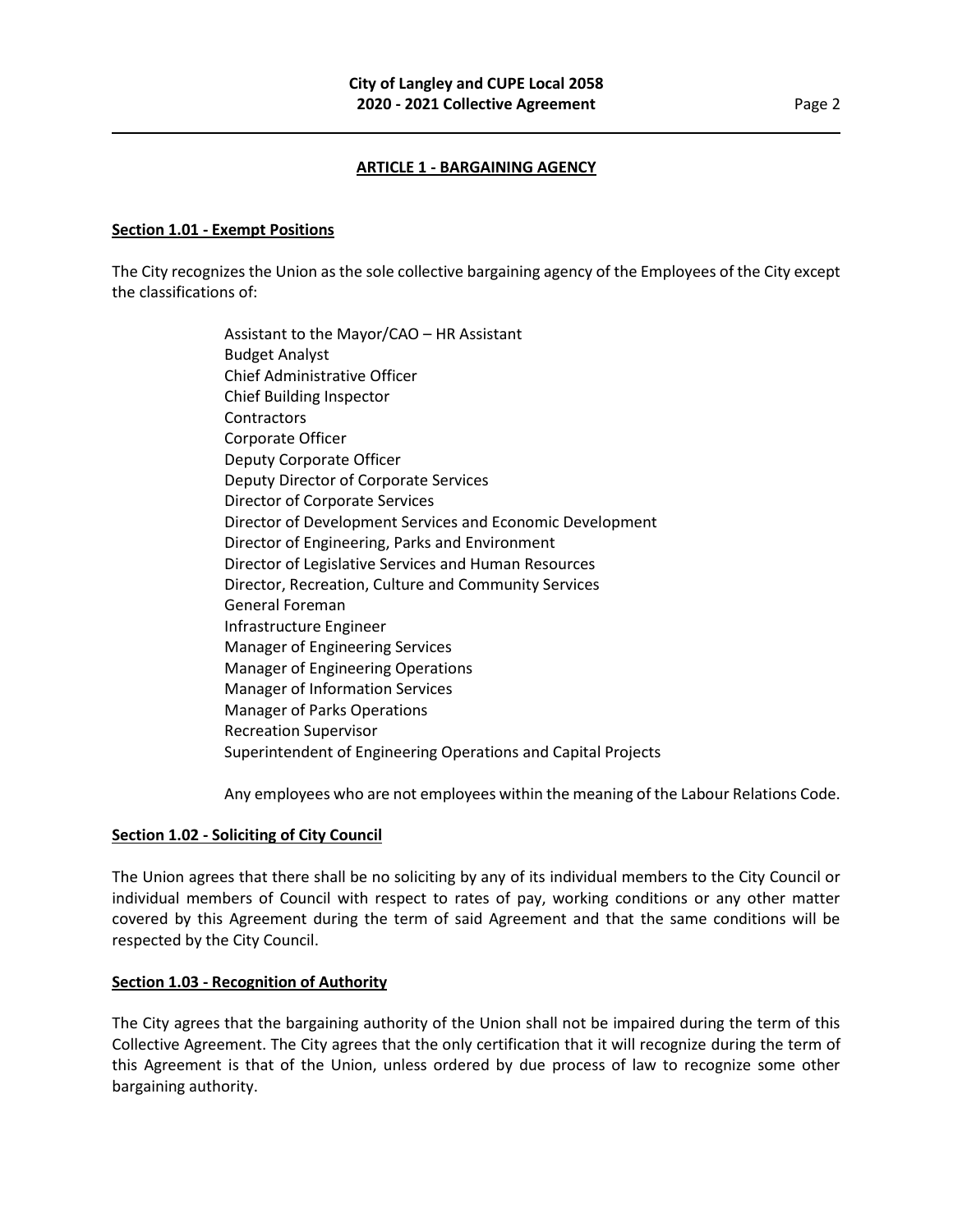Employees covered by this Collective Agreement shall not be required to make any written or verbal agreement with the employer or its representatives which may conflict with the terms of this Collective Agreement.

## **Section 1.04 - Definitions**

Recreation Employee - Shall be defined as an employee working in a recreation facility (e.g. pool, community centre, playground), including Building Service Workers in any facility. Recreation Employees are included in the Inside Department.

Regular Full-Time Employee - is an employee who is employed in an established position on a full-time basis of thirty-five (35), forty (40) or such other number of weekly hours as is recognized in the Collective Agreement as normal for a particular class of positions, for an indefinite period of time.

Regular Part-Time Employee - is an employee who is employed in an established position on a regular part-time schedule of weekly hours which are less than the number constituting full-time employment for a particular class of positions, for an indefinite period of time.

Temporary Full-Time Employee - is an employee who is employed on a full-time basis as set forth above, for a definite and limited period of time which may be extended or cut short by circumstances which could not be foreseen at the time of hiring, but shall not exceed twelve (12) calendar months without the agreement of the Union.

Casual Employee - is any other employee.

Employee - Shall mean a person who is an "employee" as defined in the Labour Relations Code.

Probationary Employee - Shall be defined as a person serving the designated trial period to determine suitability for the position as set forth in Article 10, Section 10.01 and Section 10.02.

## **ARTICLE 2 - EMPLOYER'S RIGHTS**

#### **Section 2.01 - Management Rights**

The Management and the operation of and the direction of the working force is vested exclusively in the City, provided, however, that this will not be used for the purpose of discrimination against employees, and provided that it is not against or contrary to the articles of this Agreement.

#### **Section 2.02 - Promotion, Discipline & Discharge**

The City shall have the right to select and promote its employees and to discipline or discharge them for proper cause, provided the employees shall retain the right of appeal under the Grievance procedure contained in this Agreement.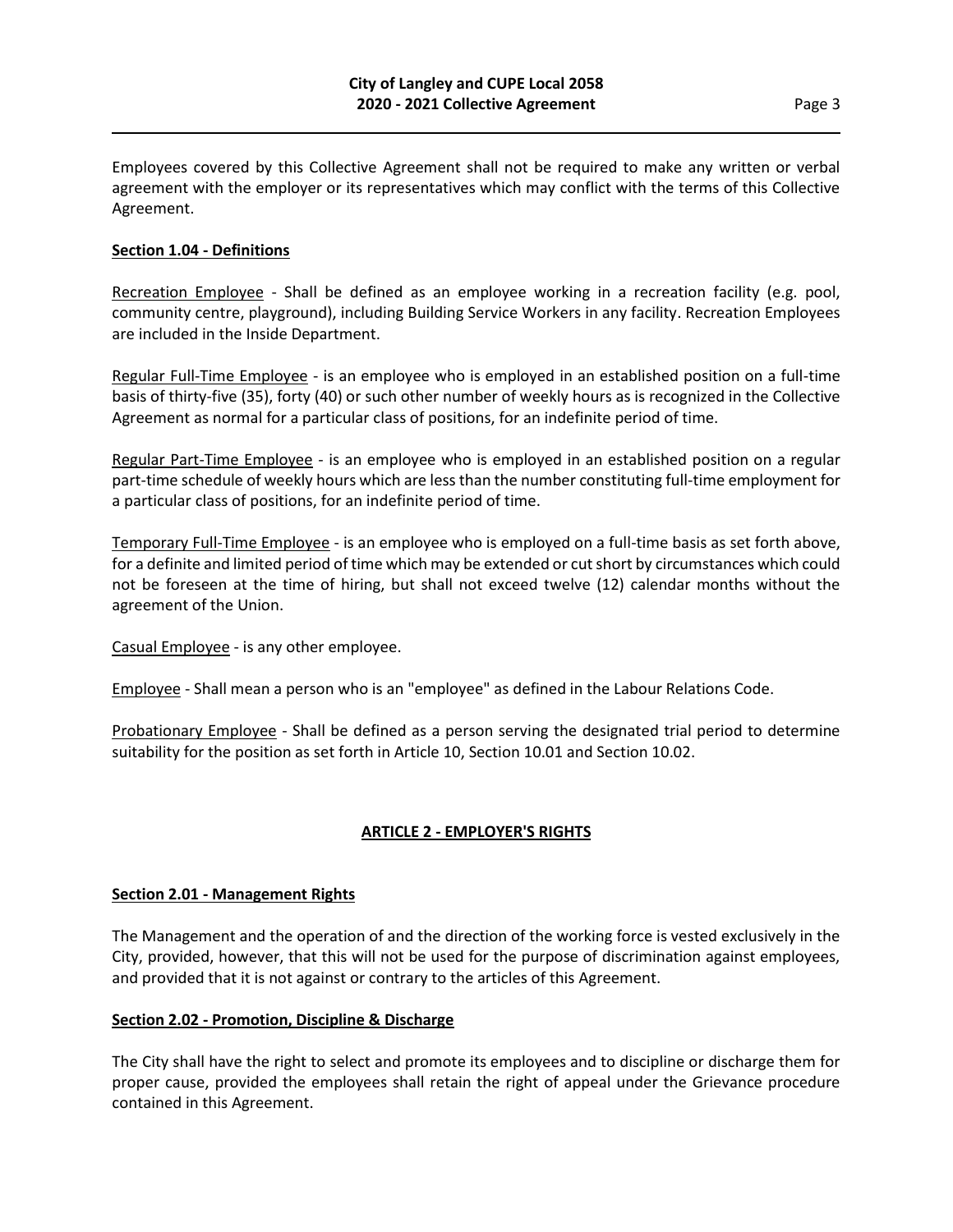## **ARTICLE 3 - UNION SECURITY**

#### **Section 3.01 - Union Membership**

The City agrees that all present employees covered by this Agreement shall remain members of the Union as a condition of employment and all future employees of the City, except those covered by the classifications set out in Article 1, Section 1.01, of this Agreement, shall immediately upon employment become and remain members of the Union as a condition of employment, provided that no employee shall be deprived of employment due to loss of Union membership unless the reason for loss of Union membership is the failure to pay Union dues and assessments that all other members are required to pay as per Section 3.04.

## **Section 3.02 - Union Notification of Staff Changes**

The City agrees to notify the Union, in writing, when an employee covered by this Agreement is hired, promoted, demoted, transferred, laid off, recalled, resigns, is suspended, is terminated, or is receiving Long Term Disability Benefits.

## **Section 3.03 - Non-Maintenance of Union Membership**

In the event of the Union intending to suspend a member for non-maintenance of membership, or for any other reason, the City shall be notified by the Union in writing at least seven (7) days before such suspension.

## **Section 3.04 - Check-Off of Union Dues**

The City agrees to check off all Union dues and assessments levied in accordance with the Constitution and/or Bylaws of the Union. The Union agrees to advise the City of the amounts of such Union dues, fees and/or assessments as may be determined from time to time by the said Union. The City, upon receipt of such evidence from the Union shall thereupon deduct from the earnings of the employees such dues, fees and assessments and shall forward to the Union the total of such amounts deducted together with a list of those employees from whom such deductions were made, by the 15th working day of the following month.

## **ARTICLE 4 - ADJUSTMENT OF GRIEVANCES**

## **Section 4.01 - Grievance Procedure**

In the event that any difference arises out of the interpretation, application, operation or any alleged violation of this Agreement, including any difference arising from the suspension or dismissal of any employee and including any question or difference as to whether the matter is arbitrable; such question or difference shall be finally and conclusively settled without stoppage of work in the following manner: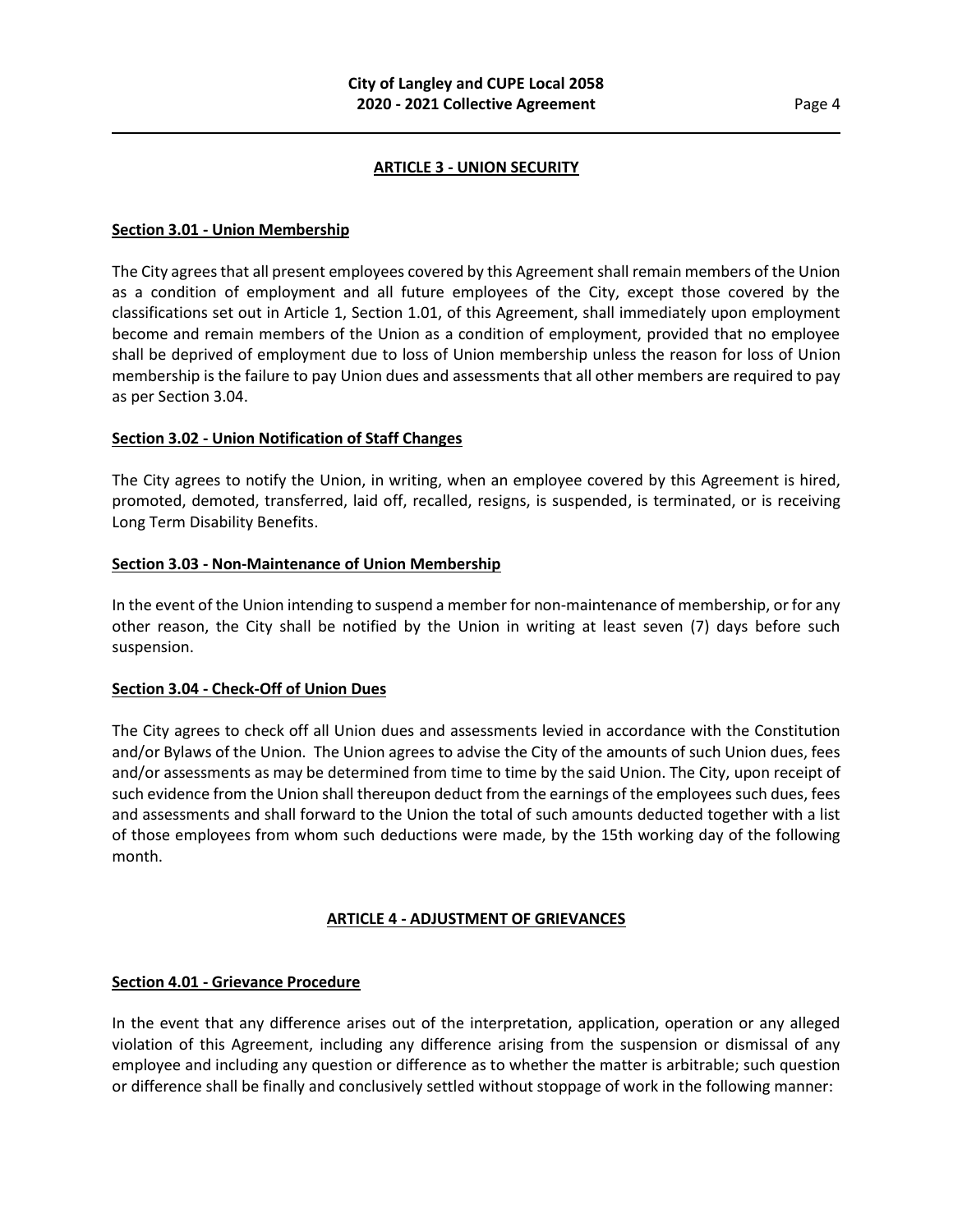(a) An employee shall meet with their immediate non-bargaining unit supervisor within ten (10) calendar days of a difference or grievance arising, with or without a Union representative, to discuss the employee's complaint to determine whether the matter can be resolved or whether it is to be formalized as a grievance.

## (b) First Step

Such difference or alleged grievance shall first be reduced to writing and submitted to the employee's immediate non-bargaining unit supervisor within ten (10) calendar days of the meeting with the non-bargaining unit supervisor pursuant to Section 4.01(a). The employee and a representative of the Union shall meet with the employee's immediate non-bargaining unit supervisor within ten (10) calendar days following the written submission. The supervisor shall respond within ten (10) calendar days of the meeting.

A grievance dealing with dismissal or termination shall start at the Chief Administrative Officer step in the grievance procedure.

(c) Second Step

If the difference or alleged grievance is not settled, the Union may refer the matter to the Chief Administrative Officer within ten (10) calendar days following the supervisor's response at the first step.

The Chief Administrative Officer shall meet with the Union within ten (10) calendar days of the referral to the second step and shall respond to the Union within fourteen (14) calendar days of the meeting.

#### (d) Third Step

Should the two parties be unable to resolve the difference or alleged grievance, the matter or matters may be submitted to a Board of Arbitration pursuant to Section 4.02 within fourteen (14) calendar days of the Chief Administrative Officer's response in the second step.

#### **Section 4.02 - Arbitration**

- (a) The parties shall use a single Arbitrator, unless either party wants a three (3) member Arbitration Board which shall consist of one (1) member appointed by each party and a Chairperson mutually appointed by the City and the Union. The City and the Union shall mutually agree on the Arbitrator or the Chairperson within fourteen (14) calendar days of the referral.
- (b) Where the parties are unable to agree on a single Arbitrator or a Chairperson within fourteen (14) calendar days of the referral, either party may apply to the Director, Collective Agreement Arbitration Bureau within the following ninety (90) calendar days to make the appointment.
- (c) In the event the Board of Arbitration finds that an employee has been dismissed or suspended for other than proper cause, the Board of Arbitration may direct the City to reinstate the employee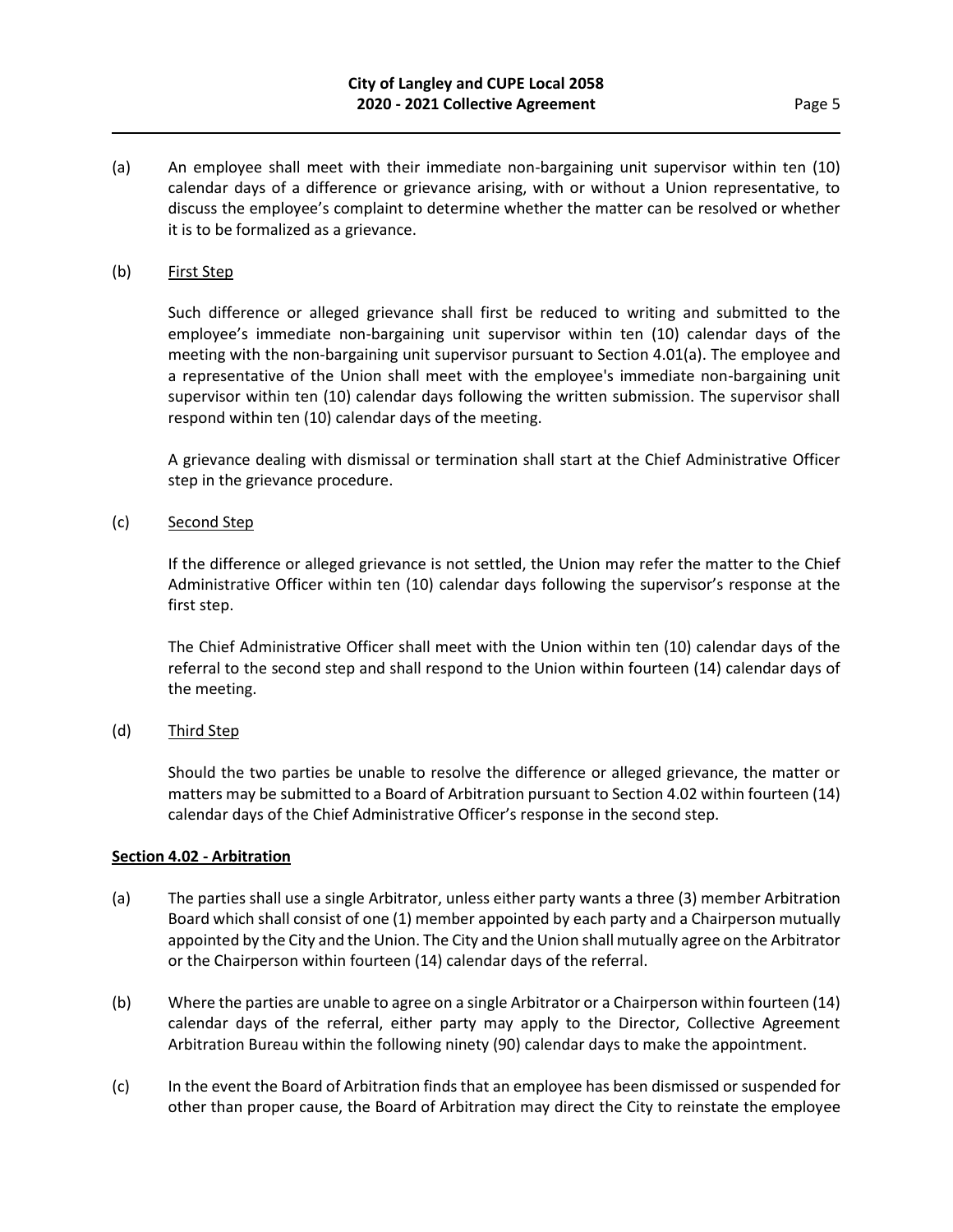and pay to the employee a sum equal to his/her wages or salary lost by reason of such suspension or discharge, or such lesser sum as in the opinion of the Board of Arbitration is fair and reasonable or make such other order as it considers fair and reasonable having regard to the terms of the Collective Agreement, between the parties.

(d) The decision of the Arbitrator or Arbitration Board shall be final and binding on both parties. Each party shall pay half the expense of the Arbitrator or Chairperson and the expenses of their representative.

#### **Section 4.03 - Policy Grievances**

- (a) When a dispute arises between the parties, including any difference concerning the interpretation, application, operation or alleged violation of this Collective Agreement which does not specifically involve an employee, the matter may be submitted in writing by the Union to the Chief Administrative Officer or, alternatively, by the City to the Union.
- (b) The Chief Administrative Officer and the Union will make every reasonable effort to meet and discuss the grievance within fourteen (14) calendar days of the notification of the grievance.
- (c) The responding party will respond to the grievance within fourteen (14) calendar days of the meeting.
- (d) If the grievance is not resolved through the above process, the grieving party may refer the grievance to Arbitration as provided for in Section 4.02 within fourteen (14) calendar days of the response in Section 4.03(c) above.

#### **Section 4.04 - Time Limits**

The time limits stipulated in this Article 4 may be extended by mutual agreement between the parties.

#### **Section 4.05 - City-initiated Grievances**

City-initiated grievances shall have the same time limits and procedures as Union-initiated grievances.

## **ARTICLE 5 - VACATIONS & GENERAL HOLIDAYS**

#### **Section 5.01 - Statutory Holidays**

(a) All Regular Full-Time Employees of the City shall be granted payment for all Statutory Holidays and for any day which the Council of the City may declare a public holiday. See Section 6.07 for benefits applicable to Regular Part-Time and Casual Employees and Section 6.08 for benefits applicable to Temporary Full-Time Employees.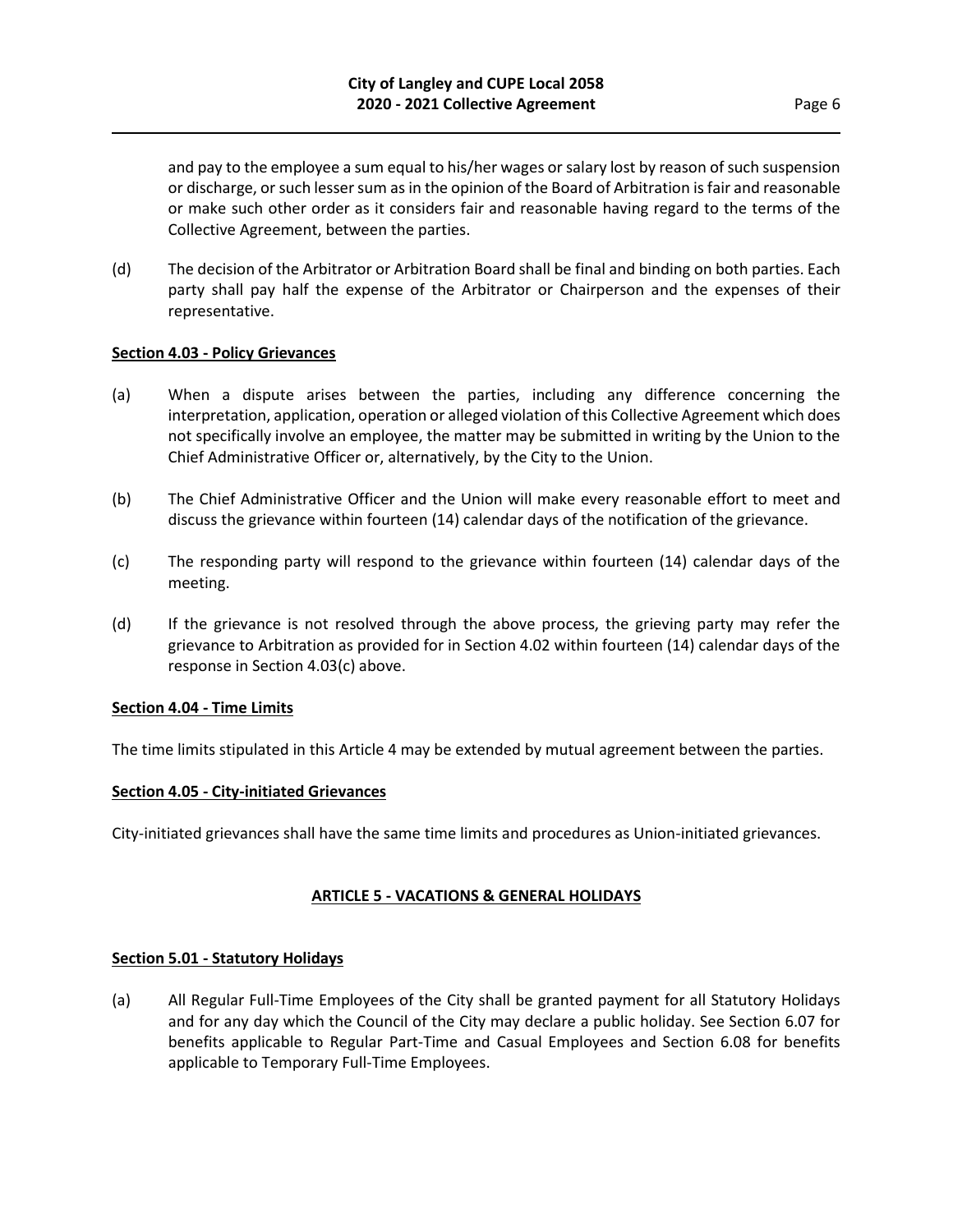- (b) For the purpose of this section, all new Regular Full-Time Employees hired by the City shall have worked for the City at least fifteen (15) working days in the thirty (30) calendar day period immediately prior to the Statutory Holiday.
- (c) In the interpretation of this clause the following are the Statutory Holidays which shall apply, namely:

Christmas Day and the day immediately following New Year's Day Family Day\* Good Friday Easter Monday Canada Day Victoria Day B.C. Day Labour Day Thanksgiving Day Remembrance Day

The birthday or the day fixed by Proclamation of the Governor in Council for the celebration of the birthday of the reigning sovereign, and any day appointed by Proclamation of the Governor in Council as a holiday of general application throughout Canada and any day appointed by Proclamation or Order of the Lt. Governor in Council as a holiday.

\*If/when Family Day ceases to be a provincial public holiday under the laws of British Columbia, Family Day will no longer be considered a Public Holiday for the purposes of this Collective Agreement.

(d) If a statutory or public holiday falls on a non-working day, the City may declare that the working day immediately preceding the holiday or the working day immediately following the holiday be observed in lieu of the said holiday.

## **Section 5.02 - Extra Day In Lieu of Statutory Holiday**

Where Statutory Holidays or public holidays declared by Council of the City occur while an employee is on Annual Holidays or Saturday or Sunday, extra days in lieu of such holidays shall be granted.

## **Section 5.03 - Annual Vacations**

Paid annual vacation for all Regular Full-Time Employees covered by this Agreement shall be allowed as follows (see Section 6.07 for benefits applicable to Regular Part-Time and Casual Employees and Section 6.08 for benefits applicable to Temporary Full-Time Employees):

(a) In the first  $(1<sup>st</sup>)$  part calendar year of service, vacation will be granted on the basis of one-twelfth  $(1/12<sup>th</sup>)$  of fifteen (15) working days for each month, or portion of a month greater than one-half  $(\frac{1}{2})$  worked by December 31<sup>st</sup>. For the purpose of calculation of vacation entitlement, the first (1<sup>st</sup>) part calendar year of service shall be considered as the first  $(1<sup>st</sup>)$  year of service.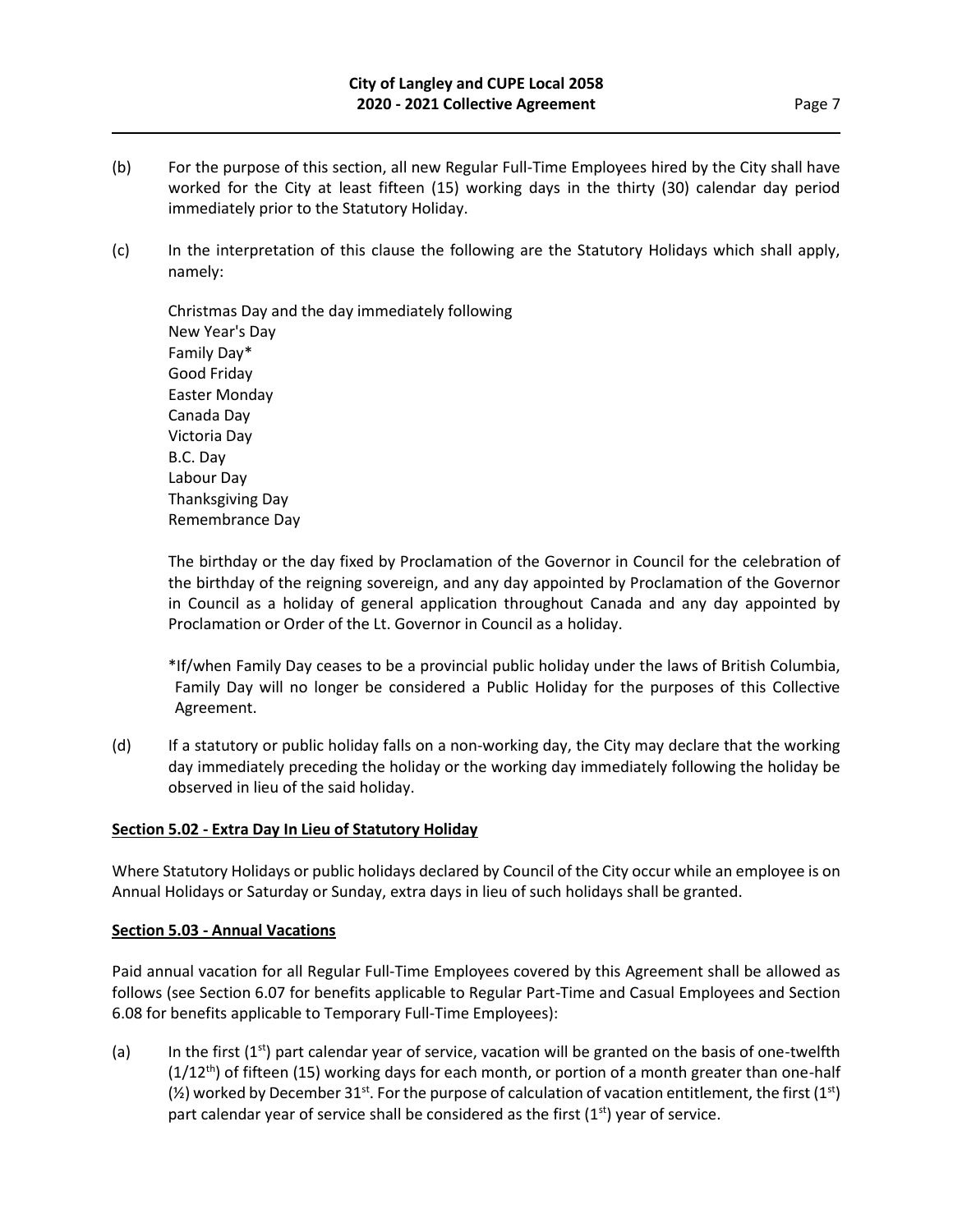- (b) During the second ( $2^{nd}$ ) and each subsequent calendar year of service, fifteen (15) working days.
- (c) During the eighth  $(8<sup>th</sup>)$  and each subsequent calendar year of service, twenty (20) working days.
- (d) During the fourteenth  $(14<sup>th</sup>)$  and each subsequent calendar year of service, twenty-five (25) working days.
- (e) During the twentieth  $(20<sup>th</sup>)$  and each subsequent calendar year of service, thirty (30) working days.
- (f) Employees who leave the service during their second or subsequent calendar year of service shall receive vacation pay for the calendar year in which termination occurs on the basis of one-twelfth  $(1/12<sup>th</sup>)$  of their vacation entitlement for that year for each month greater than one-half  $(1/2)$ worked to the date of termination.
- (g) Calendar year for the purpose of this Agreement shall mean the twelve (12) month period January first  $(1<sup>st</sup>)$  to December thirty-first  $(31<sup>st</sup>)$  inclusive.
- (h) Adjustments will be made on the employee's regular pay cheque for any overpayment of vacation pay.
- (i) Vacations for employees shall be taken at such times when quantity and regularity of the work of the City shall be least impaired, and is mutually agreed upon by the employee and the Supervisor. Vacation shall be taken in the year in which it is earned; there shall be no cash payout of any vacation not taken during the year.
- (j) Vacation shall be prorated for employees who have unpaid leaves of absence that accumulate to more than fifteen (15) working days in a calendar year. The proration shall be based on the total amount of leave including the first fifteen (15) days. For the purposes of this paragraph, leave without pay for Union business where the City is reimbursed by the Union shall not be counted as unpaid leave. In the case of maternity and parental leave, vacation pay shall be prorated based on the length of the leave however the employee may elect to take the unpaid portion of their vacation time entitlement.
- (k) Each employee will receive five (5) working days of supplementary vacation at the beginning of each five (5) calendar years of service commencing at the beginning of the eleventh  $(11<sup>th</sup>)$  calendar year of service, with each supplementary five (5) day allotment to be taken during the year in which they are granted.

#### **ARTICLE 6 - EMPLOYEES' BENEFITS**

#### **Section 6.01 - Group Life Insurance/Long Term Disability Insurance**

(a) All Regular Full-Time Employees, engaged after the effective date of the plan, shall participate in a Group Life Insurance plan which shall include accidental death and dismemberment (AD&D)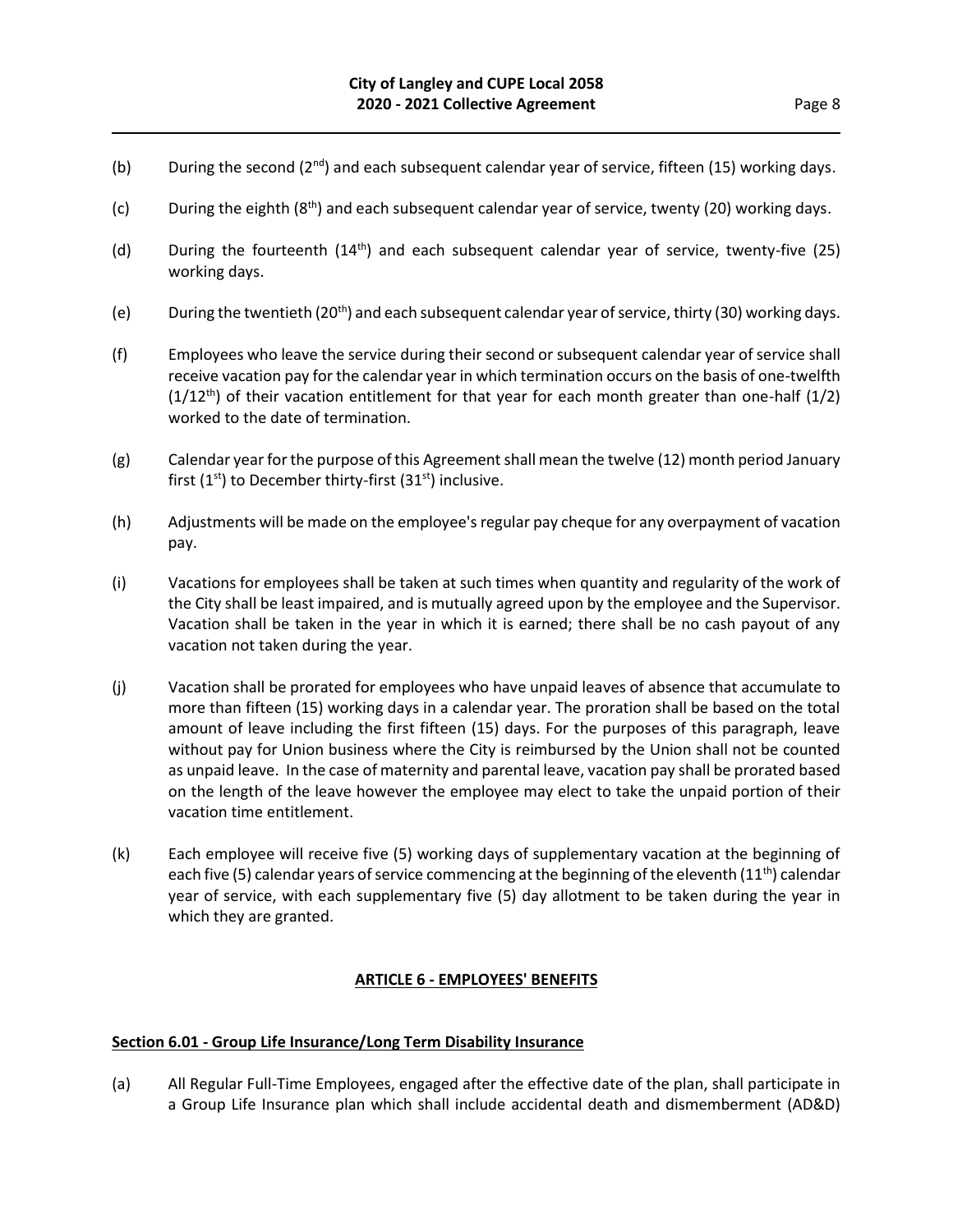coverage, immediately upon completion of one (1) month employment from the date of hire and shall continue to participate in such plan as a condition of employment.

- (b) The premiums payable shall be shared seventy-five percent (75%) by the City and twenty-five percent (25%) by the participating employees through payroll deductions.
- (c) The Group Life Insurance Plan shall be in the amount of two times the annual wages to a minimum of Twenty-Four Thousand Dollars (\$24,000.00) and an equal amount for the AD&D coverage for each employee. For employees who work beyond age sixty-five (65), the group life and AD&D coverage is reduced by fifty percent (50%) at age sixty-five (65) and the coverage ends on the employee's seventieth (70<sup>th</sup>) birthday.

#### (d) Long Term Disability Plan

Regular Full-Time Employees, engaged after the effective date of the plan, shall participate in the Long Term Disability Plan immediately upon completion of one (1) month employment from the date of hire and shall continue to participate in such plan as a condition of employment. Employees will not accrue sick leave, annual vacations or statutory holidays or be eligible for sick leave gratuity after four (4) weeks on a long term disability claim.

The premiums payable shall be paid one hundred percent (100%) by the participating employees.

#### **Section 6.02 - Medical Plan and Extended Health Benefits**

- (a) All Regular Full-Time Employees shall, effective the first day of the month following completion of one (1) month of employment from the date of hire, enroll in the Medical Plan (except those with spousal plans), subject to the rules of the Plan. The City will pay seventy-five percent (75%) of the costs and the deductions for employees shall be made through payroll deductions.
- (b) All Regular Full-Time Employees shall, effective the first day of the month following completion of one (1) month of employment from the date of hire, enroll in the Extended Health Benefits (EHB) Plan (except those with spousal plans), subject to the rules of the Plan. The City will pay one hundred percent (100%) of the premium provided that the Employment Insurance (EI) reduced premium rate is applicable. If not applicable, the City will pay seventy-five percent (75%) of the premium. The EHB package also includes coverage for expenses incurred relative to the purchase of vision care (five hundred dollars (\$500.00) including coverage for laser eye surgery) per person in a two (2) calendar year period), eye exams (one hundred dollars (\$100.00) per person every two (2) calendar year period), hearing aids (seven hundred dollars (\$700.00) per person in a five (5) calendar year period), orthopedic shoes, diabetic equipment and supplies, and ostomy. The EHB lifetime maximum is to be three million dollars (\$3,000,000.00) per person. The EHB Plan annual deductible is one hundred twenty-five dollars (\$125.00).
- (c) See Section 6.07 for benefits applicable to Regular Part-Time and Casual Employees and Section 6.08 for benefits applicable to Temporary Full-Time Employees.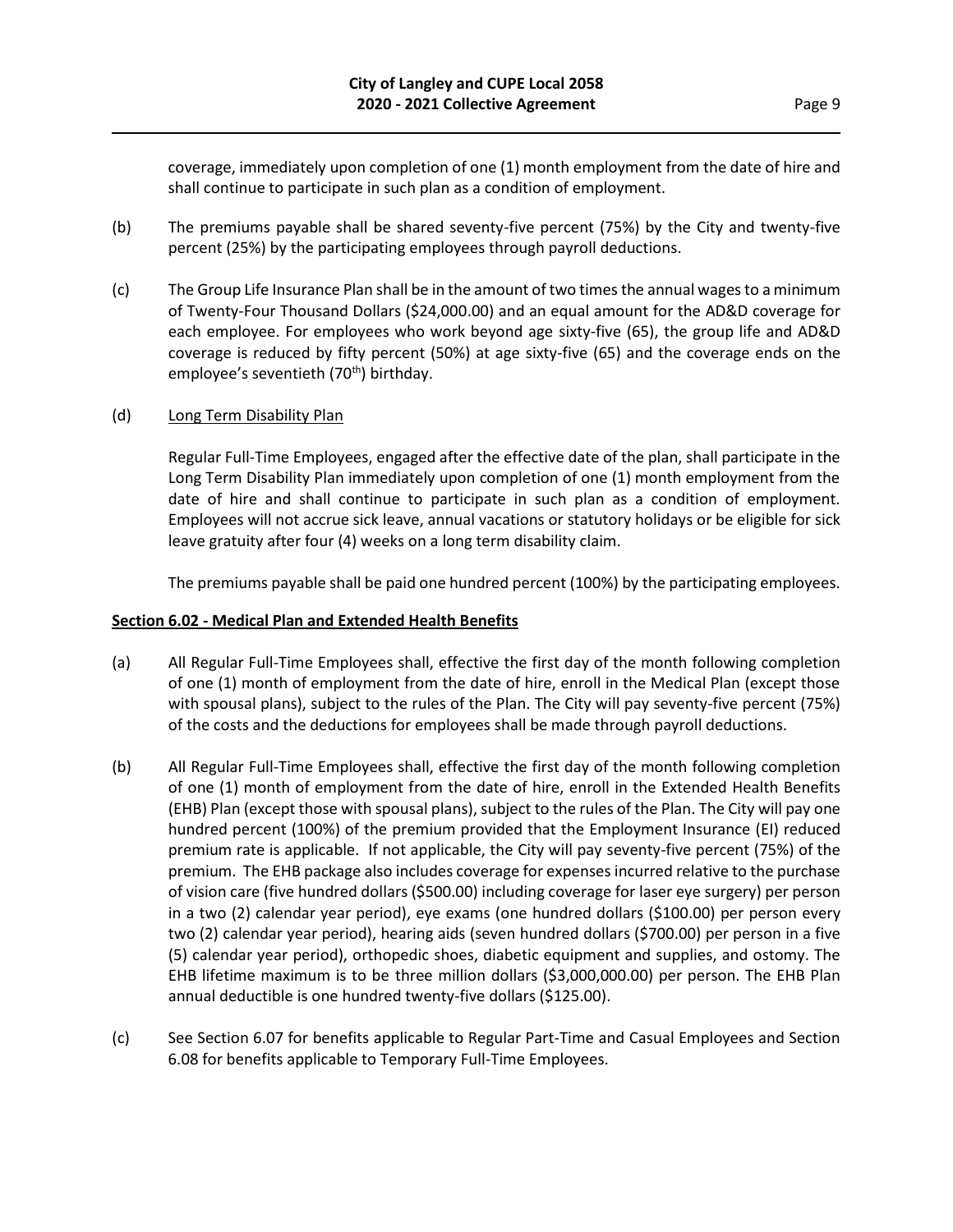#### **Section 6.03 - Dental Plan**

- (a) All Regular Full-Time Employees shall effective the first day of the month following completion of three (3) months of continuous employment from the date of hire, participate in a dental plan (except those with spousal plans) based on the agreement between the carrier and the City and on the following general principles:
	- (1) Basic dental services (Part A) pays for:

Eighty percent (80%)of approved schedule of fees. The coverage provides for check-ups every nine (9) months.

(2) Prosthetics, crowns and bridges (Part B) plan pays for:

Ninety Percent (90%) of approved schedule of fees.

(3) Orthodontics (Part C) pays for:

Ninety percent (90%) of lifetime limit per covered person of five thousand dollars (\$5,000.00).

- (4) The City will pay seventy-five percent (75%) of the costs of the dental plan for employees and the deductions for employees shall be made through payroll deductions.
- (5) For employees hired on 1995 December 18 or earlier, the coverage shall be Plan A one hundred percent (100%), Plan B – ninety percent (90%) and Plan C – ninety percent (90%).
- (b) See Section 6.07 for benefits applicable to Regular Part-Time and Casual Employees and Section 6.08 for benefits applicable to Temporary Full-Time Employees.

#### **Section 6.04 - Payment of Group Benefit Premiums**

- (a) **Leave of Absence** the City will continue employees on the group benefit plans to which the employee subscribes at such time which leave of absence is granted. Such coverage will be at the full cost to the employee.
- (b) **Extended Sick Leave** where employees have used all available sick leave credit and holiday pay, the City will continue to carry such employees on their existing group benefit plans for a six (6) month period only. The employees will be required to pay their portion of the benefits during the six (6) month period by the tenth  $(10<sup>th</sup>)$  day of each month. Should an employee not pay his/her share by the tenth (10<sup>th</sup>) of the current month, the coverage will be terminated. This clause only applies to medical, dental and group life insurance.
- (c) **Workers' Compensation Board** while an employee is in receipt of Workers' Compensation payments or an arrangement under Section 6.05(d) hereof, the City shall continue payment of its share of the employee's group benefit premiums.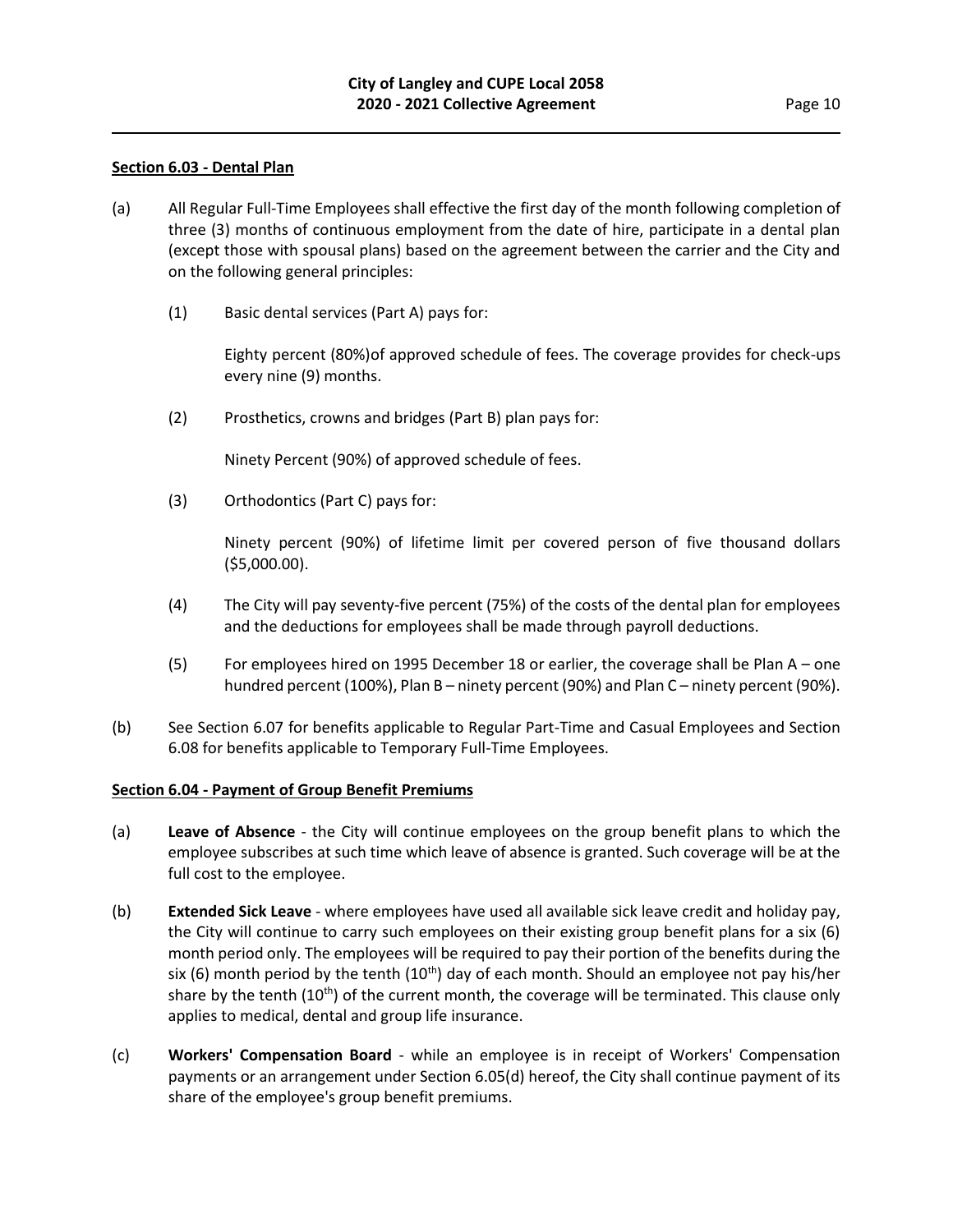- (d) **Layoff** where an employee has been laid off by the City, the City will, if the employee so wishes, pay the City's share of the group benefit premiums for the month during which the lay-off occurred and the next month, providing the employee pays his/her share of the premiums to the City at the time of lay-off. Following that, the City will continue to administer the benefit plans for such laid off employees for as long as the employee enjoys seniority providing the entire cost of such benefits are paid each month in advance to the City.
- (e) An employee, currently on lay-off and enjoying seniority, and returning to work, is eligible immediately to resume the benefits he/she enjoyed prior to the lay-off.
- (f) **Disability**  The City will pay one hundred percent (100%) of the premiums for medical, AD&D, EHB, life insurance, and dental coverage for employees in receipt of a long term disability claim for a maximum of two (2) years.

## **Section 6.05 - Sick Leave**

(a) All Regular Full-Time Employees shall be granted eighteen (18) days sick leave with pay for each year of continuous service on the basis of one and one-half (1½) days per month on completion of the employee's six (6) month probationary period, retroactive to the employee's first completed calendar month of service. All unused sick leave to accumulate to a maximum of one hundred twenty (120) days.

See Section 6.07 for benefits applicable to Regular Part-Time and Casual Employees and Section 6.08 for benefits applicable to Temporary Full-Time Employees.

(b) An employee who uses no sick leave and has no Workers Compensation Board (WCB) absences during any one or more of the following periods:

January 1st to February 28<sup>th</sup> or 29<sup>th</sup>; March  $1<sup>st</sup>$  to April 30<sup>th</sup>; May  $1^{\text{st}}$  to July  $31^{\text{st}}$ ; August  $1^{st}$  to October  $31^{st}$ ; November 1<sup>st</sup> to December 31<sup>st</sup>,

shall receive one (1) day's pay at the employee's regular rate of pay at the end of each period or as soon thereafter as possible. Any payout of the sick time under this section will be deducted from the employee's accumulated sick leave total.

If the employee chooses to receive the payout as paid time off work, the time off shall be at a mutually agreeable time. An employee may also elect to leave their payout in their accumulated sick leave bank for future use as sick leave.

- (c) Employees may be required to provide a doctor's certificate to obtain sick pay.
- (d) When a Regular Full-Time Employee's claim for WCB temporary disability benefits is accepted by the WCB, the employee shall assign all monies received from the WCB to the City and the City shall pay to the employee, the employee's approximate net pay.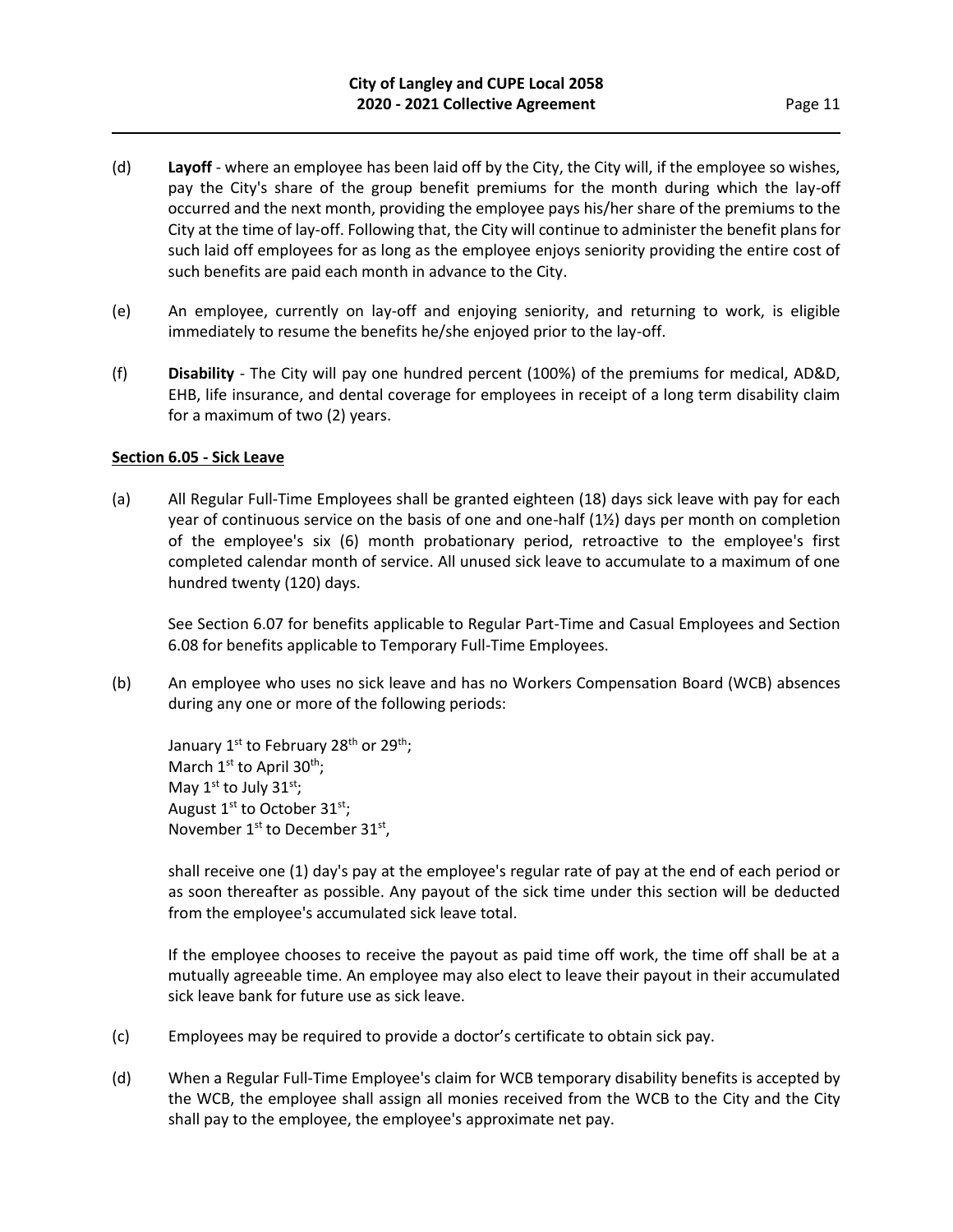In the event the WCB rejects a claim, or during a period of WCB delay prior to accepting one, the City will pay to the employee, approximate net pay, for as long a period as the employee has sick leave, vacation, and banked time entitlement, subject to providing a doctor's certificate, in order for the City to authorize the payment of sick leave should WCB reject the claim. Where WCB subsequently accepts an employee's claim, the employee's pay shall be recalculated retroactive for the period of claim.

- (e) Employees leaving work to attend a medical or dental appointment will notify their immediate non-bargaining unit supervisor, and may charge the time away from work to their unused sick leave.
- (f) Time off for medical and dental appointments or sickness may be taken up to seven (7) hours per fifth (1/5<sup>th</sup>) of a year as set out in Clause (b) above without losing the whole sick day payout. In other words, if, during a fifth  $(1/5<sup>th</sup>)$  of a year, an employee only had a two (2) hour dental appointment charged against his/her sick time, he/she would be paid five (5) hours from his/her sick time.
- (g) If an employee has exhausted their sick leave credits, the employee may, at the discretion of the Chief Administrative Officer, be allowed an extension of the sick leave. Upon return to work, arrangements shall be made to repay the extension in full.
- (h) The following shall apply to an employee who has reached the maximum sick leave accumulation of one hundred twenty (120) days and subsequently uses sick leave:

The sick leave used shall first be deducted from the sick leave credits that the employee would have earned if the employee had not previously reached the one hundred twenty (120) day maximum, calculated retroactive to January 01 of the current year only. Such calculation shall take into consideration any payout the employee received under paragraph (b). Thereafter any sick leave used shall be deducted from the employee's sick leave bank. Nothing in this provision shall alter the maximum sick leave accumulation of one hundred twenty (120) days.

#### (i) Sick Leave Reimbursement

An employee who has received sick leave benefits for injuries caused by a third party shall be obliged, in the event such employee undertakes an action for recovery of damages against the third party, to seek recovery of the total cost of wages and benefits paid to the employee while on sick leave. The employee shall be obliged to reimburse the Employer to the extent the employee succeeded in recovering such wages and benefits. This provision includes claims made to ICBC. Upon the City receiving such reimbursement it shall credit the employee with the number of days of sick leave proportionate to the amount so recovered, and in addition the City shall recalculate whether the employee would have earned any benefit(s) under Article 6.05(b).

In making a claim to the Court, the employee or his/her representative shall request the presiding judge, or judge and jury, to specify the amount of any award which is attributable to the recovery of the cost of wages, benefits and interest. In the case of an out-of-court settlement, a separate amount attributable to the recovery of the cost of wages, benefits and interest will also be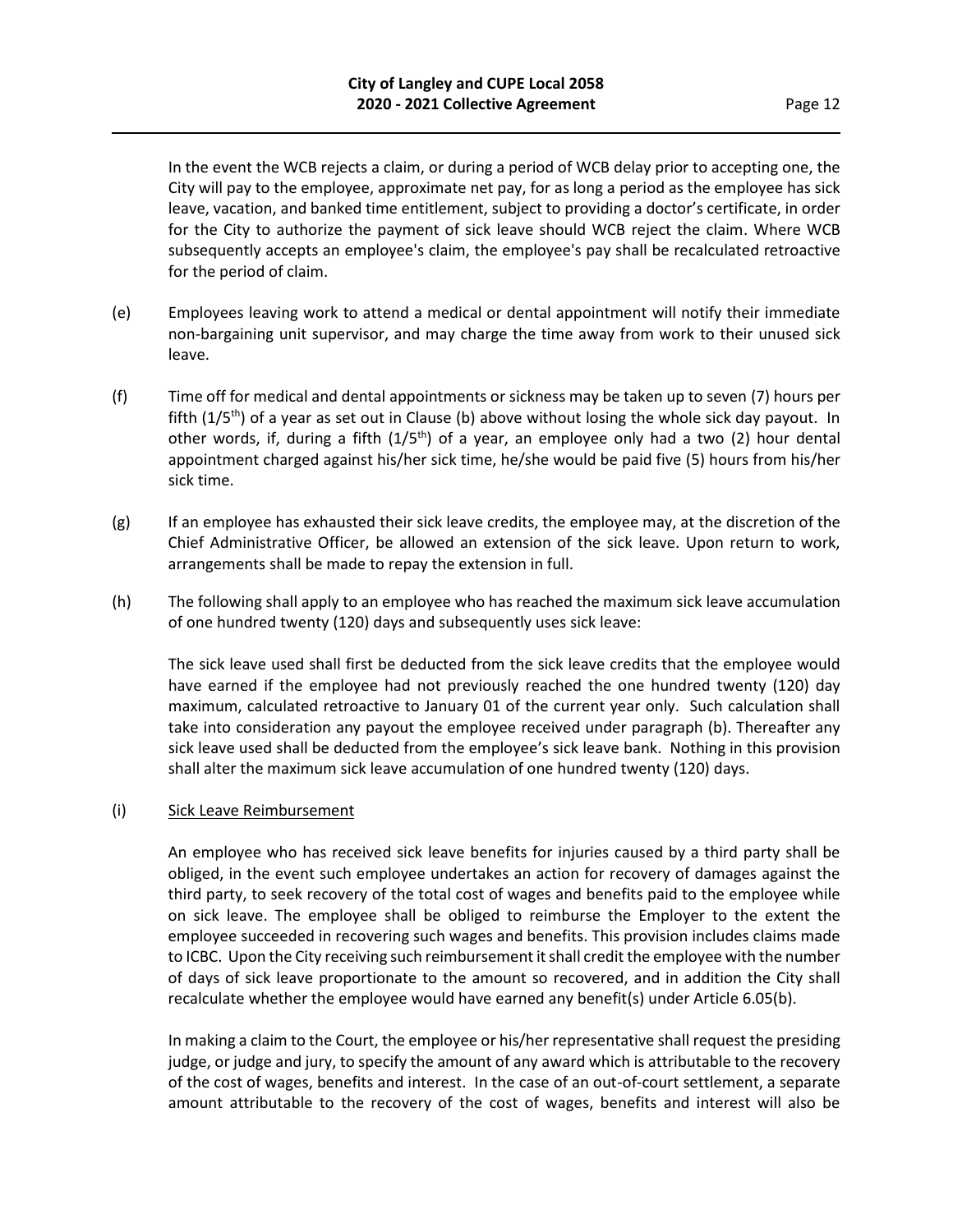specified. Settlements that do not specify the amount attributable to wages, benefits and interest will be deemed to include the cost of wages and benefits paid to the employee while on sick leave plus reasonable interest unless the employee can demonstrate, to the satisfaction of the City, that such amounts were not recovered.

#### **Section 6.06 - Jury or Court Witness Duty Leave**

- (a) Regular Full-Time and Regular Part-Time Employees who are called to serve as jurors or are subpoenaed as witnesses in criminal or civil courts, shall be granted leave of absence for such purposes without loss of any privileges. Normal pay will continue to be issued on the usual pay dates. At the conclusion of his/her duty, the employee shall obtain a certificate from the Court showing the period of his/her jury or witness service and the amount of compensation received, and shall deposit this certificate together with the full amount of the compensation but not including travelling allowances with the City. Employees shall make every reasonable effort to request leave prior to such leave occurring.
- (b) In the event that the provisions of this section indicate abuses, the matter shall be dealt with as per Article 7, Section 7.05, Clause (a) of this Agreement.
- (c) See Section 6.07 for benefits applicable to Casual Employees and Section 6.08 for benefits applicable to Temporary Full-Time Employees.

#### **Section 6.07 - Regular Part-Time and Casual Employees Benefits**

#### (a) Percentage in Lieu of Benefits

Regular Part-Time Employees shall be paid an amount equal to sixteen percent (16%) of their regular earnings which shall be considered to be in lieu of all employee benefits including those providing for time off with pay except as provided in Section 6.06.

Casual Employees shall be paid an amount equal to twelve point five percent (12.5%) of their regular earnings which shall be considered to be in lieu of all employee benefits including those providing for time off with pay.

Regular Part-Time and Casual Employees shall be paid the applicable premiums for working on a Statutory Holiday. However, as they receive a percentage in lieu of benefits, an employee who does not work on a Statutory Holiday will not receive any pay or compensating time off in lieu of the holiday.

#### (b) Regular Part-Time Employees Option

A Regular Part-Time Employee who is scheduled to regularly work twenty (20) hours or more per week shall, on commencing employment or upon having their regular hours increased to twenty (20) or more hours per week, have a one-time option to participate in benefits or receive the percentage in lieu provided in paragraph (a) above. An employee who opted to receive the percentage in lieu of benefits shall have a further one-time option to participate in benefits, which shall be irrevocable.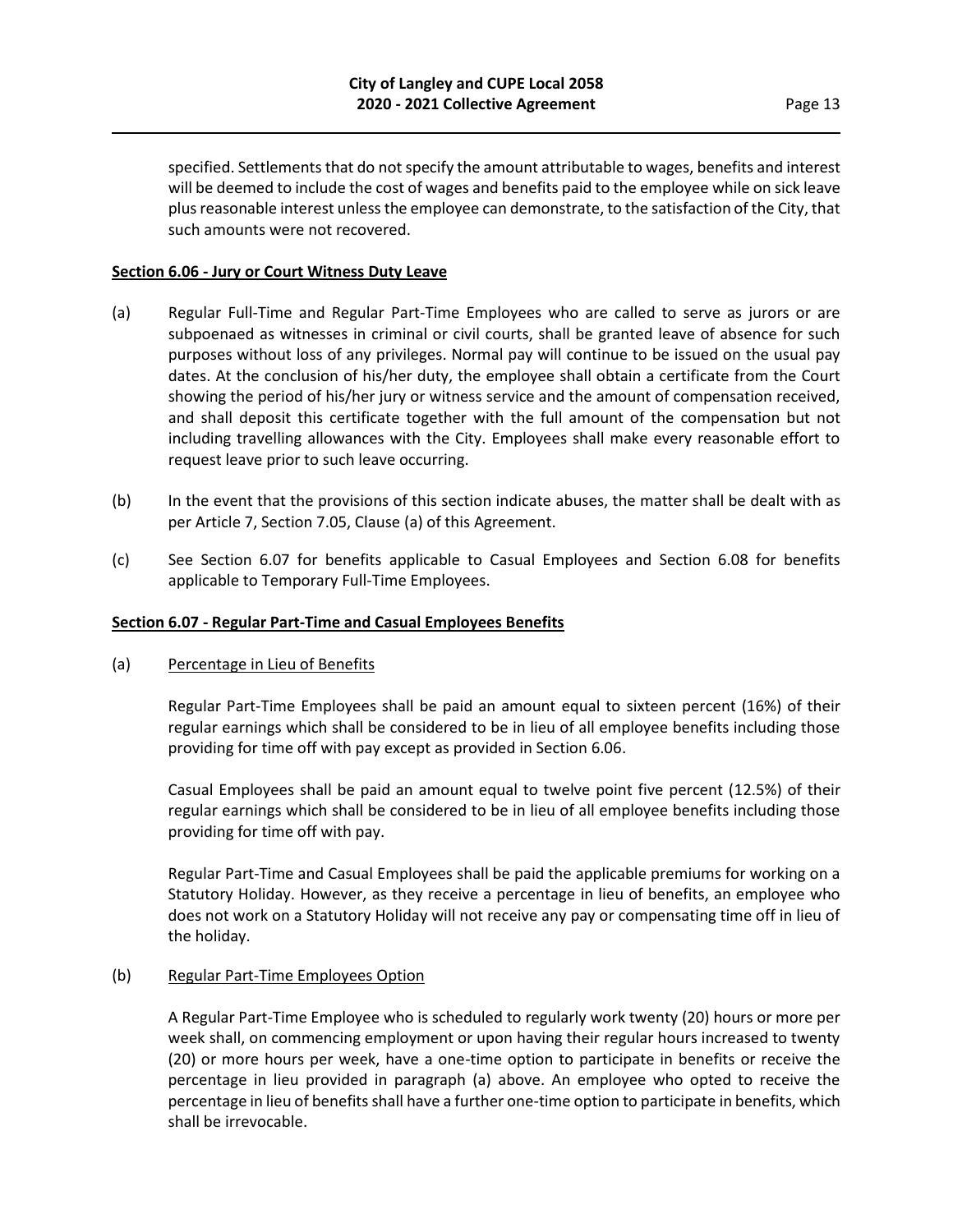A Regular Part-Time Employee who elects to participate in benefits shall be eligible for the same benefits applicable to Regular Full-Time Employees provided that all time off with pay provisions are prorated on the same proportionate basis as the Regular Part-Time Employee's regular weekly schedule of hours bears to the full-time hours for that class of positions, including a proration of the maximum sick leave accumulation.

Where a Regular Part-Time Employee who is participating in benefits has their regular hours reduced such that the employee is no longer eligible to participate in benefits as per this paragraph (b), benefit coverage will cease at the end of the month in which the hours are reduced and the employee shall be paid a percentage in lieu of benefits pursuant to paragraph (a) commencing on the first of the month following the expiry of the benefit coverage.

(c) Regular Part-Time and Casual Employee shall not be paid the percentage in lieu of regular earnings when on any unpaid leave of absence, except for Union leave where the Union has agreed to reimburse the City.

## **Section 6.08 - Temporary Full-Time Employees Benefits**

Temporary Full-Time Employees are not entitled to any benefits other than those to which an employee becomes entitled by reason of statute. Effective on the first day of the month following completion of six (6) months of continuous service from the date of hire, a Temporary Full-Time Employee shall be entitled to all benefits, except annual vacation and coverage under the Municipal Pension Plan, that are applicable to Regular Full-Time Employees, with sick leave calculated retroactive to the date of hire. A Temporary Full-Time Employee shall be entitled to coverage in accordance with the Municipal Pension Plan rules.

Temporary Full-Time Employees shall be paid an amount equal to six percent (6%) of their regular earnings each pay period which shall be considered to be in lieu of paid annual vacation. A Temporary Full-Time Employee may, upon request, be granted leave of absence without pay for vacation purposes, with scheduling subject to operational requirements.

When a previous Temporary Full-Time Employee is re-employed within six (6) months as a Temporary Full-Time Employee, the employee shall not have to re-serve the qualifying periods for any of the Medical, Extended Health, Dental, or Group Life Insurance benefits for which the employee had previously qualified. The employee shall be reinstated on the applicable benefits the first of the month following the date of rehire. Any benefits that the Temporary Full-Time Employee had not previously completed the qualifying period for shall be re-served in full.

#### **Section 6.09 - Same Sex Benefit Coverage**

An employee who co-habits with a person of the same sex, and who promotes such a person as a "spouse" (partner), and who has done so for a period of not less than twelve (12) months, will be eligible to have the person covered as a spouse for purposes of medical, extended health, and dental benefits.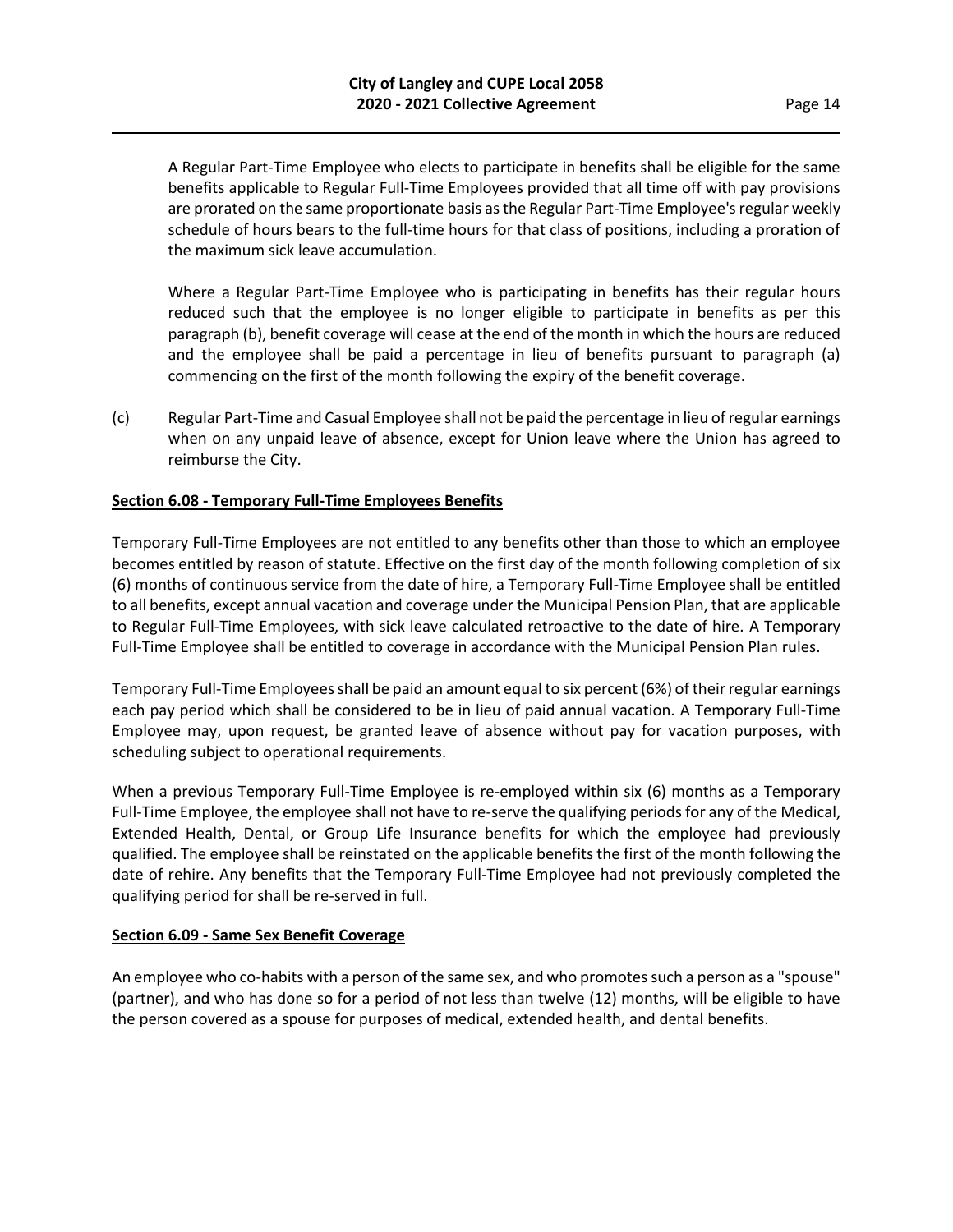#### **Section 6.10 - Municipal Pension Plan**

Employees shall be entitled to contribute to the Municipal Pension Plan in accordance with the Municipal Pension Plan Rules made under the authority of the Public Sector Pension Plans Act.

An employee who is enrolled in the Municipal Pension Plan shall continue to participate in the Plan regardless of a reduction in their hours of work or a change to their employment status. Contributions made by the City and the employee shall be made on the basis of the new hours worked, and are subject to the requirements of the Municipal Pension Plan Rules.

## **Section 6.11 - Family Illness**

Where no one other than the employee can provide for the care of an immediate member of the employee's family (defined as spouse, child or parent) during an illness, an employee shall be entitled, after notifying the employee's immediate Supervisor, to use up to two (2) accumulated sick leave days per calendar year for this purpose. The use of sick leave days for family illness will affect the employee's payment under Section 6.05(b).

This provision is subject to the requirements regarding eligibility for EI Rebates and employees shall not be entitled to use accumulated sick leave days for family illness where such use will affect the eligibility for EI Rebates.

## **ARTICLE 7 - WORKING CONDITIONS**

## **Section 7.01 - Rest Periods and Lunch Periods**

All employees of the City shall be granted a ten (10) minute paid rest period in the first half and second half of each full working shift (e.g. seven (7) or eight (8) hours). Wherever possible, employees who work less than a full working shift but for no less than four (4) hours shall be granted one (1) ten (10) minute paid rest period. Employees working longer than five (5) consecutive hours shall be entitled to an unpaid lunch period.

#### **Section 7.02 - Employee Responsibility**

It shall be the responsibility of each and every employee to take all reasonable precautions to preserve all records, machines and equipment under his/her care.

#### **Section 7.03 - Picket Line Protection**

No employee covered by this Agreement, except in emergency conditions, will be required to enter any building, property or business where a picket line is in evidence, where such picket line is established under the Statutes of British Columbia or the Statutes of the Federal Government of Canada. Failure to cross such a picket line by the members of the Union shall not be considered a violation of this Agreement, nor shall it be grounds for disciplinary action.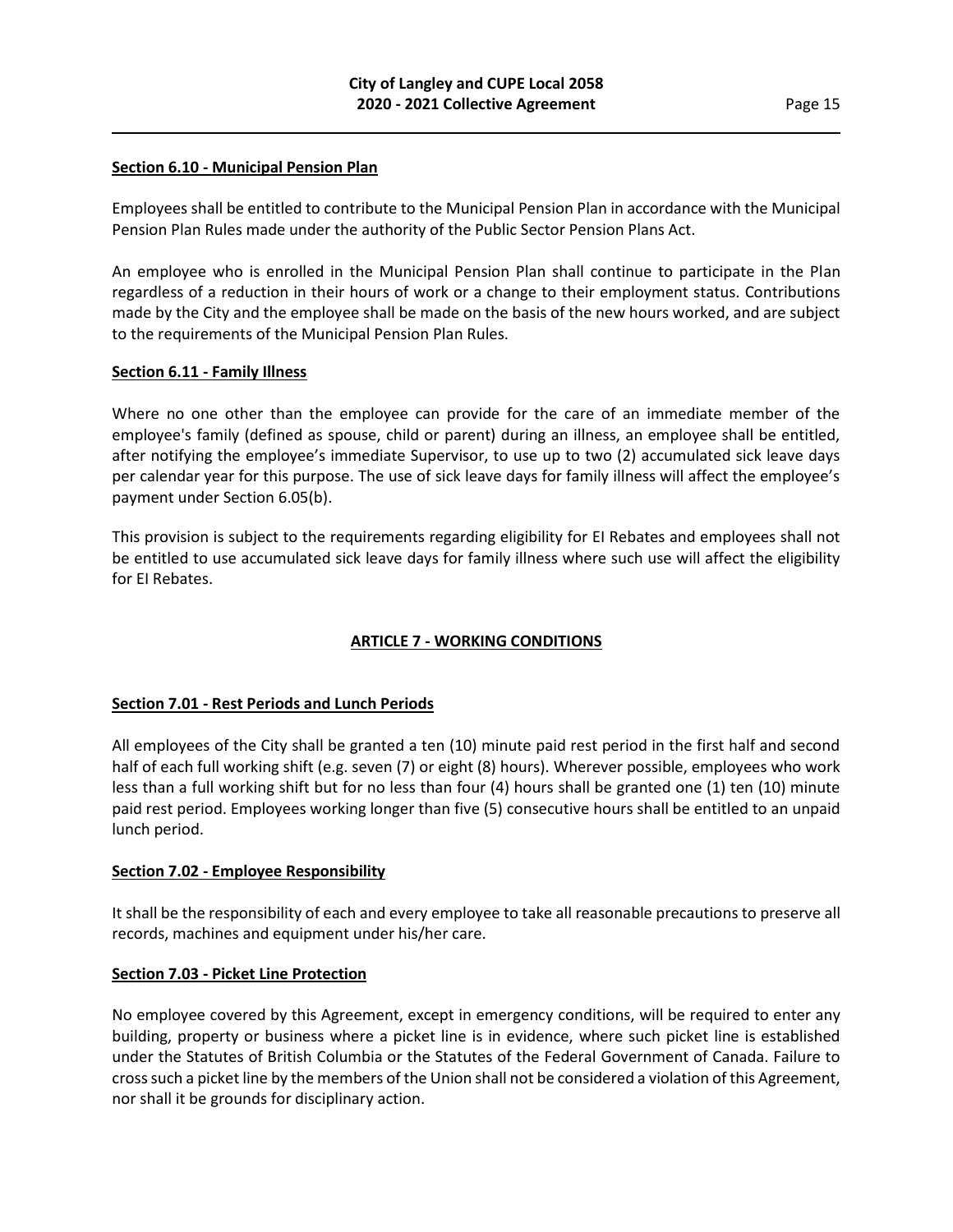#### **Section 7.04 - Absence Without Leave**

An employee who is absent without leave for a period of more than ten (10) working days, shall be dismissed and his/her employment with the City terminated. The grievance procedure under Section 4.01 hereof applies.

## **Section 7.05 - Labour/Management Discussions and Leave of Absence for Union Business**

(a) In the event of discussions being considered necessary by either party during the term of this Agreement related to new classifications, rates of pay, hours of work, or matters arising under Section 7.11 of this Article, or matters relating to Article 6, Section 6.05 or other working conditions not provided for in this Agreement it is agreed that either party shall meet the other party in order to carry out such discussions as soon as possible, and in any event, not later than fifteen (15) days from the date of the written request by one party to an officer of the other party.

For the purpose of this paragraph it is mutually agreed between the parties hereto that the representatives appointed by each side shall not exceed five (5) members per side present at any meeting, of which not more than three (3) shall be City employees.

- (b) The Union agrees that none of its members shall transact any of its business or any Union business during working hours, except the Union President and Secretary or their appointed representatives who may, from time to time, meet with the Chief Administrative Officer or other officials of the City to transact business relating to personnel and the Collective Agreement, and with the exception of paragraph (a) above.
- (c) For the purpose of paragraphs (a) and (b) above, the City agrees that any officers or members of the Union who may be requested to be in attendance at any such meeting shall do so without loss of wages or other benefits.
- (d) All applications for leave of absence for Union business, whether with or without pay, shall be granted only to those official Union representatives whose absence in any specific case does not interfere with the operational requirements of the City.
- (e) With respect to any leave of absence granted without pay, the City shall continue to pay each representative's regular wage and shall render an account to the Union for the representative's regular wage plus an additional flat rate of thirty percent (30%) of the wage to offset the costs of benefits paid by the City while representatives are on leave of absence. The flat rate percentage is intended to reflect City costs associated with vacation, general holidays, sick leave, workers' compensation, Canada Pension Plan, Employment Insurance, Group Life Insurance, Medical Services Plan, Extended Health, Dental, and Municipal Pension Plan. In the event the Union representative is a Casual or Regular Part-Time Employee receiving a percentage in lieu of benefits payment, the Union shall reimburse the City the same percentage as the employee is receiving. The Union shall then reimburse the City to the amount of the account rendered within thirty (30) days.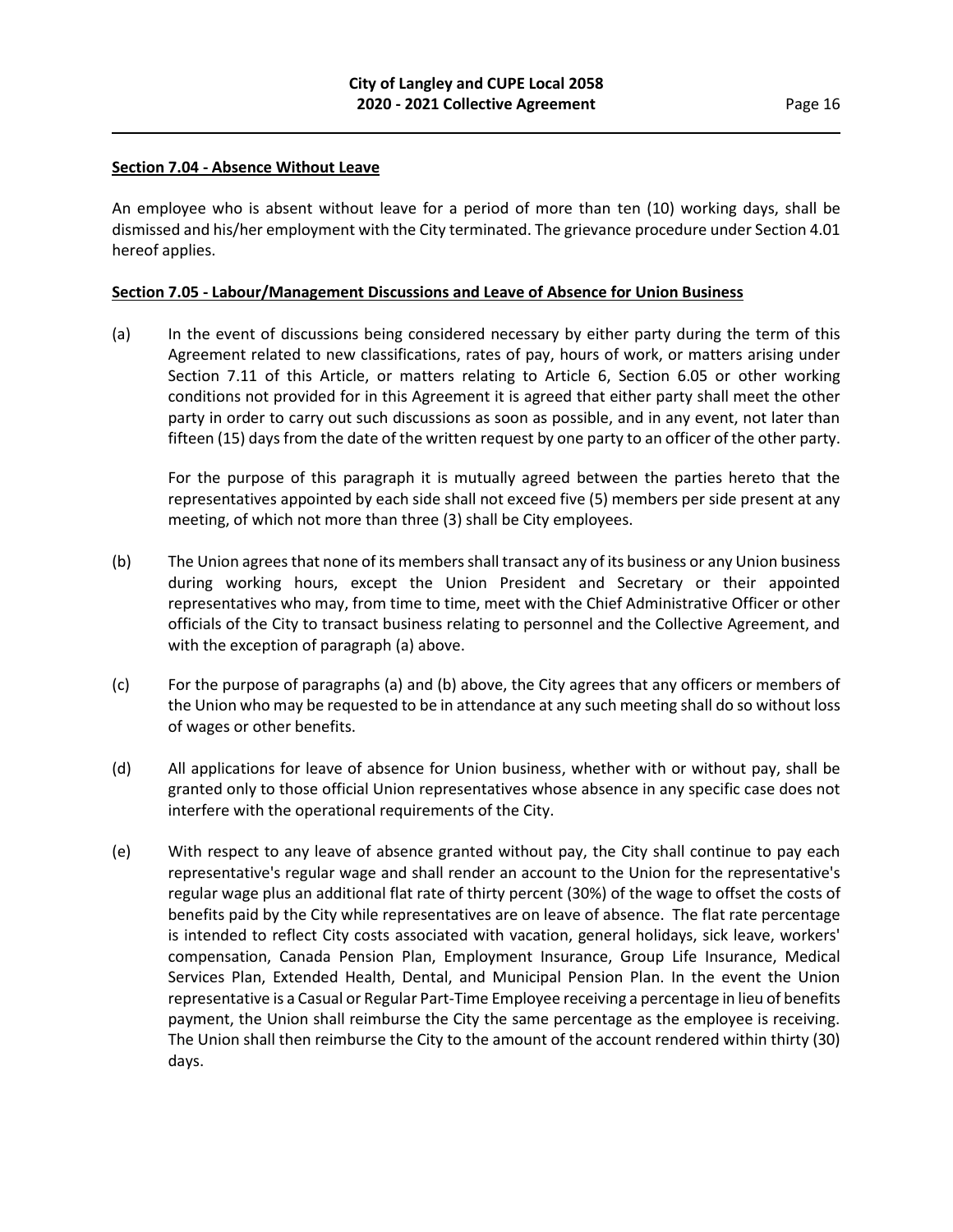- (f) Upon application to, and upon receiving the permission of the City in each specific case, up to two (2) official representatives of the Union may be granted leave of absence without loss of pay for the purpose of settling a grievance as outlined elsewhere in this Agreement.
- $(g)$  Upon application to, and upon receiving the permission of the City in each specific case, up to three (3) official representatives of the Union may be granted leave of absence without loss of pay for the purpose of collective bargaining with the City.
- (h) It is understood that official representatives of the Union be granted leave of absence, without pay, to attend Union conventions or perform any other functions on behalf of the Union and its affiliates, provided not more than two (2) Union representatives shall be away at any one time. Such leave of absence shall not affect the employee's seniority and/or benefits contained in this Agreement. Any such leave of absence shall not exceed one (1) calendar month's time.

## **Section 7.06 - Payment of Pay Grade Increments**

In all cases where an employee has been promoted or reclassified as to employment, payments of pay grade increments shall be made from the anniversary date of such promotion or reclassification, and not from the anniversary date of his/her employment by the City.

## **Section 7.07 - Special Service Pay**

The Union wishes to place on record that in the event of an employee's supervisor desiring to recommend an employee for an increase to cover any special service, such increase will not be objected to by the Union and such action has its approval.

## **Section 7.08 - General Leave of Absence**

(a) Employees desiring leave of absence with or without pay for any reasons, shall submit an application in writing where practicable for such leave to the Chief Administrative Officer, or designate. The Chief Administrative Officer, or designate, shall make the decision, based on the circumstances and merits of each application. Such leave of absence request shall not be unreasonably refused by the Chief Administrative Officer, or designate.

#### (b) Leave of Absence for Public Duties

- (i) The City recognizes the right of an employee to participate in public affairs. Therefore, upon written request, the City shall allow leave of absence without loss of benefits provided the employee pays full cost of benefits so that the employee may be a candidate in federal, provincial, or municipal elections.
- (ii) Subject to (iii) below, an employee who is elected to public office shall be allowed leave of absence without loss of seniority during his/her first term of office.
- (iii) An employee who is re-elected for an additional term after having the benefit of (ii) above, shall not be entitled to receive the benefit of this provision again.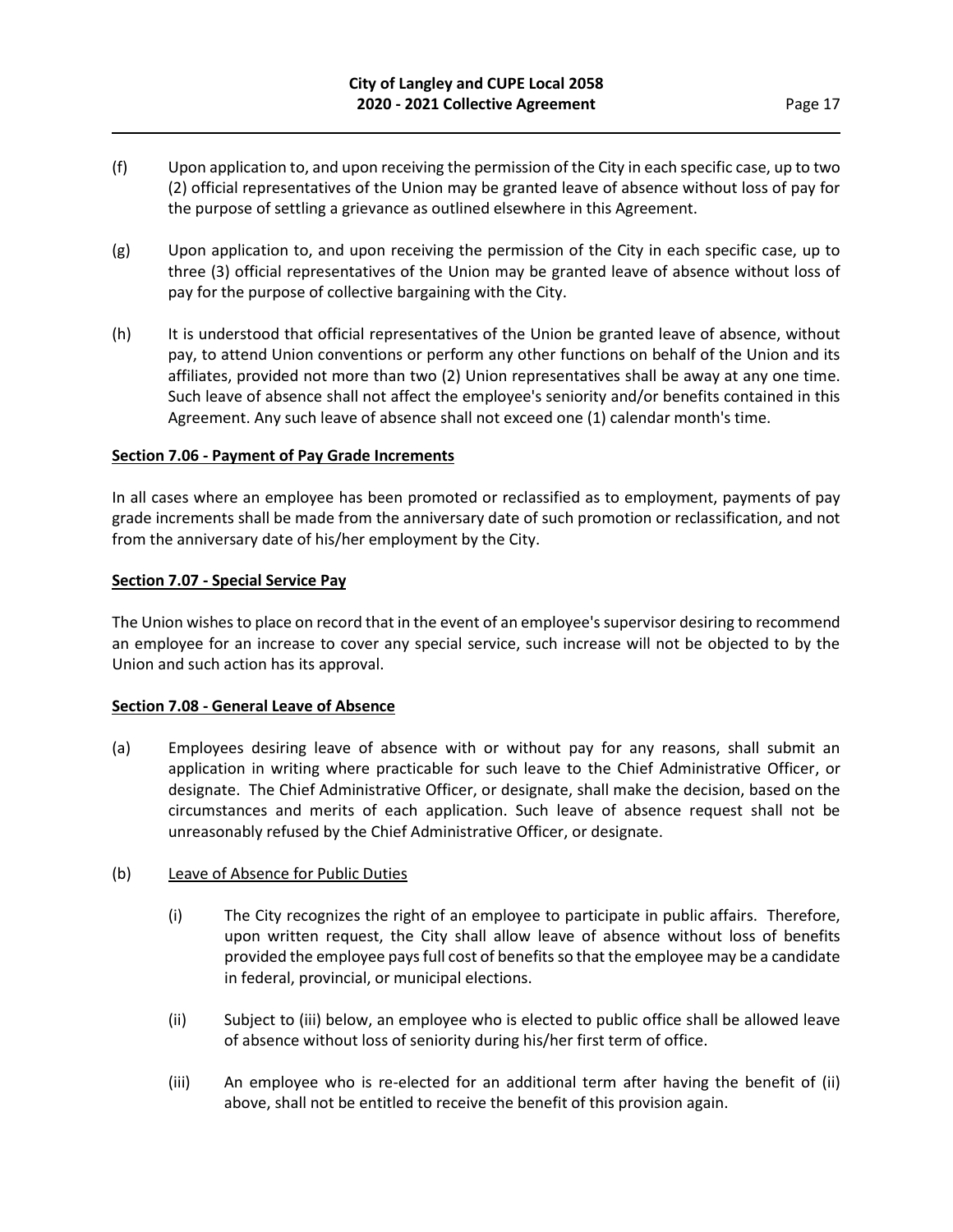#### **Section 7.09 - Maternity and Parental Leave**

(a) An employee shall be entitled to Maternity and Parental leave in accordance with the provision of Part 6 of the Employment Standards Act.

#### (b) Supplementary Employment Insurance Benefits

- (1) Birth mothers who are entitled to maternity leave and who have applied for and are in receipt of Employment Insurance benefits are eligible to receive SEIB Plan payments.
- (2) Subject to the approval of the Employment Insurance Commission, birth fathers who, due to the death or total disability of the birth mother, have applied for and are in receipt of Employment Insurance maternity benefits are eligible to receive SEIB Plan payments.
- (3) The SEIB Plan is intended to supplement the Employment Insurance benefits received by employees while they are temporarily unable to work as a result of giving birth.
- (4) The SEIB Plan payment is based on the difference between the Employment Insurance benefit plus any other earnings received by an employee and ninety-five percent (95%) of their gross weekly earnings and is paid as follows:
	- (a) for the first six (6) weeks, which includes the Employment Insurance waiting period; and
	- (b) up to an additional eleven (11) weeks will be payable if an employee continues to receive Employment Insurance benefits and is unable to work due to a valid health reason related to the birth and provides the Employer with satisfactory medical evidence.
- (5) The Plan meets the requirements of Section 38 of the Employment Insurance Regulations, specifically that, when combined with an employee's weekly Employment Insurance benefit, the payment will not exceed the claimant's normal weekly earnings from employment and an employee's accumulated leave credits will not be reduced.
- (6) Income tax rules or regulations may require a payback of Employment Insurance earnings, depending upon the tax rules in effect at the time an employee is receiving benefits. Under the SEIB Plan, the Employer does not guarantee any specific level of earnings but rather are liable only for the payment of the benefit as described above. The Employer, under no circumstance, will be responsible for any paybacks arising from changes to or the application of the tax regulations.

#### **Section 7.10 - Bereavement Leave**

(a) Leave of absence, not exceeding three (3) working days, without loss of pay, shall be granted to Regular Full-Time and Temporary Full-Time Employees attending the funeral of an employee's spouse (including common-law spouse and same-sex partner), child (including foster, adopted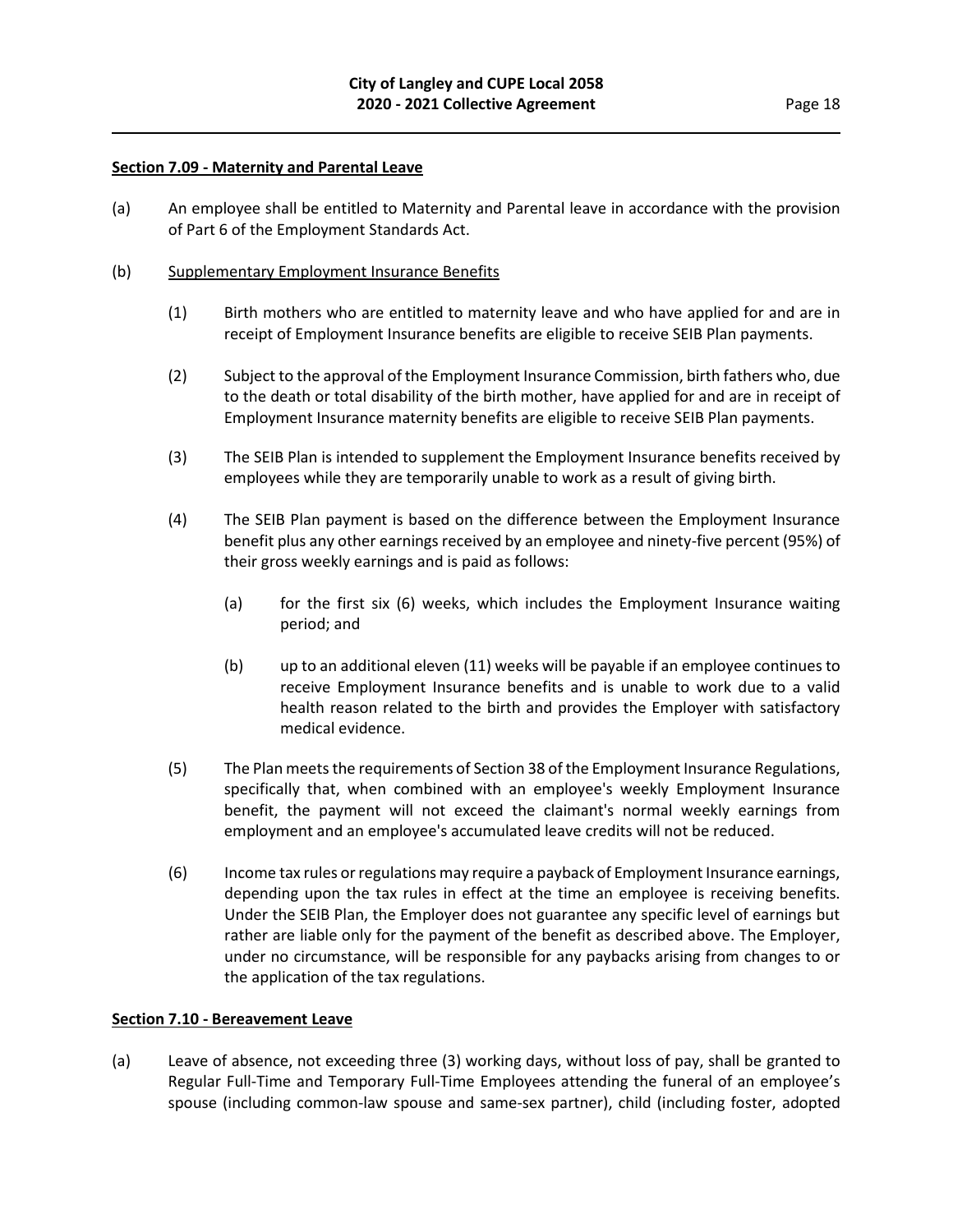and step-child), father, mother, sister, brother, grandparent, grandchild, father-in-law, motherin-law, brother-in-law, or sister-in-law.

- (b) Any employee who qualifies for bereavement leave without loss of pay under paragraph (a), and who is required to travel to a point outside the Lower Mainland of British Columbia (defined as the area included within the Metro Vancouver Regional District, Fraser Valley Regional District, Squamish-Lillooet Regional District and Sunshine Coast Regional District) may be granted additional leave without loss of pay for a further period of two (2) working days.
- (c) Notwithstanding Section 6.07, Regular Part-Time and Casual Employees shall be entitled to Bereavement Leave of up to three (3) working days without loss of pay for work that was previously scheduled during the three (3) calendar day period immediately following the death.
- (d) Upon application to, and upon receiving permission of the Chief Administrative Officer or designate, an employee may be granted leave of up to one-half (½) day without loss of pay in order to attend a funeral as a pallbearer in any case other than one covered by paragraph (a) herein.

## **Section 7.11 - Job Descriptions**

(a) The City or its agents agrees to draw up job descriptions for all positions and classifications for which the Union is the bargaining agent. These descriptions shall be presented to the Union and shall become the recognized job description unless the Union presents written objection within thirty (30) days. If the parties are unable to agree on the job description, such dispute shall be submitted to grievance and arbitration.

Classifications and job descriptions so established shall not be eliminated without prior notification to the Union. The Union reserves the right to grieve any such change.

## (b) Changes in Classification

When the duties in any classification are changed or increased by the City, or where the Union and/or an employee feels he/she is unfairly or incorrectly classified, or when any position not covered by the wage schedules attached hereto is established during the term of this Agreement, the rate of pay shall be subject to negotiations between the City and the Union. If the parties are unable to agree on the reclassification and/or rate of pay of the job in question, such dispute shall be submitted to grievance and arbitration. The new rate shall be retroactive to the date the application for reclassification was submitted by the employee or the Union to the City.

#### **Section 7.12 - Car and Mileage Allowance**

Employees who are authorized to use their own vehicle to conduct business on behalf of the City shall be reimbursed in accordance with the current Canada Revenue Agency non-taxable rate per kilometer.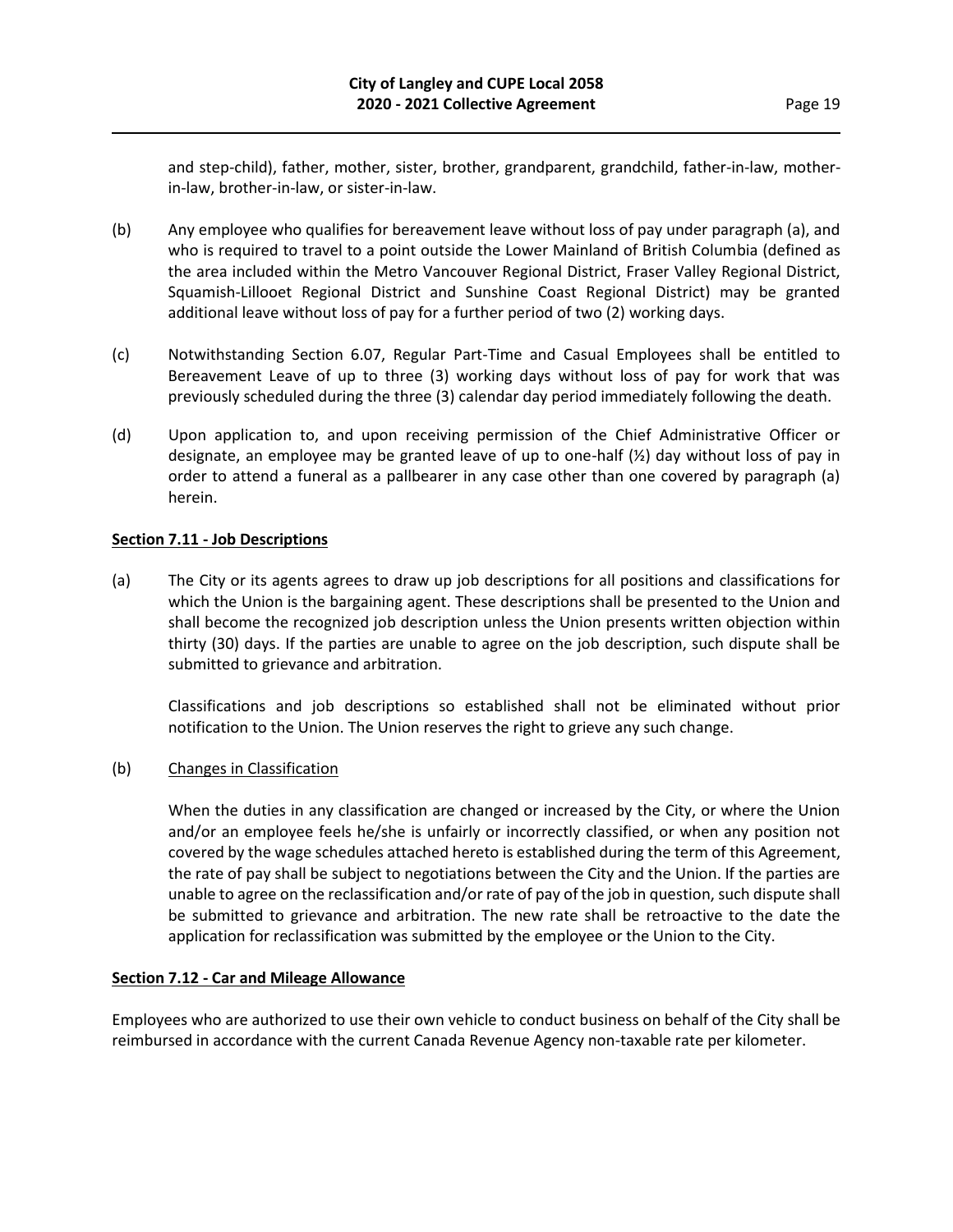#### **Section 7.13 - Education Allowance**

(a) The Employer shall pay one hundred percent (100%) of the course fee of any approved course of instruction for an employee to better qualify him/herself to perform his/her job. For reimbursement to be made, the course of instruction must be approved by the Chief Administrative Officer and will only be paid upon successful completion of such course. The City will pay one hundred percent (100%) of the cost of first aid courses for up to a maximum of two (2) employees per year.

#### (b) Professional Fees & Licences

It is agreed that the City shall reimburse professional fees for any employee who is required to be a member of a professional association and licence for any employee who is required to be licensed (licences other than motor vehicle operators) and such fee or licence to be subject to the approval of the Chief Administrative Officer.

## **ARTICLE 8 - WAGES**

#### **Section 8.01 - Wages**

- (a) The schedule of wages and classifications for all the employees of the City covered by this Agreement, shall be in accordance with the Schedules attached hereto and forming part of this Agreement.
- (b) Payment of wages shall be issued bi-weekly on a Friday.
- (c) Payment of wages for vacations, general holidays, paid leave of absence, sick leave, or other paid authorized leave, shall be at the employee's regular classified rate of pay and shall not include any type of premium pay.

#### **Section 8.02 - Temporary Appointments - Inside**

(a) When any inside employee is appointed or requested by his/her supervisor to perform, temporarily, work for which a higher classification is provided, the employee's rate of pay shall be adjusted on the following basis:

If the appointment is for one (1) working day, the employee shall be paid the standard rate in the higher classification. This adjustment is to be made for each working day or more that said employee is required to function either partly or wholly in the higher classification. In all cases of temporary appointment exceeding one (1) working day, the employee shall be notified of the appointment in writing by his/her supervisor or the Chief Administrative Officer.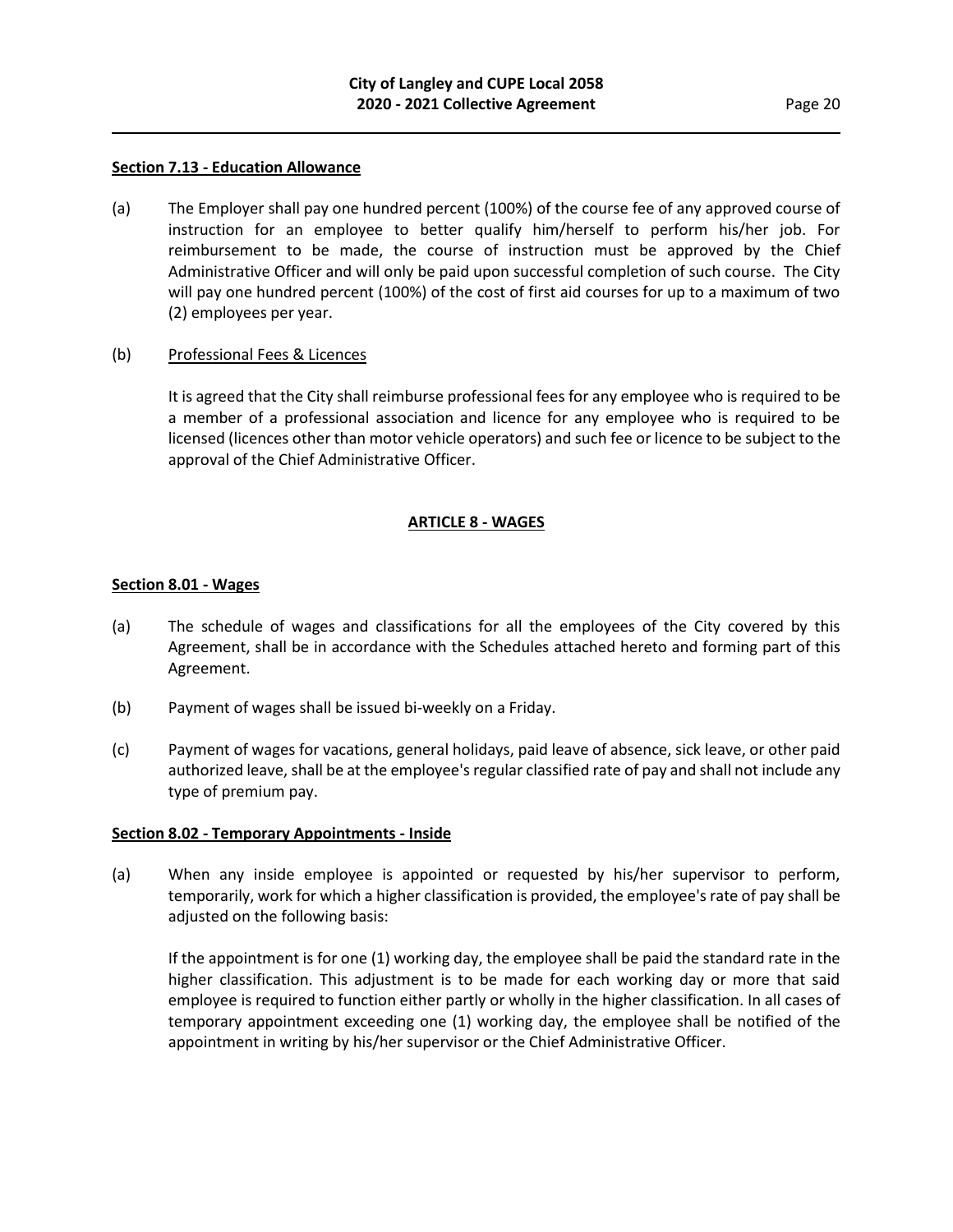(b) When any inside employee is directed by his/her supervisor to temporarily perform work in a lower classification, the employee shall continue to be paid the established rate of pay for the regular higher classification.

## **Section 8.03 - Temporary Appointments - Outside**

- (a) When an outside employee is appointed or requested by his/her supervisor to temporarily perform work for which a higher classification is provided he/she shall be paid immediately the established rate quoted for the higher position to which he/she has been temporarily assigned.
- (b) When an outside employee is directed by his/her supervisor to temporarily perform work in a lower classification, he/she shall continue to be paid the established rate of pay for his/her regular classification.

## **Section 8.04 - Temporary Appointments Outside the Bargaining Unit**

It is the policy of the City and the Union to co-operate in every practical way with employees who desire advancement to classifications covered under Section 1.01 of this Agreement. Accordingly, when an employee is appointed or requested by his/her supervisor to perform work on a temporary basis in a classification listed in Section 1.01 of the Agreement, he/she shall be paid while performing such work not less than fifty percent (50%) of the difference between his/her current rate and the rate of the temporary position listed in Section 1.01 of the Agreement. It is further understood that for the period of the temporary appointment, such employee will retain all benefits and rights accorded under the Agreement, and will be returned to his/her regular job without loss of seniority on completion of the temporary appointment.

#### **Section 8.05 - Overtime**

(a) Overtime shall be defined as time worked in excess of the standard day (i.e. seven (7) or eight (8) hours as the case may be) or the standard work week (i.e. thirty-five (35) or forty (40) hours as the case may be).

## (b) Overtime Rate

For overtime work that is immediately prior to or immediately following an employee's regular shift, the employee shall be paid time and one-half (1½X) the employee's regular hourly rate for the first two (2) hours of overtime and double (2X) the employee's regular hourly rate for any overtime worked beyond the first two (2) hours.

All overtime that is not immediately prior to or immediately following an employee's regular shift and all overtime that is worked on an employee's days off (e.g. Saturday and Sunday) shall be paid at double (2X) the employee's regular rate.

Where an employee is required to work on a statutory holiday, such employee shall be compensated by the payment of double (2X) time for the hours worked exclusive of any regular statutory holiday pay to which the employee may be entitled by the provisions of this Agreement.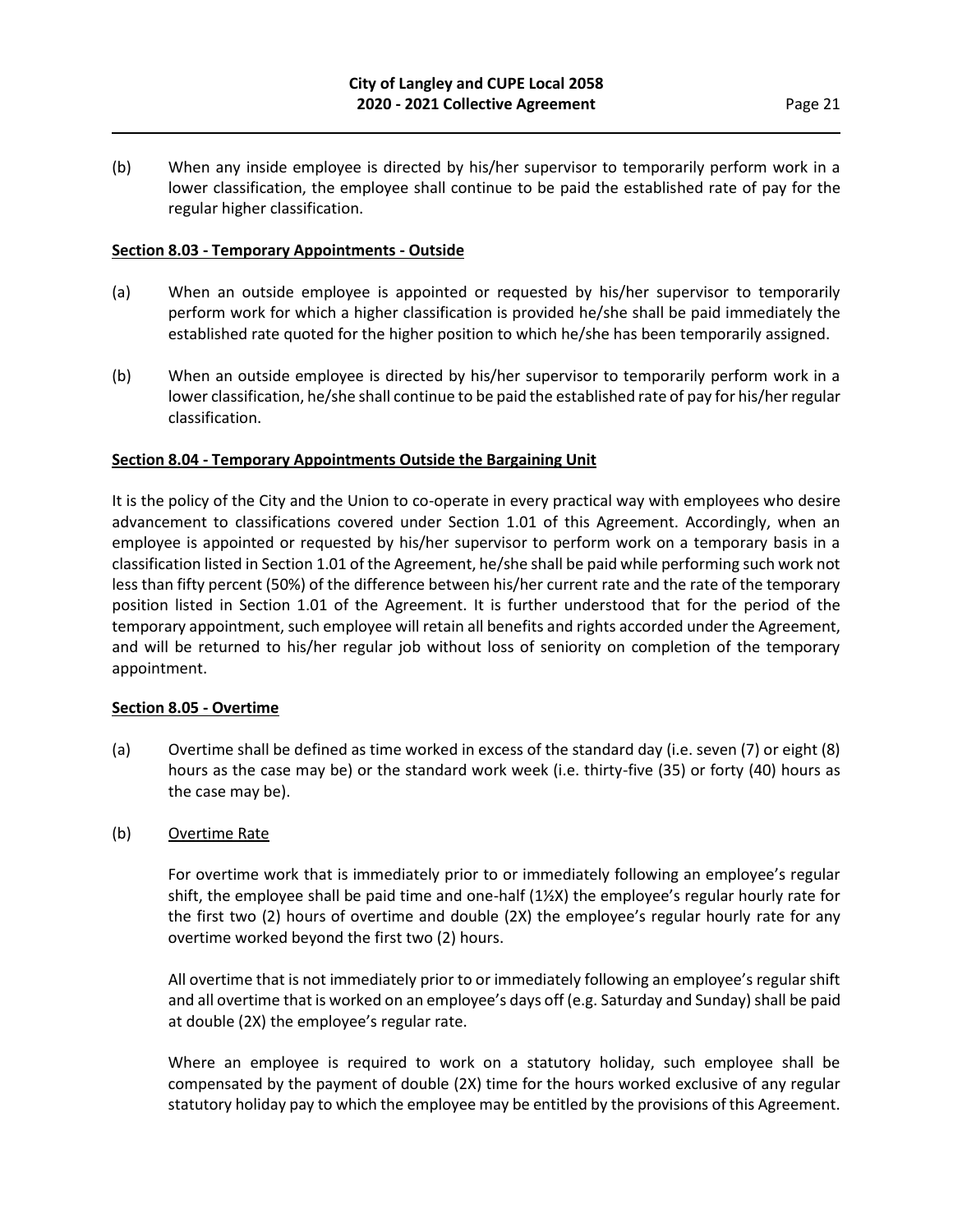(c) It is agreed between the parties that any employee who is required to work overtime on Saturdays or Sundays, shall be paid as provided in clause (b) hereof or a minimum of two (2) hours pay at the applicable overtime rate or overtime rates for all hours worked, whichever is greater.

#### (d) Time Off In Lieu of Overtime Payment

Time off in lieu of payment for overtime shall be allowed and shall be calculated on time and a half (1½X) basis, for every hour worked, one and one-half (1½) hour time off; and for double (2X) time basis, for every hour worked, two (2) hours' time off. The accumulation shall not exceed eighty (80) hours for the outside staff and seventy (70) hours for the inside staff in any calendar year.

Time off credits not taken by the employee prior to December 31, in any calendar year, shall be paid to the employees by January  $31^{st}$  in the following year. An employee wishing to take time off in lieu of overtime must request same from his/her supervisor, at least three (3) working days in advance of the time off.

Time off is to be taken as mutually agreed by the employee's supervisor and the employee concerned at the average hourly rate at which the time was accumulated.

The employee shall request such accumulation at the time of reporting any overtime rates.

No accumulation of overtime shall be carried forward to the following year.

(e) Call Out

Any employee who is called to work from his/her residence outside of his/her regular working hours shall be considered to have been called out and shall receive overtime rates of pay as provided in clause (b) hereof, or a minimum of two (2) hours pay at overtime rates of pay, whichever is greater. Time shall be computed from the time the employee commences work until the employee is instructed to cease work.

If additional calls are made upon the employee prior to the expiry of the initial two (2) hour period, such additional calls shall not attract an additional two (2) hour minimum.

Employees who are called out shall receive compensation for mileage at the applicable mileage rates, one way when providing their own transportation. Notification given to an employee to work outside his/her regular working hours prior to the employee ceasing work for the day shall not constitute a call out.

This Section 8.05(e) is not applicable to employees who are working less than full-time hours, but will apply to such employees on days when they worked the equivalent of a full shift.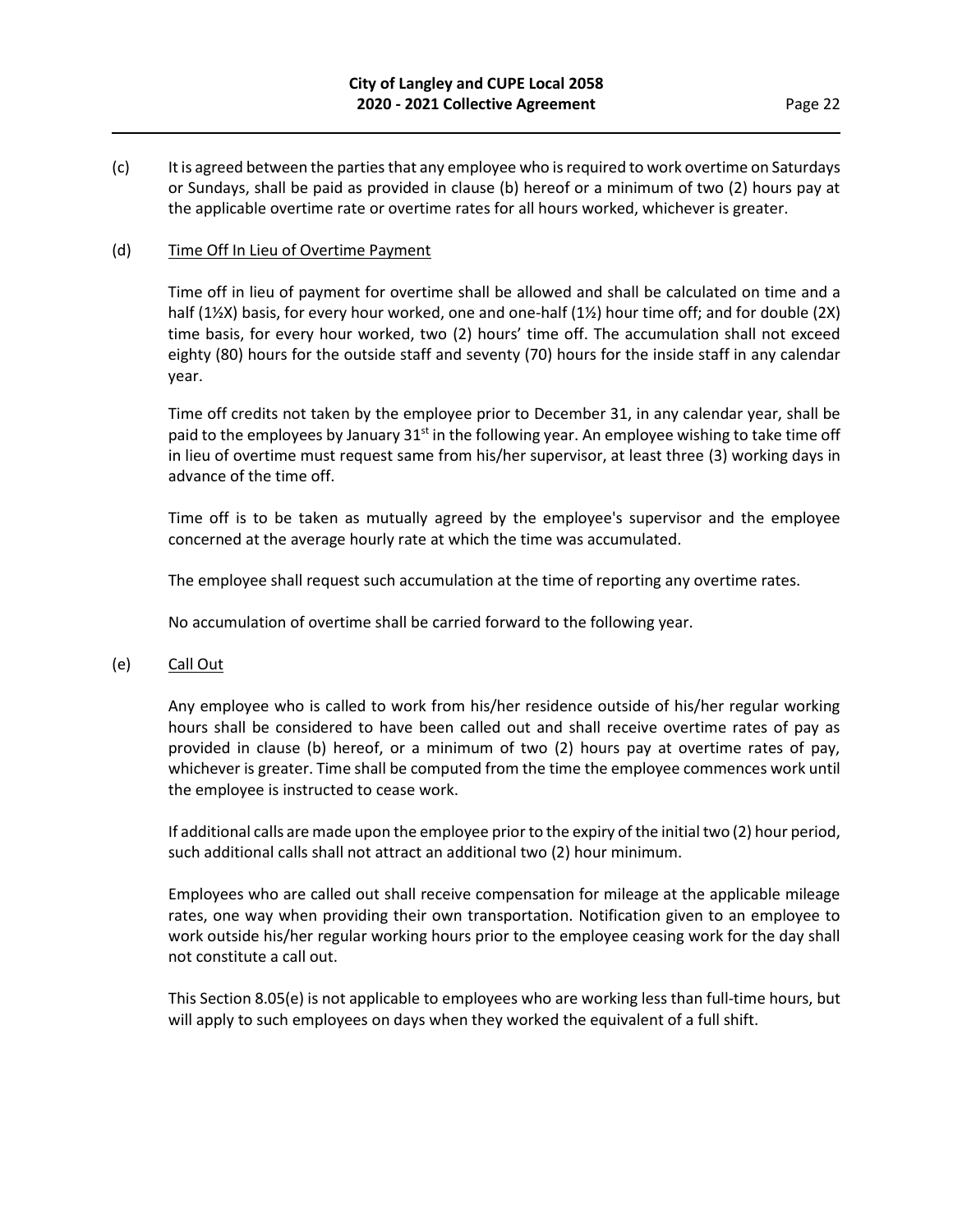## (f) Recreation Employees

Recreation Employees shall not be covered by paragraphs (a), (b) and (c) and instead shall be paid for overtime as follows:

- (1) time and one-half  $(1)/2$ X) for the first two (2) hours worked in excess of the standard work day (i.e. seven (7) or eight (8) hours as the case may be);
- (2) two times (2X) for all overtime worked in excess of the first two (2) hours of overtime in a day;
- (3) when an employee has not worked the standard work week hours (i.e. thirty-five (35) or forty (40) hours) on five (5) days during the week, the employee may work a sixth (6<sup>th</sup>) day of work in that week at straight time pay up to the standard work week (i.e. thirtyfive (35) or forty (40) hours); thereafter, overtime provisions would apply as per (1) and (2) above. If an employee works seven (7) days in a week they shall be paid overtime for all hours worked on the seventh  $(7<sup>th</sup>)$  day.

## **Section 8.06 - Stand-by Pay**

## Weekend

An employee of the City who is required to stand-by on weekends shall be paid one (1) hour's pay at the employee's regular rate of pay or the Chargehand rate, whichever is greater, for standing by for the period four-thirty (4:30) p.m. through eight (8:00) a.m. the following day and two and a half (2½) hours pay per day for standing by for the period eight (8:00) a.m. through eight (8:00) a.m. the following day.

#### Monday to Thursday

An employee of the City who is required to stand-by after completing a regular day shift shall be paid one (1) hour's pay at the employee's regular rate of pay or the Chargehand rate, whichever is greater, for standing by each day.

## **ARTICLE 9 - HOURS OF WORK**

#### **Section 9.01 - Inside Employees**

(a) The regular hours of work for inside employees of the City shall be seven (7) hours per day with one (1) hour off for lunch, Monday through Friday. No overtime shall be worked by any inside employee except with express approval and authority of the appropriate supervisor and the hours of overtime worked shall be certified by the said supervisor to the Payroll Department before payment is made. Payment for overtime worked shall be in accordance with the provisions of Article 8 Section 8.05 of this Agreement, and shall be paid when an inside employee is required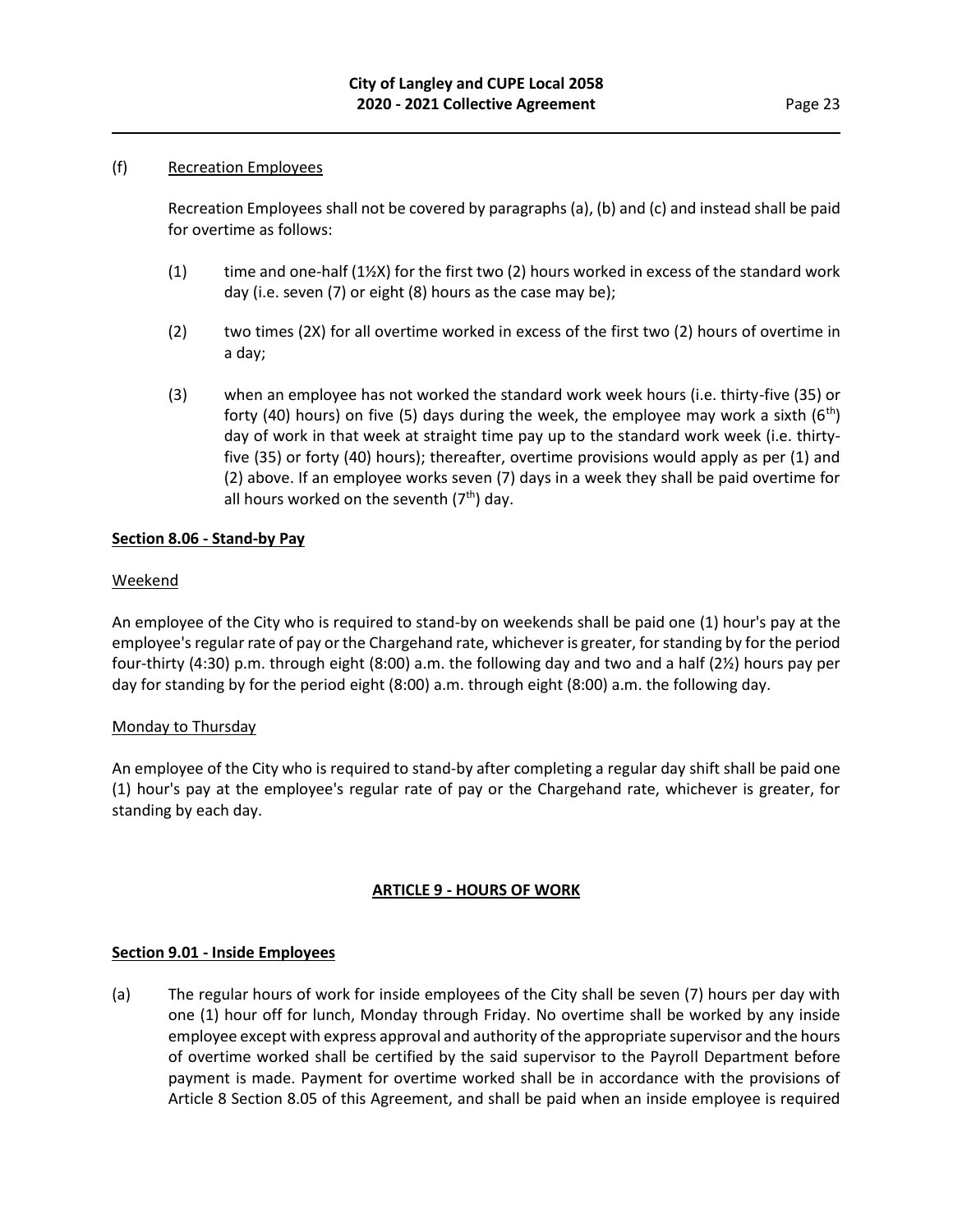to work in excess of seven (7) hours in the regular work day or for work performed on Saturdays or Sundays.

## (b) Recreation Employees

Recreation Employees shall be permitted to work up to seven (7) hours per day at straight-time rates to a maximum of thirty-five (35) hours per week, Monday to Sunday except those employees included in Schedule "D" who shall be permitted to work up to eight (8) hours per day at straighttime rates to a maximum of forty (40) hours per week, Monday to Sunday.

(c) See attached Letter of Understanding regarding By-Law and Parking Enforcement Officers.

## **Section 9.02 - Outside Employees**

The regular hours of work for outside employees, except for Temporary Full-Time and Casual employees employed between March 1 and October 31, shall be any eight (8) consecutive hours between seven (7:00) a.m. and five-thirty (5:30) p.m. daily, and one-half (½) hour off for lunch, Monday through Friday inclusive. The regular hours of work for Temporary Full-Time and Casual outside employees employed between March 1 and October 31, shall be any eight (8) consecutive hours between seven (7:00) a.m. and five-thirty (5:30) p.m. daily, and one-half (½) hour off for lunch, and shall be any five (5) consecutive days. The City shall have the right to establish shifts other than the regular day shift provided that in all cases shift schedules are posted. Any employee required to work a shift other than the shift posted on the schedule shall receive forty-eight (48) hours' notice of change of shift. Notwithstanding the foregoing, all employees required to work in excess of eight (8) hours per day or forty (40) hours per week shall receive overtime rates of pay as provided by Article 8, Section 8.05 of this Agreement.

#### **Section 9.03 - Reporting for Work**

It shall be the duty of all employees to report for work on each and every working day at the prescribed hours as set out in the hours of work schedule.

Failure of employees to comply with the provisions of this clause may result in disciplinary action by the City, provided, however, that where employees are unable to report personally, they will notify their immediate non-bargaining unit supervisor or some other official of the City prior to the commencement of the working day, or as soon as possible thereafter.

## **Section 9.04 - Shift Differential**

All employees of the City, except Recreation Employees, shall receive a shift differential of sixty cents (60¢) per hour for all scheduled hours worked on a shift other than the regular day shift, except for the sweeper operator who will be paid a shift differential of seven percent (7%) per hour.

Such differential shall not apply to the provisions of Article 8, Sections 8.05 and 8.06 of this Agreement.

For the purpose of this clause, the regular day shift hours shall be defined as in Article 9 of this Agreement.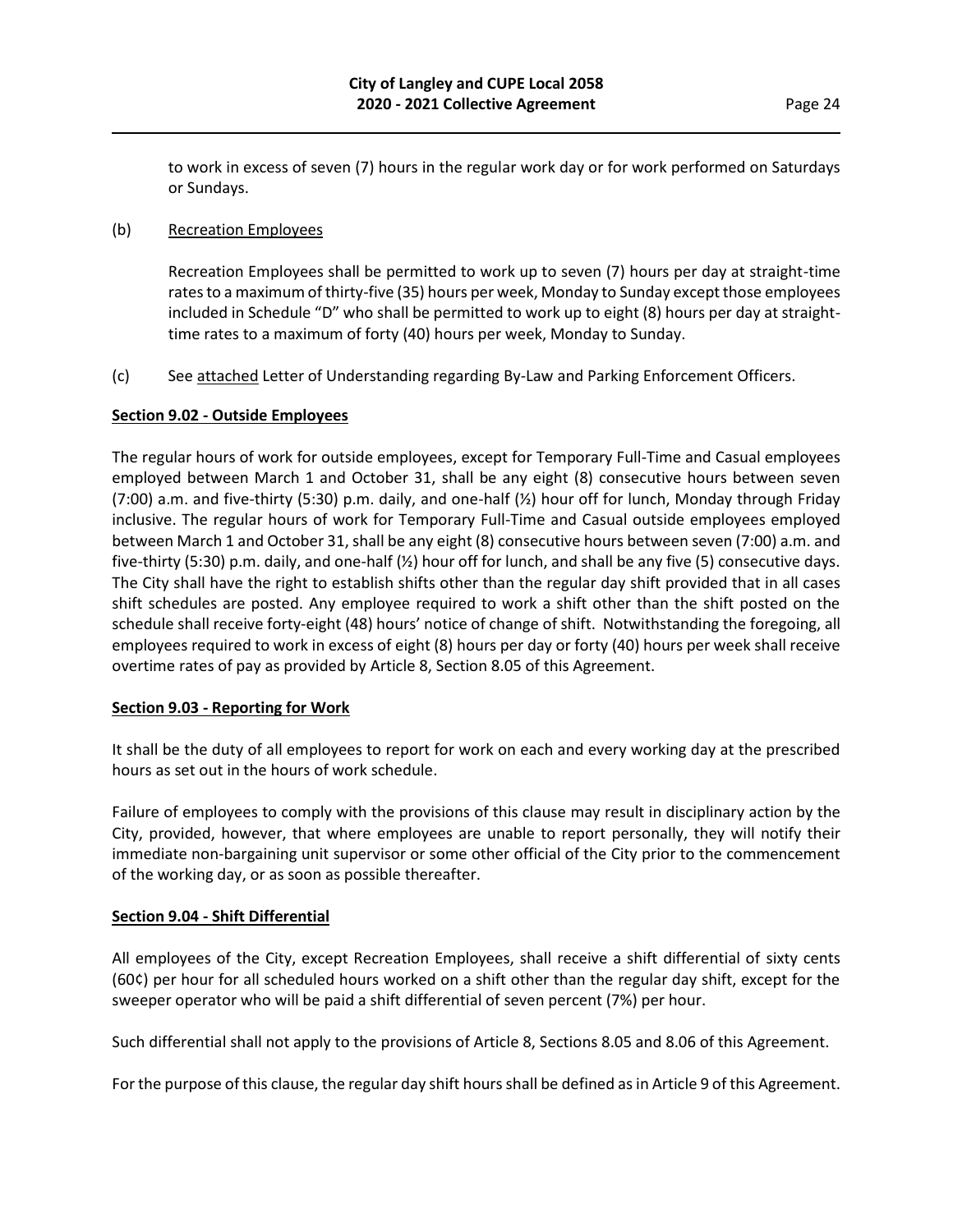## **ARTICLE 10 – SENIORITY AND LAYOFF**

#### **Section 10.01 - Seniority**

#### (a) Accumulation of Seniority

Regular Full-Time and Temporary Full-Time Employees shall accumulate seniority on the basis of their continuous service with the City, calculated, after completion of the probationary period, from the first day of the probationary period. Regular Part-Time Employees shall accumulate seniority on the basis of the hours worked, calculated, after completion of the probationary period, from the first day of the probationary period. All Regular Full-Time, Temporary Full-Time, and Regular Part-Time Employees shall be placed on one seniority list.

#### (b) Retention of Seniority

Seniority of employees shall be retained and accumulated on the following basis:

- (i) Employees who are laid off shall retain their seniority for a period of one (1) year.
- (ii) Employees who are on Sick Leave as per Section 6.05.
- (iii) Employees who are on an authorized leave of absence.
- (iv) Employees who are absent while serving the Armed Forces, during a national emergency and for a period of ninety (90) days after honourable discharge.

#### (c) Loss of Seniority

An employee shall lose seniority and be deprived of any further rights under the collective agreement for any of the following reasons:

- (i) Voluntarily leaving the service of the City.
- (ii) Discharge for proper cause, failing reinstatement.
- (iii) Continuous lay-off for a period exceeding one (1) year.
- (iv) In the case of Temporary Full-Time Employees, not working for a period of twelve (12) months.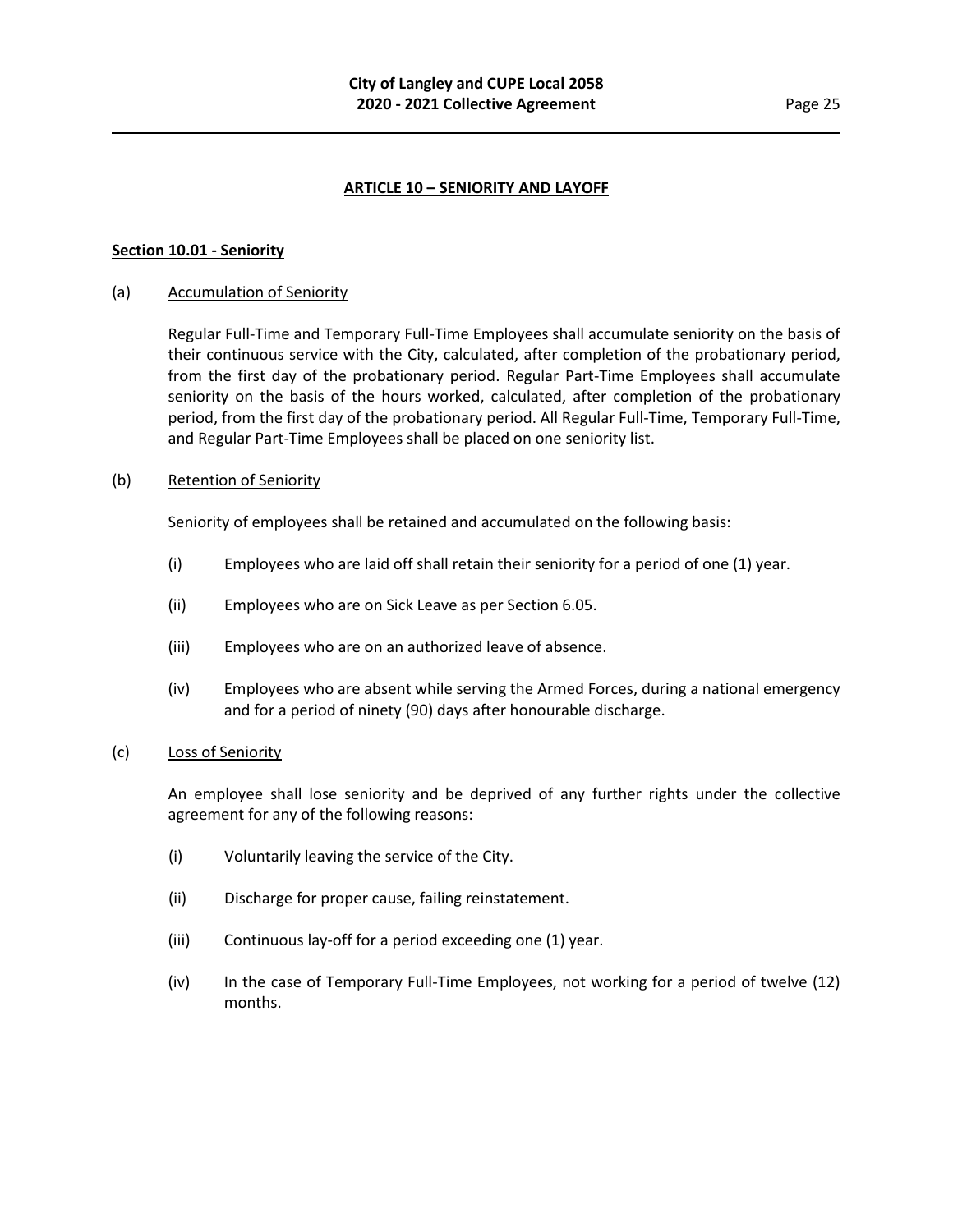#### (d) Probationary Period

- (i) All new Regular Full-Time, Temporary Full-Time and Regular Part-Time Employees are hired on a probationary basis. The probationary period of employment shall continue for six (6) months.
- (ii) Temporary Full-Time Employees who have completed their probationary period and are re-employed within six (6) months as a Temporary Full-Time Employee shall not re-serve the probationary period contained in paragraph (i).

## (e) Transfers Within the Bargaining Unit

Transfers may be made within the City from one department to another on the following basis:

- (i) An employee may apply for transfer to the Chief Administrative Officer or designate.
- (ii) No employee shall be transferred without due regard to the seniority provisions of this Section of the Agreement. That is, when more than one employee in a department is qualified and suitable for a transfer, the opportunity for transfer shall be provided first to the most senior employee.

#### (f) Transfers Outside the Bargaining Unit

No employee shall be transferred to a position outside the bargaining unit without the employee's consent. If an employee is transferred to a position outside of the bargaining unit, that employee shall retain seniority acquired at the date of leaving the bargaining unit, but shall not accumulate any further seniority. Bargaining unit employees transferred on a temporary basis shall accumulate seniority within the bargaining unit. Such an employee who later returns to the bargaining unit shall be placed in a job commensurate with the employee's competency and seniority. Such return will not result in the layoff or bumping of an employee holding greater seniority.

(g) Regular Part-Time Employees shall have preference to available work on the basis of seniority provided the employee has the required knowledge, abilities, and skills.

#### **Section 10.02 - Layoff Process**

- (a) When an employee's regular job temporarily or permanently ceases to exist because of temporary conditions or because of permanent changes in work procedures, the employee shall gain access to the provisions of Sections 10.02, 10.03, and 10.04.
- (b) Layoff notice will be issued in reverse order of seniority within each classification, provided the remaining employees have the knowledge, skills, and ability to perform the required work.
- (c) All employees shall receive at least ten (10) working days' notice of their layoffs or pay in lieu thereof, except those employees who have more than one (1) year of service with the City, who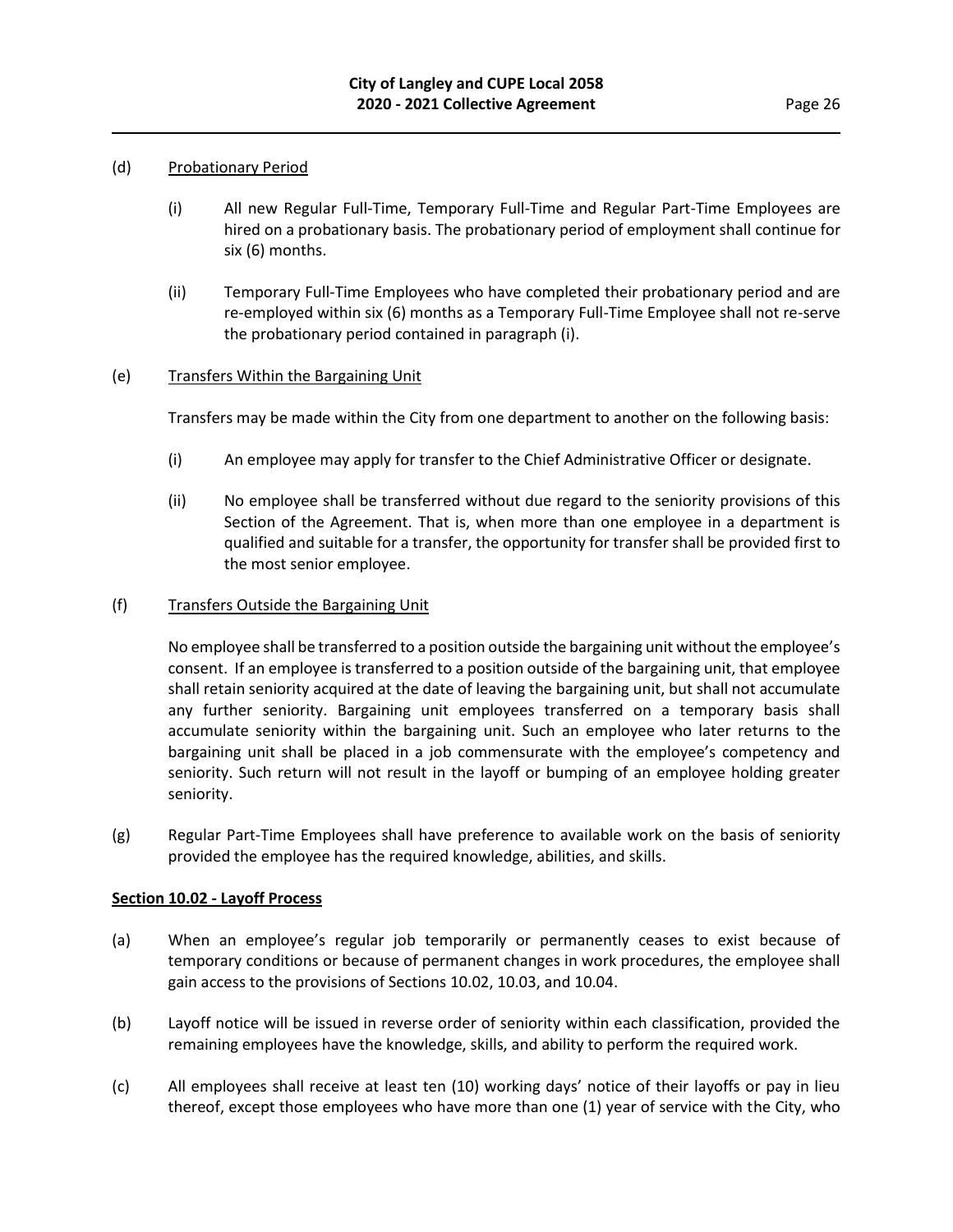shall receive fifteen (15) working days' notice or pay in lieu thereof. If work is made available by the City, the affected employee must work those ten (10) or fifteen (15) working days of notice, whichever is applicable, and if work is not made available by the City, the employee shall be paid in lieu of notice.

(d) If there is a vacant position at the employee's current pay grade for which the Employer deems the employee qualified, the Employer may, at its discretion, place the employee who has received layoff notice in that position without posting. Employees who do not wish to be so placed will be deemed to have accepted layoff and shall exercise the options as per Article 10.03(b) and will not have a right of recall to the rejected position.

#### **Section 10.03 - Service Severance Pay**

- (a) A regular employee who has received written notice of lay-off and has not been offered a placement to a vacant position shall, within five (5) calendar days, elect to:
	- (i) exercise seniority rights for bumping purposes; or
	- (ii) accept lay-off.
- (b) If the employee accepts lay-off, the employee shall, within thirty (30) calendar days from the effective date of lay-off, elect to:
	- (i) either retain seniority rights of lay-off and recall; or
	- (ii) accept severance pay.
- (c) If the employee elects to exercise seniority rights for bumping purposes, the employee shall attempt to bump a more junior employee in the following order:
	- (i) the least senior employee in any classification at the employee's current pay grade
	- (ii) the least senior employee in a lower pay grade.

In all cases, bumping shall be contingent on the employee having the required knowledge, skills, and ability.

- (d) The employee may elect to transfer to a vacant position at a lower pay grade if the employee deems it preferable to bumping or if bumping is unsuccessful.
- (e) Upon acceptance of severance pay, all seniority rights and rights to recall under the agreement are terminated; or upon acceptance of retention of seniority rights of lay-off and recall, all rights to severance pay under these provisions are terminated.
- (f) Entitlement to, and severance pay for each regular employee will be as follows: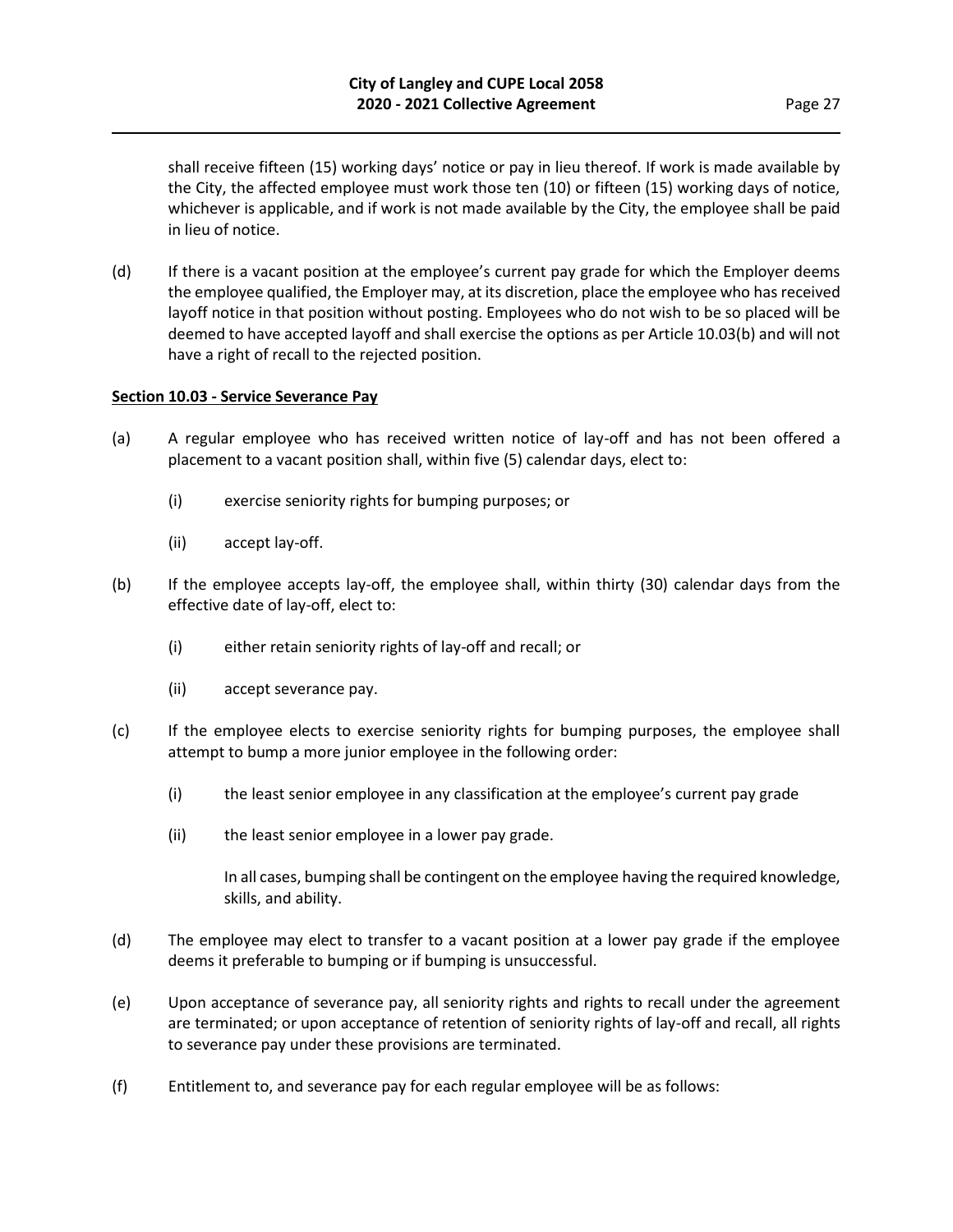- (i) Three (3) days' pay for each calendar year of service up to and including five (5) calendar years of service.
- (ii) Five (5) days' pay for each calendar year of service after six (6) years of service.
- (iii) The maximum number of days' pay for severance will be ninety (90) days' pay. Part-time service shall be calculated on a pro-rata basis. Severance pay shall be based on the employee's rate of pay at the effective date of his or her termination.

## **Section 10.04 - Rehiring**

Employees who have been laid off shall be recalled to work in the reverse order of their lay-off. That is, the last employee laid off shall be the first rehired, subject to the following conditions:

- (a) The employee shall be first rehired into the Department from which the employee was laid off and second, shall be afforded the first opportunity to work in any other Department, provided, however, that the employee is capable of performing the work which may be available.
- (b) It shall be the duty of all laid off employees to provide to the City their current contact information, including email, address and telephone number.
- (c) In the event of recall, the City shall notify laid off employees by email, telephone, or registered letter. Employees shall notify the City of their intention to return to employment within seventytwo (72) hours of delivery of the notification and shall report for work within five (5) days of acceptance of their recall.

## **ARTICLE 11 - POSTINGS AND PROMOTIONS**

## **Section 11.01 - Postings**

Vacancies and new positions covered by this Agreement shall be posted and remain posted for a period of five (5) working days prior to the filling of the vacancy or new position. The City will post all regular positions except the Engineering Worker position and the Parks Worker position. It is agreed between the parties that should the necessity arise, the vacancy or new position can be filled by a temporary employee for a period not exceeding twenty (20) working days; however, due to unusual circumstances, this period may be extended by mutual consent. Appointees from within the bargaining unit shall be made within four (4) weeks, wherever possible, of the job posting date.

#### **Section 11.02 - Promotions**

(a) In making promotions the required knowledge, ability and skills for the position shall be the primary consideration, and where two or more employees are equally capable of filling the position, years of service with the City shall be the deciding factor.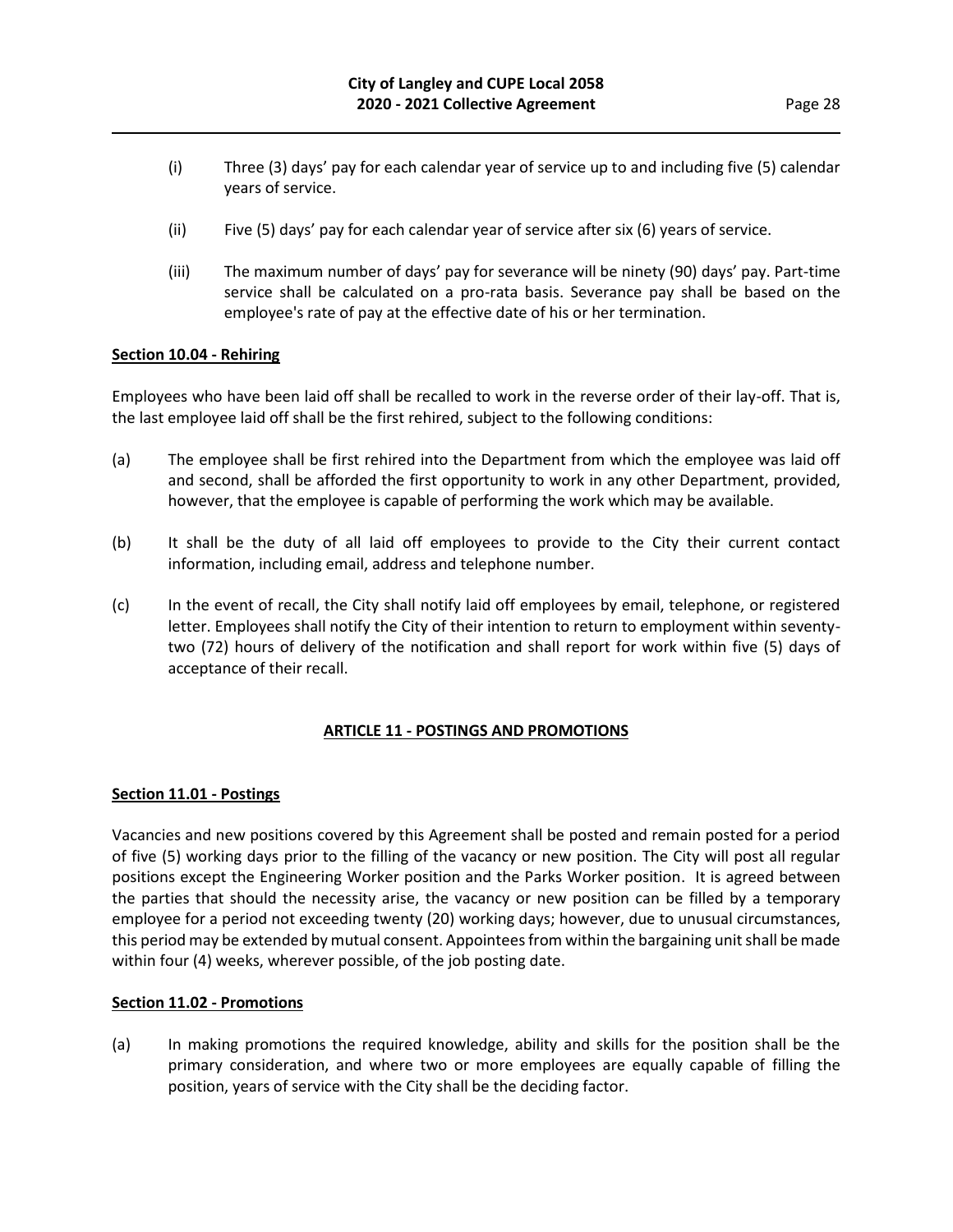Where a question of equality of capabilities arises, the senior employee shall be given the first opportunity to demonstrate his/her qualifications before any person is confirmed in the position to be filled.

(b) The successful applicant shall be placed on evaluation/trial period for a period of three (3) months. Conditional on satisfactory service, such promotion shall become permanent after the period of three (3) months. In the event the successful applicant proves unsatisfactory during the aforementioned evaluation/trial period, or if the employee finds him/herself unable to perform the duties of the new job classification, he/she shall be returned to his/her former position without loss of seniority and at the wage applicable to such former position. Any other employee promoted or transferred because of the rearrangement of positions shall also be returned to his/her former position without loss of seniority and at such wage applicable to such former position.

## **ARTICLE 12 - OCCUPATIONAL HEALTH AND SAFETY COMMITTEE**

## **Section 12.01 - Occupational Health and Safety Committee**

(a) Co-operation of Safety

The Union and the City shall co-operate in improving safe work procedures which will provide adequate protection to employees engaged in hazardous work.

- (b) An Occupational Health and Safety Committee shall be established and composed of two representatives appointed by the Employer, and two representatives appointed by the Union.
- (c) The Occupational Health and Safety Committee shall hold meetings as requested by the Union or by the Employer to deal with all unsafe, hazardous or dangerous situations. Representatives of the Union shall suffer no loss of pay for attending such meetings. Copies of minutes of all Committee meetings shall be sent to the Employer and to the Union.
- (d) Employees working in any unsanitary or dangerous job shall be supplied with all the necessary tools, safety equipment and protective clothing.
- (e) An employee will not be required to work at a job site which is unsafe. If an employee is concerned about the safety of the job site or the equipment assigned, he/she will immediately report the condition to his/her management supervisor who will ensure that the work is performed without undue risk. If the matter remains unresolved, it shall be referred to the Occupational Health and Safety Committee. If, in the opinion of the Committee, the job site or equipment is unsafe, the employee shall not be disciplined for his refusal to work due to the unsafe condition.
- (f) The Occupational Health and Safety Committee shall be notified of each accident or injury and shall investigate and report to the Union as soon as possible on the nature and cause of the accident or injury.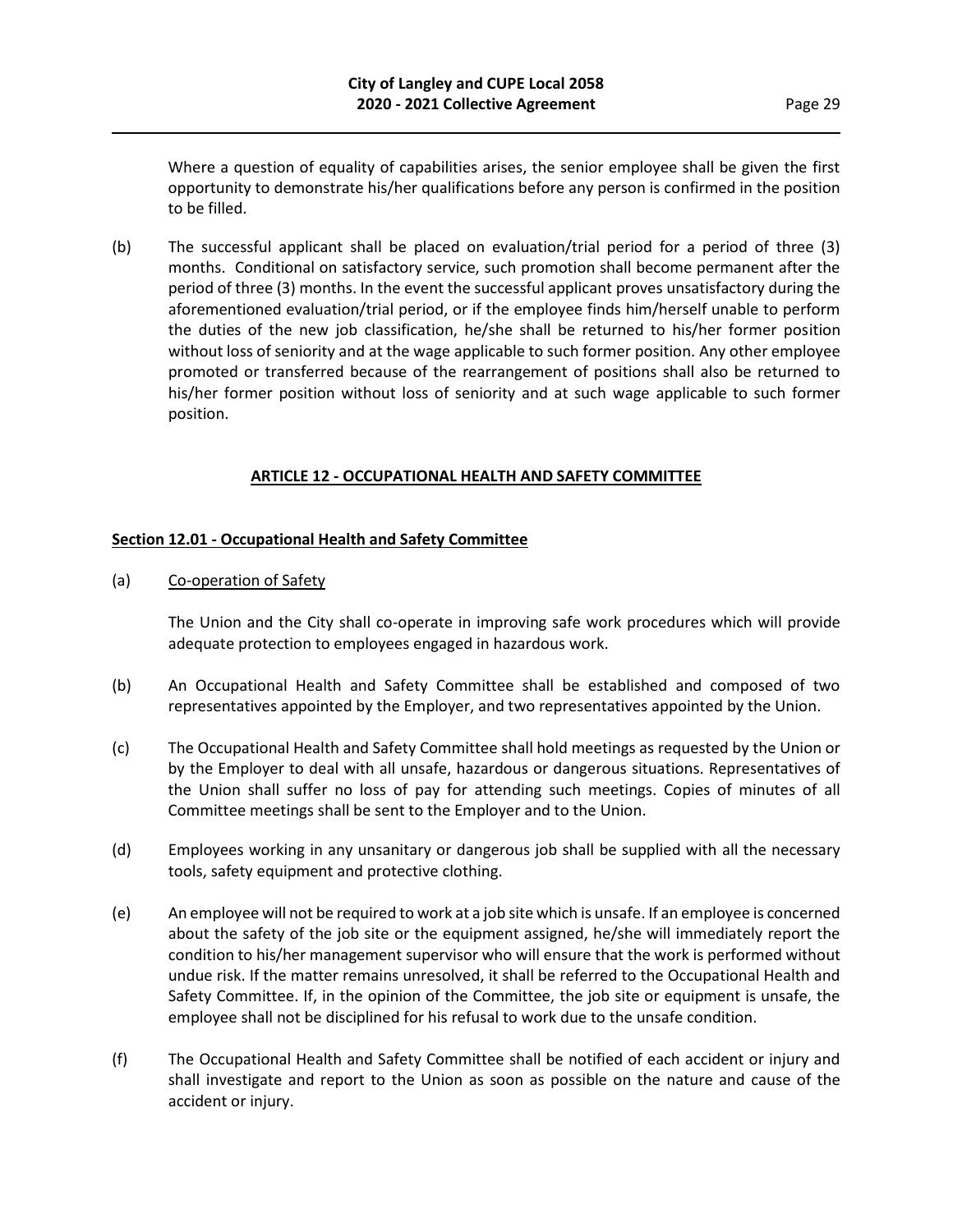- (g) An employee who is injured during working hours, and is required to leave for treatment or is sent home for such injury shall receive payment for the remainder of the shift at his/her regular rate of pay, without deduction from sick leave, unless a doctor or nurse states that the employee is fit for further work on that shift. An employee who has received payment under this section shall receive pay for time necessarily spent for further medical treatment of the injury during regularly scheduled working hours, subsequent to the day of the accident.
- (h) Transportation to the nearest physician or hospital for employees requiring medical care as a result of an accident shall be at the expense of the Employer.
- (i) It is understood by the parties that every effort will be made to prevent environmental pollution. It will be the objective that neither the City nor the Union will knowingly or purposely engage in practices which will cause serious damaging effects to the environment.
- (j) Disclosure of Information: upon request, the employer shall provide the Occupational Health and Safety Committee with the information it is capable of obtaining from its suppliers on the biological agents, compounds, substances and by-products used in the work environment.

## **ARTICLE 13 - SPECIAL PROVISIONS**

## **Section 13.01 - Premium Pay**

(a) Dirty Pay

Employees performing any assigned work where they come in contact with raw sewage shall receive an additional seventy-five cents (75¢) per hour over their regular classified rate of pay with a minimum of four (4) hours pay if they work in contact with raw sewage under four (4) hours and a minimum of eight (8) hours pay if they are in contact with raw sewage over four (4) hours.

#### (b) Work of an Abnormal Nature

Employees of the City shall be paid a bonus of thirty cents (30¢) per hour when performing work of an abnormal nature upon classification by the foreman in charge of the work. Without restricting or limiting the generality of the foregoing, work of an abnormal nature shall include working in a ditch that is five (5) feet or more below ground level or while operating snow plowing equipment. Dirty pay and work of an abnormal nature pay sections may be compounded. In other words, a person receiving dirty pay may be eligible to also receive work of abnormal nature pay for the same work.

#### **Section 13.02 - Provision of Clothing**

(a) Employees who are in the Engineering Operations and Parks Operations Divisions and whose classifications are listed in Schedule "C" shall be provided with overalls or coveralls and with gloves. The City shall provide laundry service for the above items.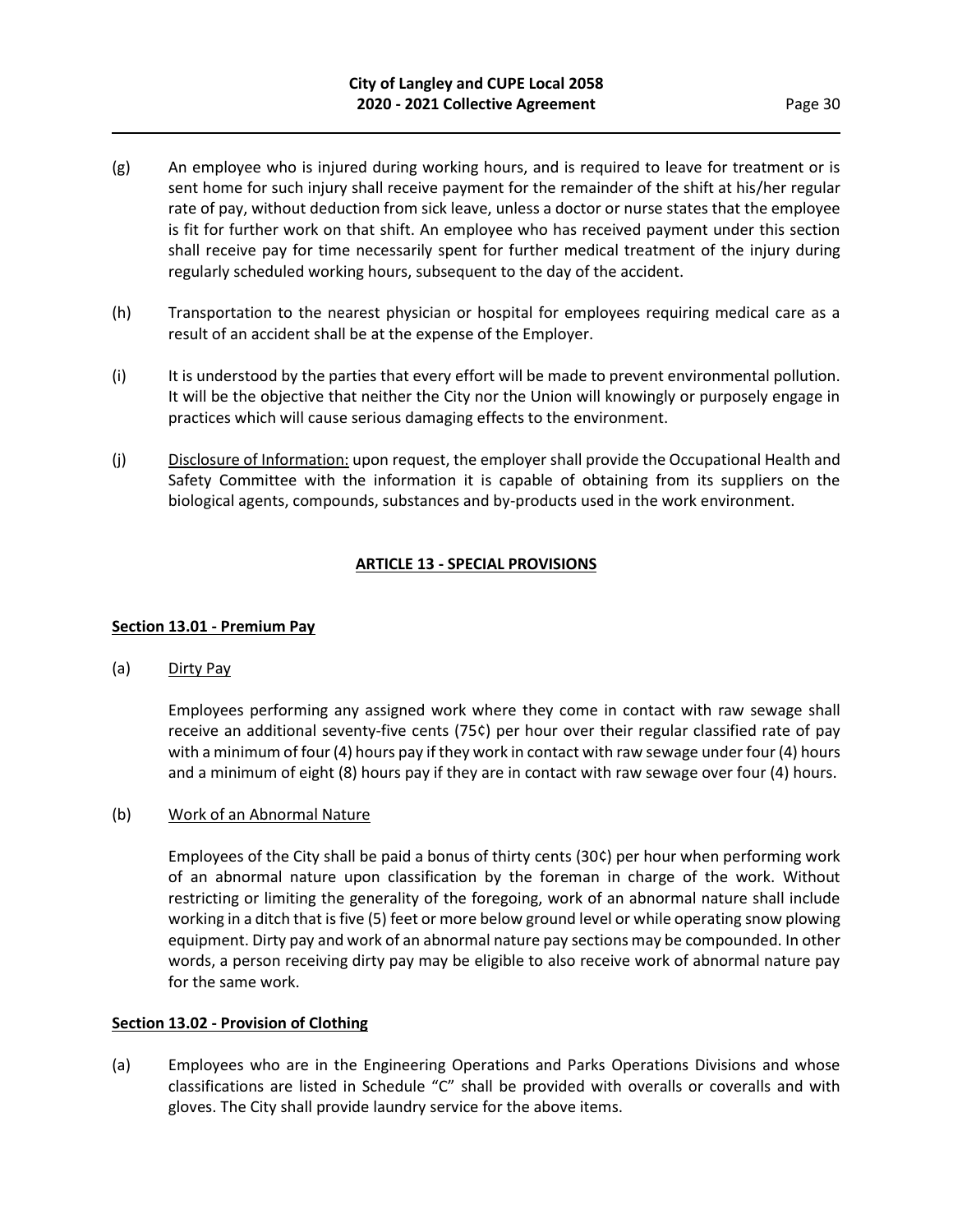- (b) Clothing damaged during the course of an employee's work that is damaged beyond reasonable expectation may be replaced by the City on approval of the department head.
- (c) Employees who are required to wear safety work boots in accordance with WorkSafeBC regulations shall be reimbursed up to fifty dollars (\$50.00) once per calendar year on receipt of proof of purchase.

## **Section 13.03 - Labour Management Committee**

The City and the Union agree that a Labour-Management Committee shall be set up to seek solutions to mutual problems and to achieve mutual objectives including any matter arising out of technological change.

## **Section 13.04 - First Aid Attendants**

Employees who are required by the City to perform first aid duties in addition to their normal duties and who hold a valid Workers' Compensation Board Occupational First Aid Certificate shall be paid a premium in accordance with the certificate required by the City as follows:

|              |                            | Regular             |
|--------------|----------------------------|---------------------|
|              | <b>Full-Time Employees</b> | Part-Time Employees |
| OFA Level II | $$125.00$ per month        | 80¢ per hour        |

The City will pay course fees for the OFA Level II course for employees who are required to have such certification.

#### **Section 13.05 - Sexual Harassment**

All personnel have the right to work without sexual harassment. Any complaint alleging sexual harassment will be dealt with in the Grievance Procedure and will commence at Step (c), as outlined in Article 4.

#### **Section 13.06 - Discrimination**

It is agreed that there shall be no discrimination, interference, restriction, coercion, harassment, intimidation, or stronger disciplinary action exercised or practiced with respect to an employee by reason of age, race, creed, colour, national origin, physical or mental disability, political or religious affiliation, sex, sexual orientation, or membership or activity in a union or, by reason under the Human Rights Code.

#### **Section 13.07 - Shop Steward**

A shop steward shall be in attendance for all disciplinary discussions between employer and employees.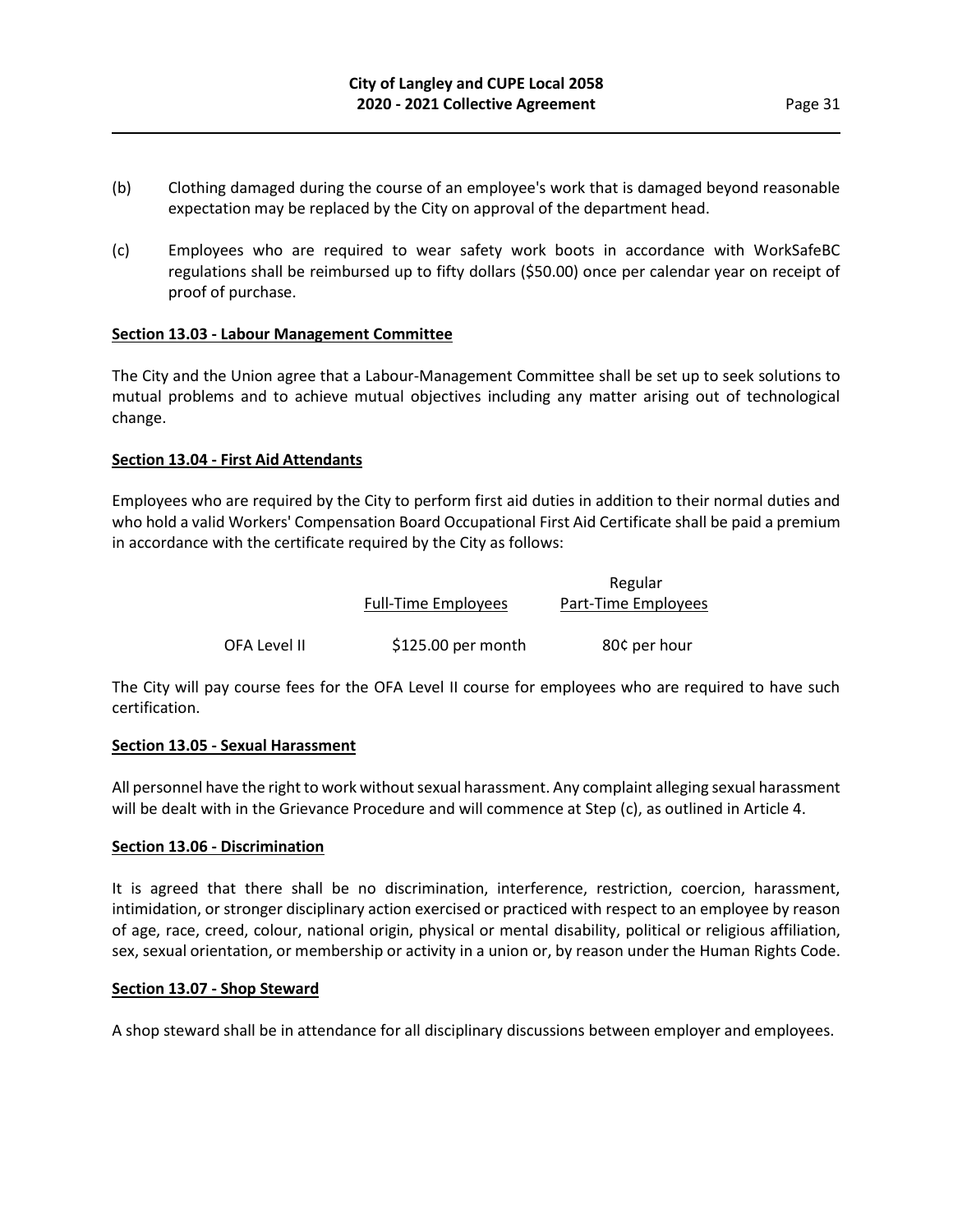## **Section 13.08 - Personnel Files**

An employee who makes a verbal request to the Chief Administrative Officer or designate shall be entitled to review and make copies of the contents of their personnel file, at a mutually convenient time, in the presence of a person authorized by the Chief Administrative Officer or designate. An employee may designate, in writing to the Chief Administrative Officer on each occasion, a Union Representative to review and make copies of the employee's file.

## **Section 13.09 - Co-Op Students and Incentive Employees**

## (a) Co-op Student

- (1) A Co-Op Student shall be defined as an employee who is employed in fulfillment of the requirements of a Co-Op Program offered by a post-secondary institution.
- (2) No more than two (2) Co-Op Students shall be employed per year, unless the Union agrees to more.
- (3) Co-Op Students shall not be entitled to seniority or any benefits provided by the Collective Agreement unless specifically identified as being eligible.
- (4) The City shall provide the Union with written notice of the employment of any Co-Op students.
- (5) Where the rate of pay for a Co-Op Student is not set by the educational institution, the rate of pay shall be determined on a case-by-case basis by agreement between the Employer and the Union.

#### (b) Incentive Employee

- (1) An Incentive Employee shall be defined as an employee hired under the provisions of a federal or provincial grant applied for by the City.
- (2) Where the City applies for government grants that require approval of the Union, the Union agrees that it will approve the application provided that:
	- (i) Not more than four (4) Incentive Employees shall be employed per year; and
	- (ii) the employees shall be paid the appropriate rate of pay provided in the Collective Agreement.
- (3) Incentive Employees shall not be entitled to seniority or any benefits provided by the Collective Agreement unless specifically identified as being eligible. However, if retained at the completion of their employment as an Incentive Employee, they shall have seniority rights recognized as retroactive to the date of their employment.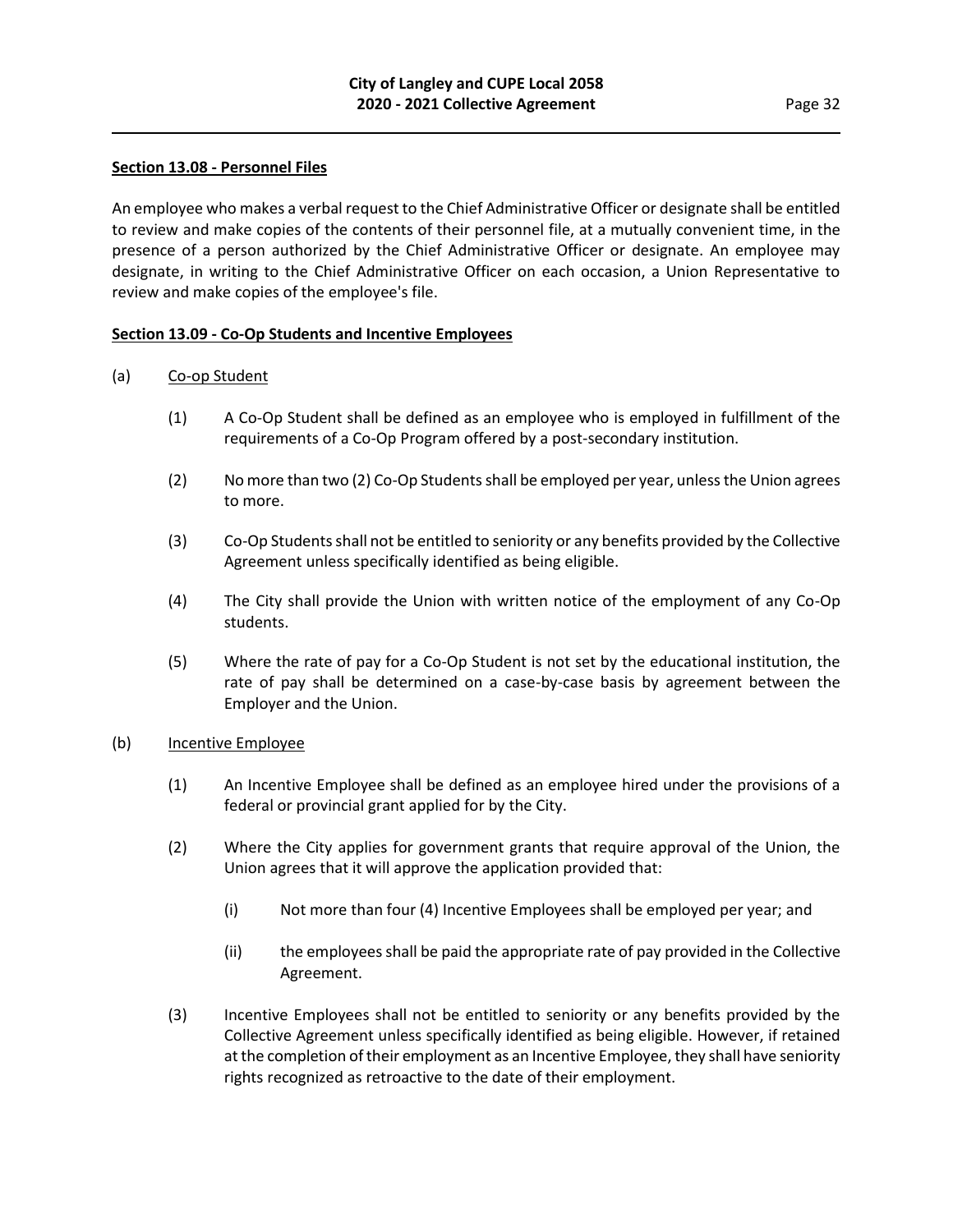(4) The City shall provide the Union with written notice of any grant applications and the government's acceptance or rejection of the application.

IN WITNESS WHEREOF the parties have hereunto set their hands and seals.

The Corporate Seal of THE CITY OF LANGLEY CIVIC EMPLOYEES CUPE LOCAL 2058 was hereunto affixed in the presence of:

"Andrew Brown"

PRESIDENT

"Janine Clough"

**SECRETARY** 

May 24<sup>th</sup>, 2022

Date Signed

The Corporate Seal of THE CITY OF LANGLEY was hereunto affixed in the presence of:

"Val van den Broek"

MAYOR

"Francis Cheung"

CHIEF ADMINISTRATIVE OFFICER

May 26th, 2022

Date Signed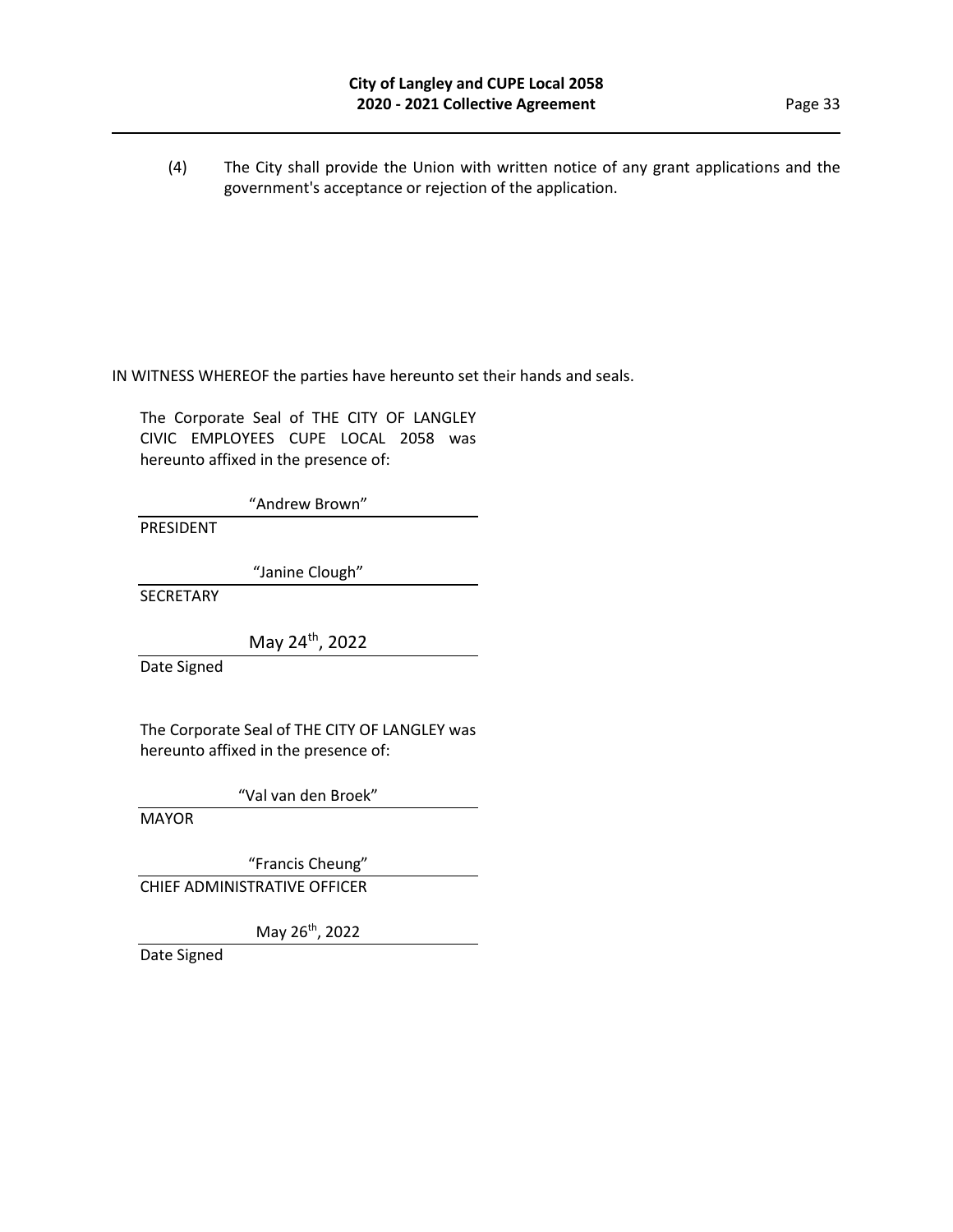# **SCHEDULE "A"**

# **INSIDE PAY GRADES** Effective January 01, 2020

| Grade | <b>Start</b> | 12 Month | 24 Month |
|-------|--------------|----------|----------|
|       |              | 26.04    | 26.51    |
|       |              | 26.51    | 27.02    |
|       |              | 27.02    | 27.44    |
|       |              | 27.44    | 28.07    |
|       |              | 28.07    | 28.51    |
|       |              | 28.51    | 29.10    |
|       |              | 29.10    | 29.65    |
|       |              | 29.65    | 30.45    |
|       |              | 30.45    | 31.10    |
|       |              | 31.10    | 31.84    |
|       |              | 31.84    | 32.81    |
|       |              | 31.84    | 34.27    |
|       |              | 32.81    | 33.50    |
|       |              | 33.50    | 34.64    |
|       |              | 34.64    | 35.61    |
|       |              | 35.61    | 36.54    |
|       |              | 36.54    | 37.73    |
|       |              | 37.73    | 38.83    |
|       |              | 38.83    | 39.99    |
|       |              | 39.99    | 41.32    |
|       |              | 41.32    | 42.69    |
|       |              | 42.69    | 43.89    |
|       |              | 43.89    | 45.39    |
|       |              | 48.55    | 49.86    |
|       |              | 45.39    | 46.86    |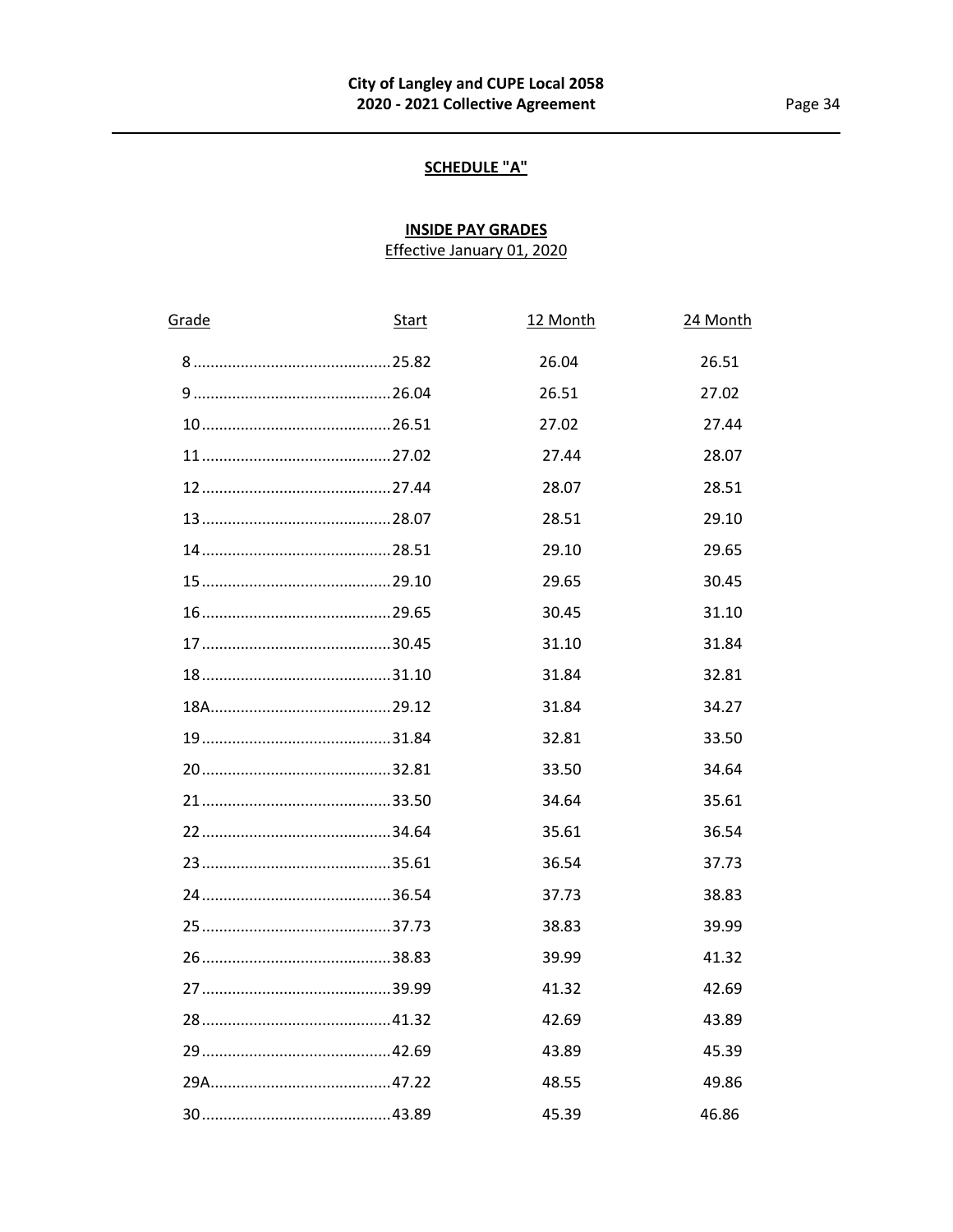# SCHEDULE "A" (cont'd)

Page 2

# **INSIDE PAY GRADES** Effective January 01, 2021

| Grade | <b>Start</b> | 12 Month | 24 Month |
|-------|--------------|----------|----------|
|       |              | 26.56    | 27.04    |
|       |              | 27.04    | 27.56    |
|       |              | 27.56    | 27.99    |
|       |              | 27.99    | 28.63    |
|       |              | 28.63    | 29.08    |
|       |              | 29.08    | 29.68    |
|       |              | 29.68    | 30.24    |
|       |              | 30.24    | 31.06    |
|       |              | 31.06    | 31.72    |
|       |              | 31.72    | 32.48    |
|       |              | 32.48    | 33.47    |
|       |              | 32.48    | 34.96    |
|       |              | 33.47    | 34.17    |
|       |              | 34.17    | 35.33    |
|       |              | 35.33    | 36.32    |
|       |              | 36.32    | 37.27    |
|       |              | 37.27    | 38.48    |
|       |              | 38.48    | 39.61    |
|       |              | 39.61    | 40.79    |
|       |              | 40.79    | 42.15    |
|       |              | 42.15    | 43.54    |
|       |              | 43.54    | 44.77    |
|       |              | 44.77    | 46.30    |
|       |              | 49.52    | 50.86    |
|       |              | 46.30    | 47.80    |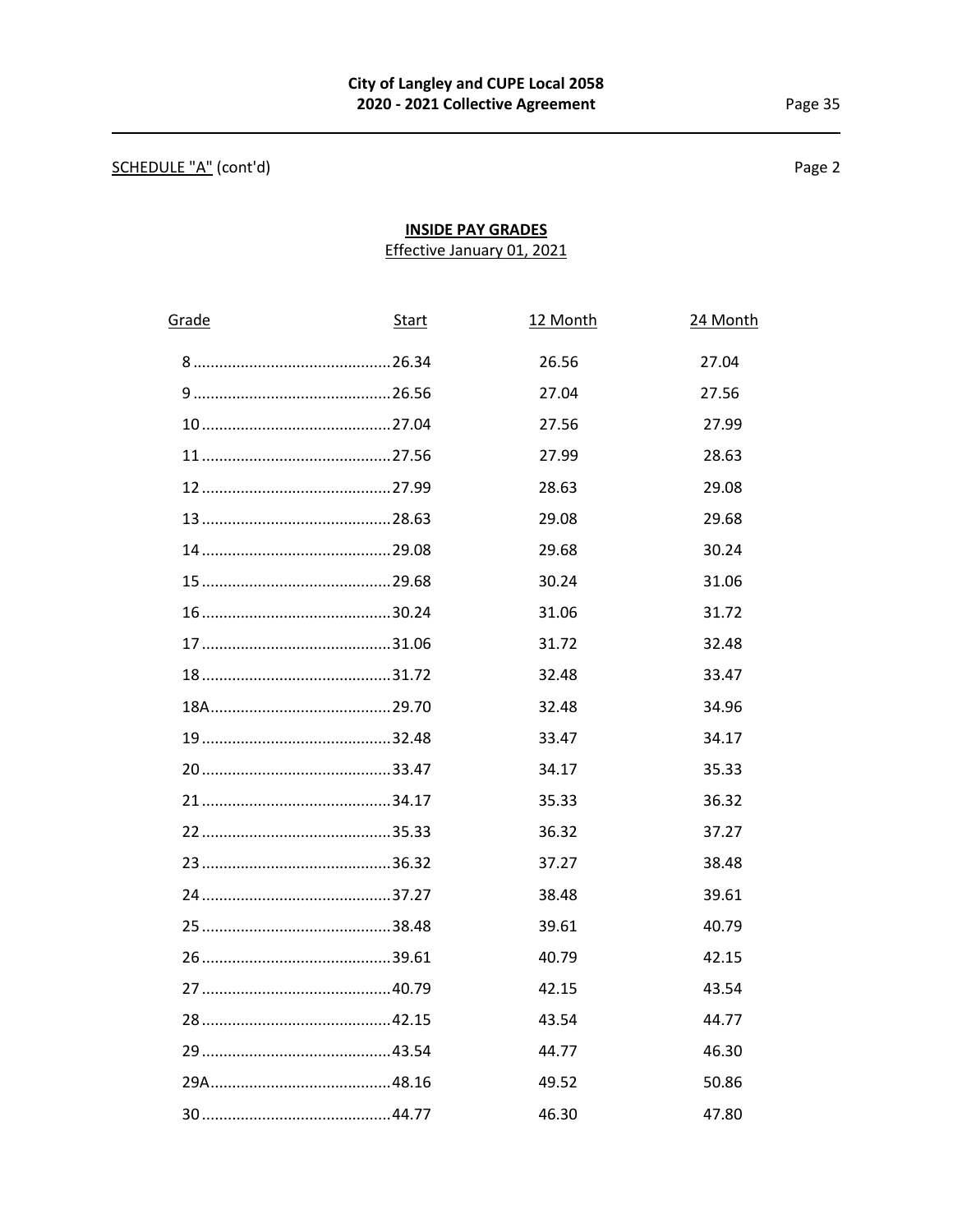## **SCHEDULE "B"**

# **INSIDE STAFF CLASSIFICATIONS & PAY GRADES**

## **CLASSIFICATION**

## **PAY GRADE**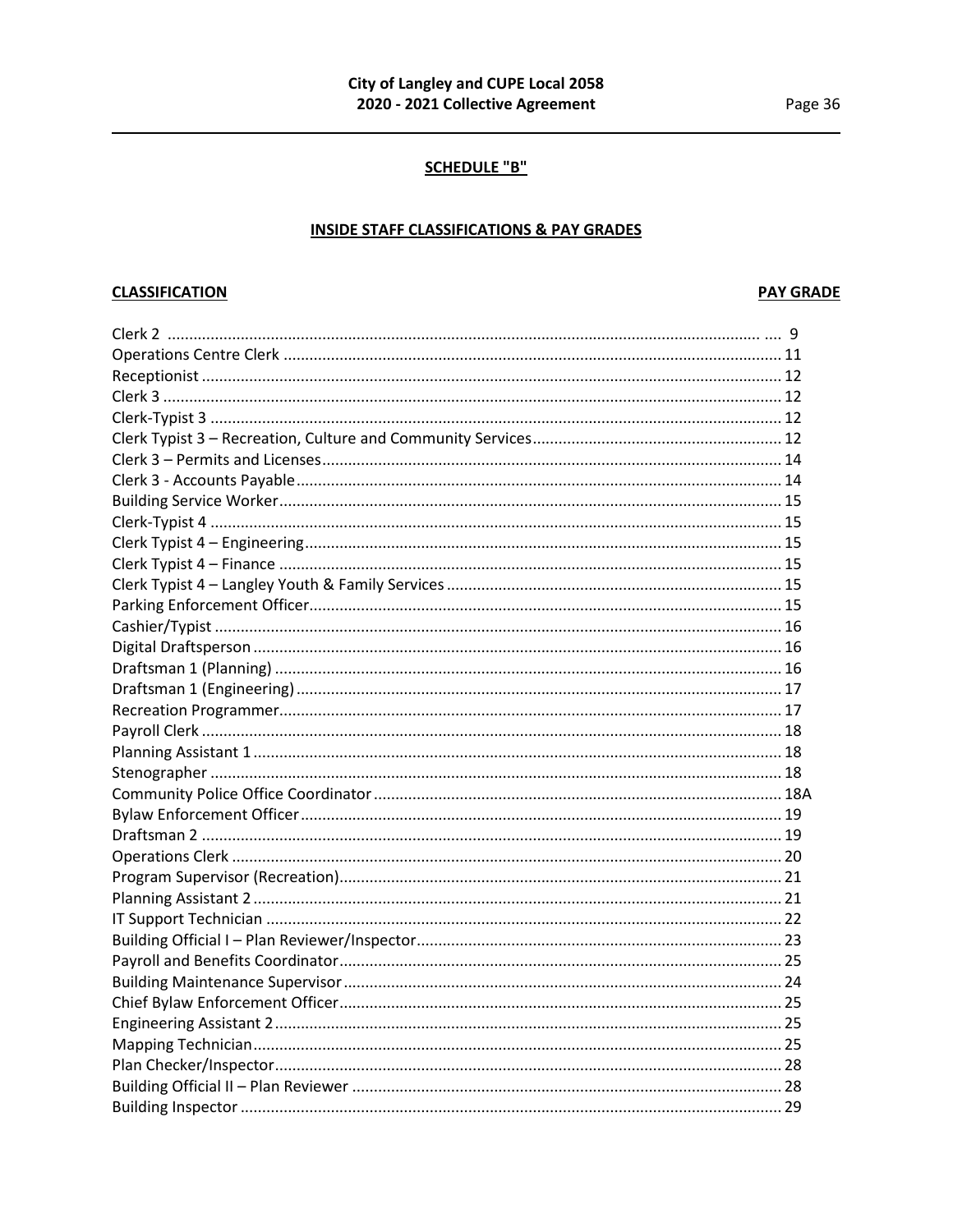# SCHEDULE "B" (cont'd) Page 2

The parties agree that the pay rate for the employees in the Recreation Department take into account shift differentials and Sunday premium pay as required.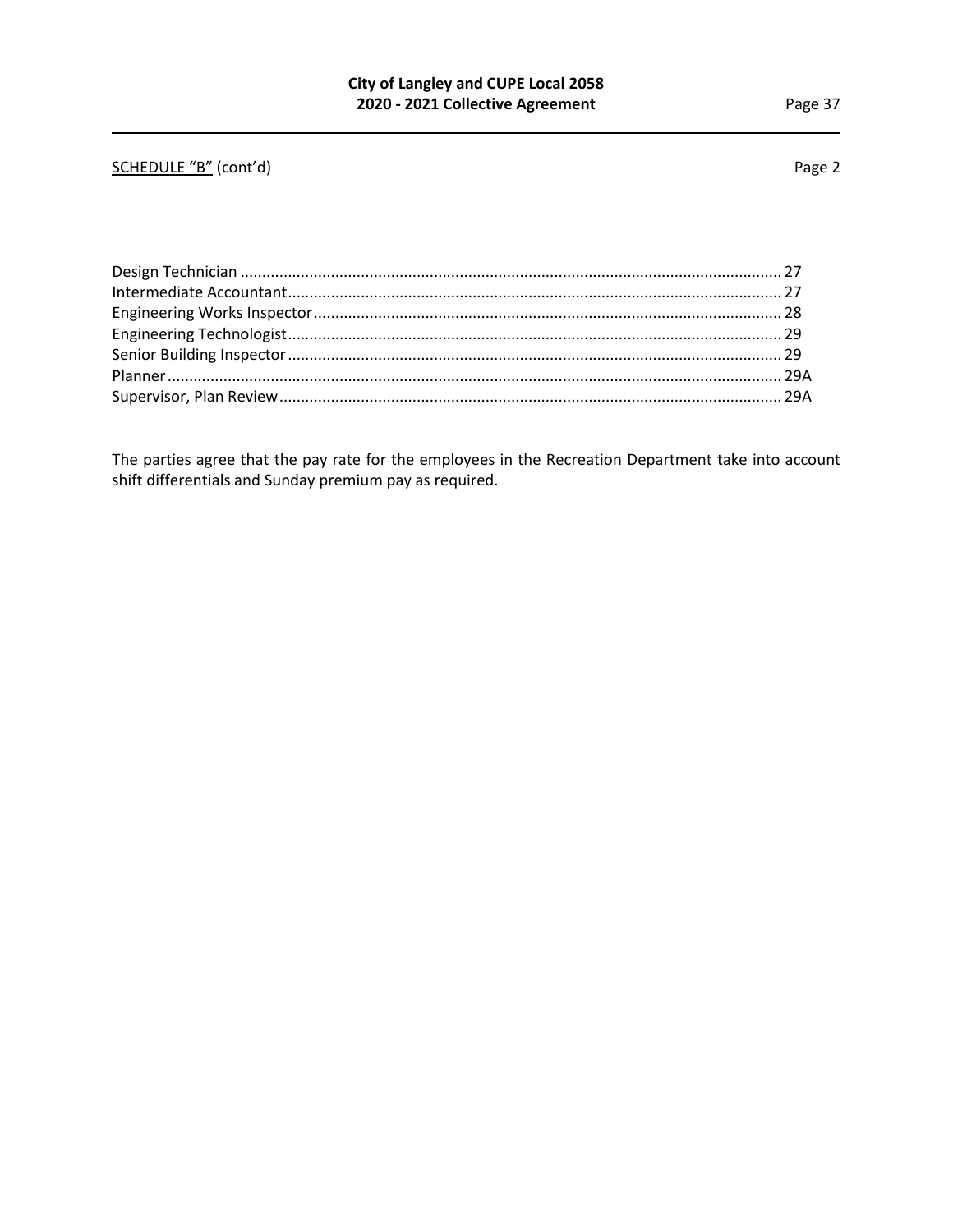# **SCHEDULE "C"**

# **OUTSIDE STAFF CLASSIFICATIONS & PAY RATES**

|                                                         | 2020    | 2021    |
|---------------------------------------------------------|---------|---------|
| <b>CLASSIFICATION</b>                                   | Jan. 01 | Jan. 01 |
|                                                         |         | 30.25   |
|                                                         |         | 30.25   |
|                                                         |         | 31.00   |
|                                                         |         | 31.61   |
|                                                         |         | 32.15   |
|                                                         |         | 32.87   |
|                                                         |         | 34.60   |
|                                                         |         | 36.08   |
|                                                         |         | 36.15   |
|                                                         |         | 31.61   |
|                                                         |         | 32.15   |
|                                                         |         | 31.00   |
|                                                         |         | 31.61   |
|                                                         |         | 32.01   |
|                                                         |         | 32.69   |
|                                                         |         | 34.44   |
|                                                         |         | 34.81   |
|                                                         |         | 34.81   |
|                                                         |         | 36.08   |
|                                                         |         | 36.08   |
| Construction and Structural Maintenance Chargehand35.37 |         | 36.08   |
|                                                         |         | 36.08   |
|                                                         |         | 38.30   |
| Construction Chargehand (10% more than Chargehand)37.55 |         | 38.30   |
|                                                         |         | 35.90   |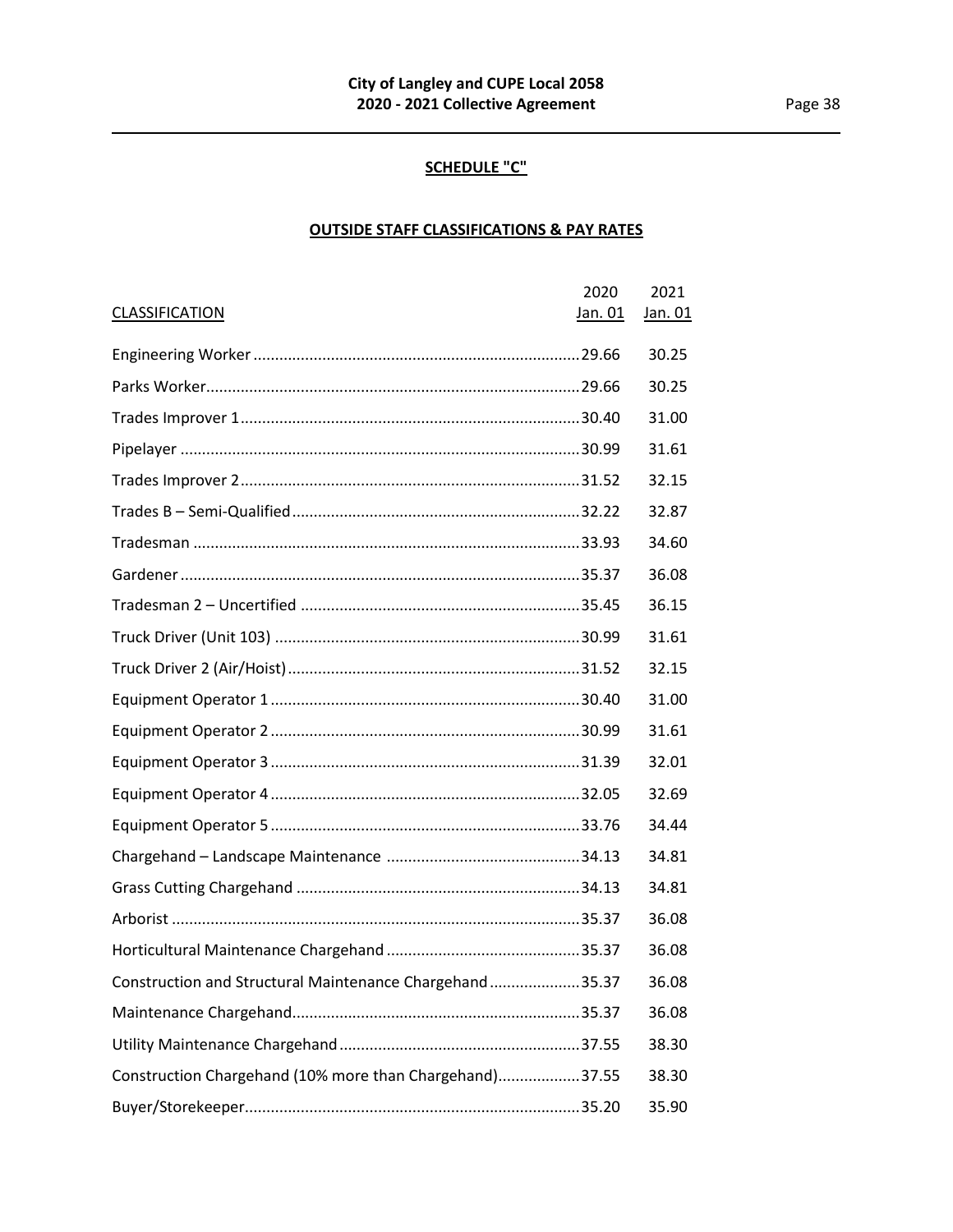# SCHEDULE "C" (cont'd) Page 2

|                | 2020    | 2021    |
|----------------|---------|---------|
| CLASSIFICATION | Jan. 01 | Jan. 01 |
|                |         |         |
|                |         | 34.17   |
|                |         | 39.04   |
|                |         | 38.07   |
|                |         | 42.15   |
|                |         | 32.87   |
|                |         | 38.30   |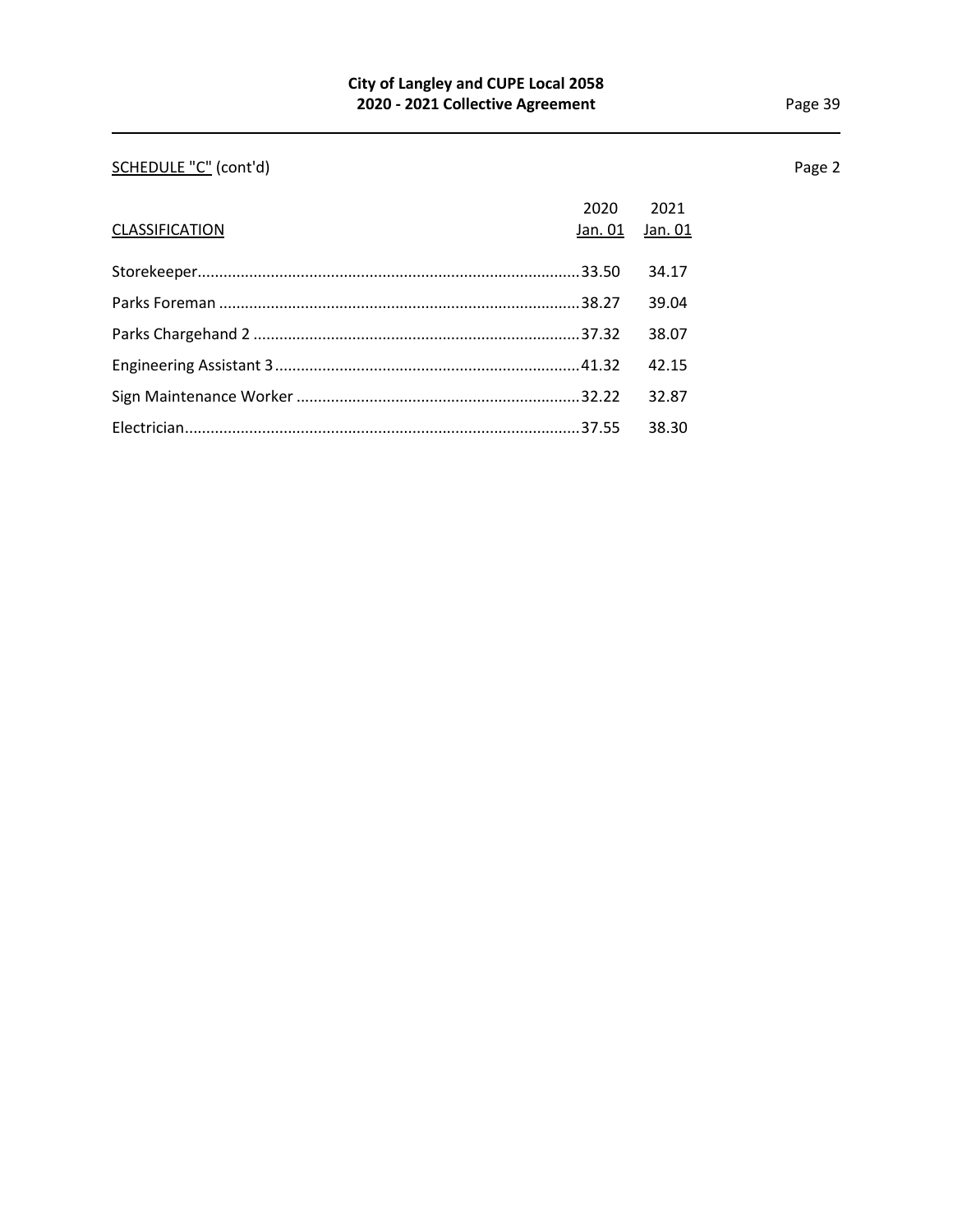## **SCHEDULE "D"**

# **2020-2021 POOL, COMMUNITY CENTRE, AND PLAYGROUND STAFF RATES**

Effective Dates: A = 2020 January 01 B = 2021 January 01

## **COMMUNITY CENTRE**

|                            |   | <b>START</b> | AFTER 600 HRS. | AFTER 1200 HRS. |
|----------------------------|---|--------------|----------------|-----------------|
| <b>Recreation Worker 1</b> | A | \$17.68      | \$18.38        | \$19.07         |
|                            | B | \$18.03      | \$18.75        | \$19.45         |
| <b>Recreation Worker 2</b> | A | \$19.28      | \$20.06        | \$20.92         |
|                            | B | \$19.67      | \$20.46        | \$21.34         |
| <b>Recreation Worker 3</b> | A | \$22.09      | \$22.86        | \$23.73         |
|                            | B | \$22.53      | \$23.32        | \$24.20         |
| <b>Recreation Worker 4</b> | A | \$24.08      | \$24.89        | \$25.73         |
|                            | B | \$24.56      | \$25.39        | \$26.24         |
| <b>Recreation Worker 5</b> | A | \$27.05      | \$29.27        | \$31.56         |
|                            | B | \$27.59      | \$29.86        | \$32.19         |

# **PLAYGROUND**

|               |   | <b>START</b> | AFTER 285 HRS. | AFTER 570 HRS. |
|---------------|---|--------------|----------------|----------------|
| Coordinator   | Α | \$23.95      | \$24.23        | \$24.63        |
|               | B | \$24.43      | \$24.71        | \$25.12        |
| Senior Leader | A | \$23.40      | \$23.62        |                |
|               | B | \$23.87      | \$24.09        |                |
| Junior Leader | A | \$22.80      | \$23.02        |                |
|               | B | \$23.26      | \$23.48        |                |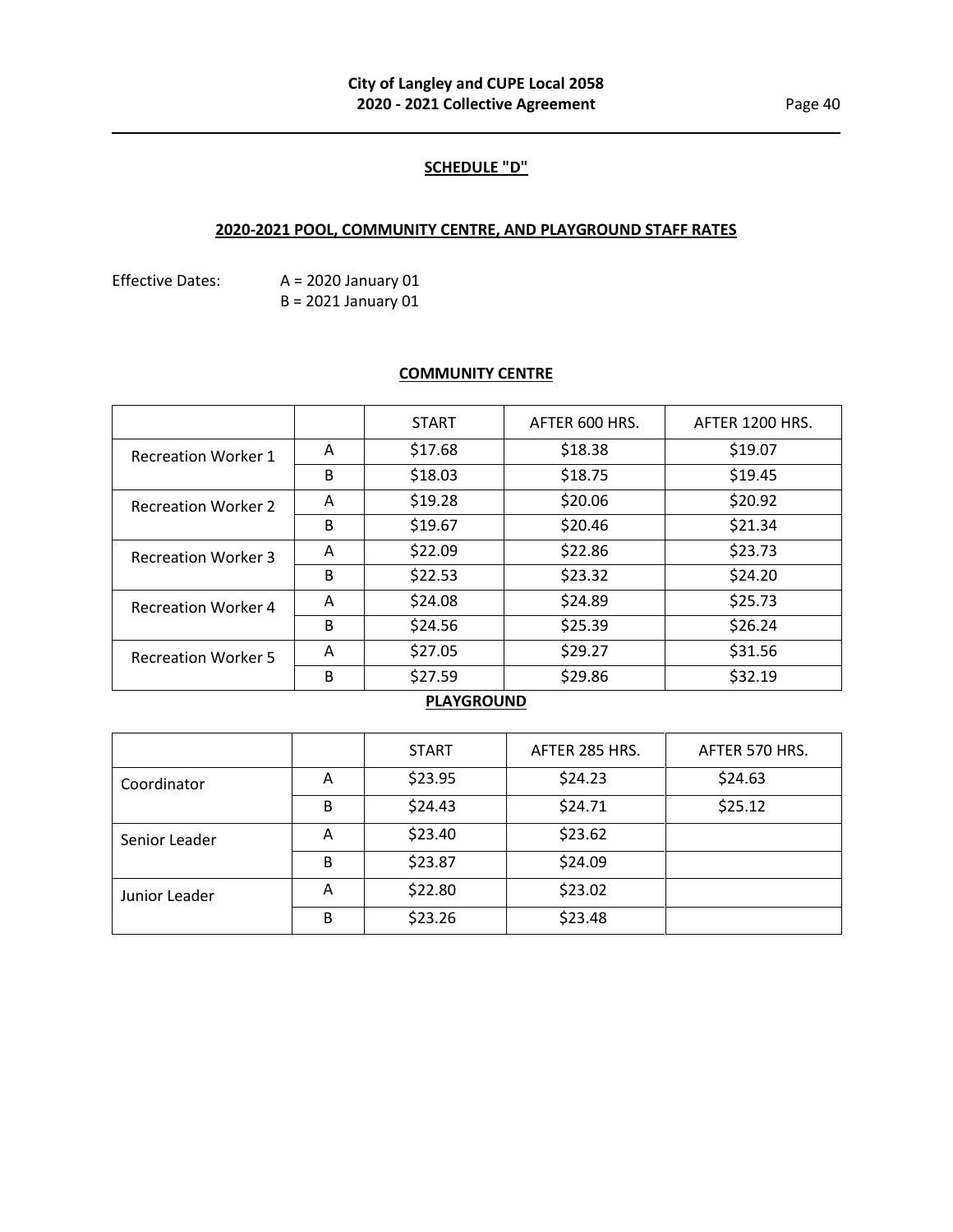# SCHEDULE "D" (cont'd) Page 2

**AL ANDERSON MEMORIAL POOL**

|                         |   | <b>START</b> | AFTER 740 HRS. | AFTER 1480 HRS. |
|-------------------------|---|--------------|----------------|-----------------|
| Manager                 | A | \$32.77      | \$33.19        | \$33.60         |
|                         | B | \$33.43      | \$33.85        | \$34.27         |
| Lead Shift Supervisor   | Α | \$30.37      | \$30.73        | \$31.19         |
|                         | B | \$30.98      | \$31.34        | \$31.81         |
| <b>Shift Supervisor</b> | A | \$29.10      | \$29.55        | \$29.97         |
|                         | B | \$29.68      | \$30.14        | \$30.57         |
| Lifeguard/Instructor    | A | \$27.80      | \$28.25        | \$28.66         |
|                         | B | \$28.36      | \$28.82        | \$29.23         |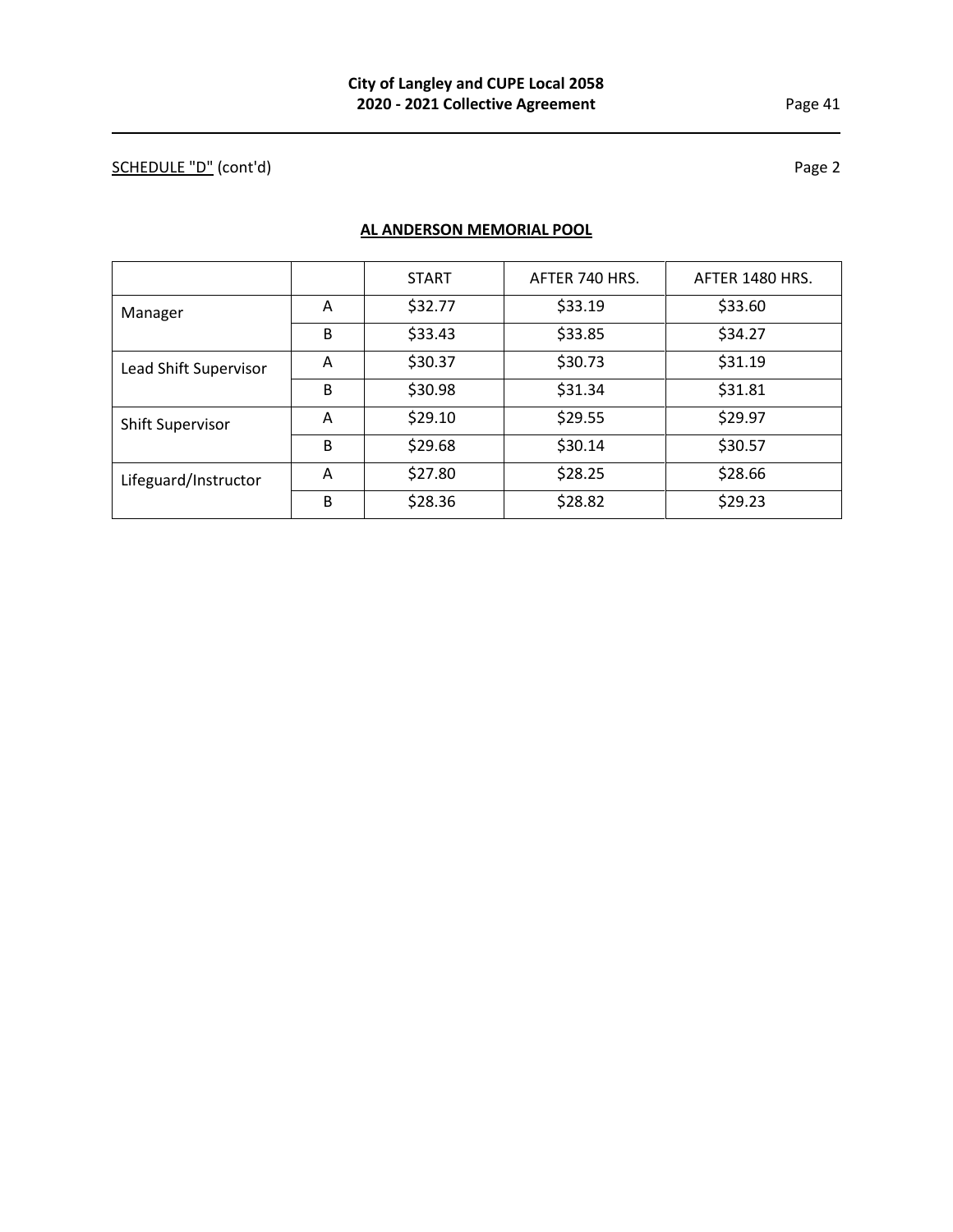#### LETTER OF UNDERSTANDING

#### between the

## CITY OF LANGLEY (hereafter called "the City")

#### and the

## CANADIAN UNION OF PUBLIC EMPLOYEES, LOCAL 2058 (hereafter called "the Union")

## **BY-LAW AND PARKING ENFORCEMENT OFFICERS - HOURS OF WORK**

Both parties agree that the positions are classified as Inside employees, subject to certain exceptions:

- (a) The Chief By-Law Enforcement Officer, By-Law Enforcement Officer and Parking Enforcement Officer will work eight (8) consecutive hours per day with one (1) hour off for an unpaid lunch break.
- (b) The Chief By-Law Enforcement Officer, By-Law Enforcement Officer and Parking Enforcement Officer will work five (5) consecutive eight (8) hour shifts (for a total of forty (40) hours per week) Monday through Saturday.
- (c) The City of Langley will determine the days of work. The Chief By-Law Enforcement Officer, By-Law Enforcement Officer and Parking Enforcement Officer will be given a minimum of forty-eight (48) hours' notice of any scheduling changes or overtime shall apply.
- (d) Payment for overtime worked will be in accordance with the provisions of Article 8 of the Collective Agreement except that the Chief By-Law Enforcement Officer, By-Law Enforcement Officer and Parking Enforcement Officer will be paid overtime when they work in excess of eight (8) hours in the day or work on Sundays or statutory holidays.
- (e) The work schedules of the Chief By-Law Enforcement Officer and By-Law Enforcement Officer will be coordinated between the two incumbents, subject to approval by the exempt supervisor. The work schedule for the Parking Enforcement Officer will be determined by the exempt supervisor.
- (f) All variances to the current Collective Agreement language regarding hours of work and notice of change are on a "without precedent basis".
- (g) This Letter of Understanding will be discussed during the next round of contract negotiations.

DATE: April 24, 2012

"F. Cheung" The Cheung Cheung Cheung Andrew Brown" for

Francis Cheung Gary Kilby

Chief Administrative Officer **President, CUPE Local 2058**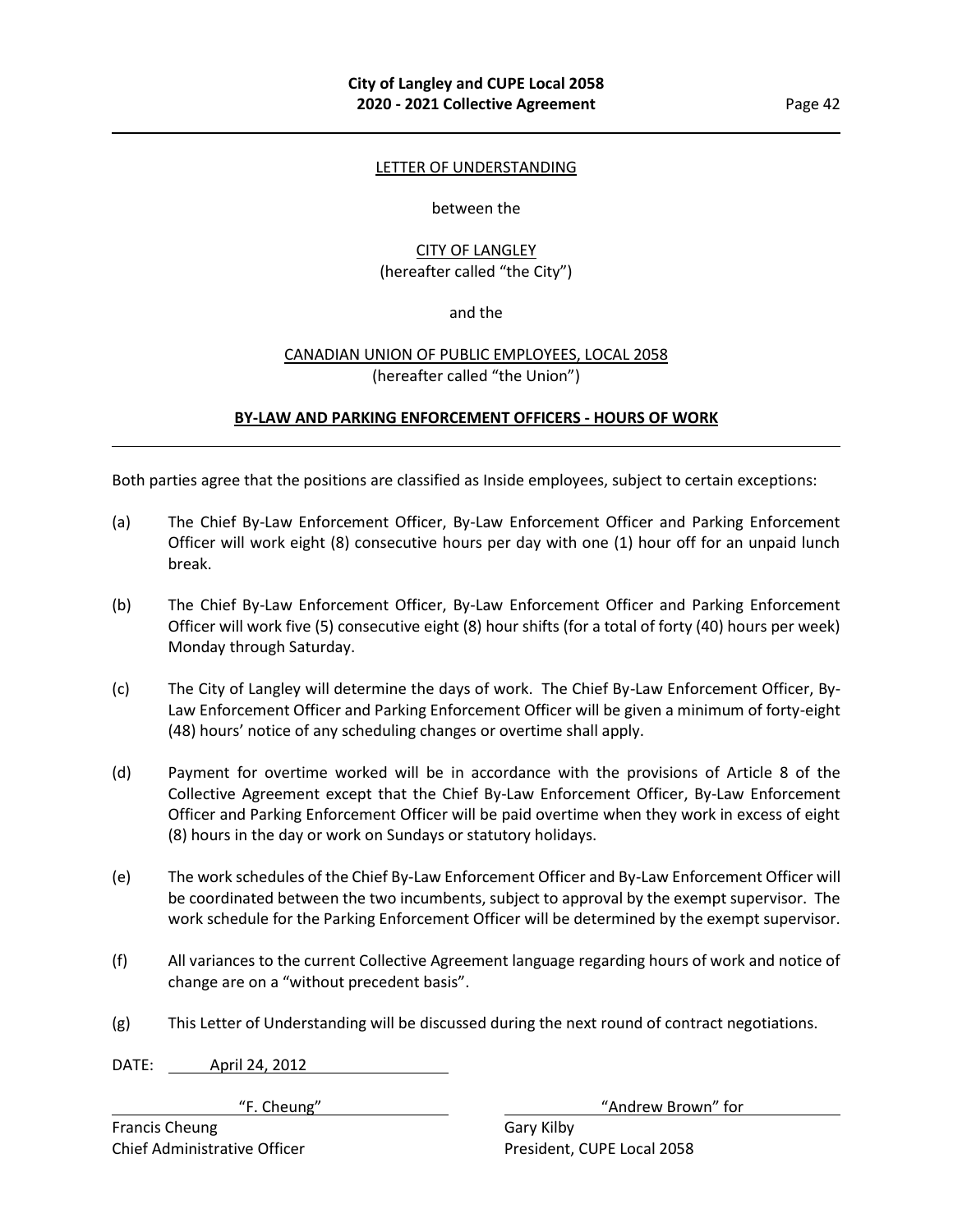#### LETTER OF UNDERSTANDING

#### between the

## CITY OF LANGLEY (hereinafter called "the City")

## and the

## CANADIAN UNION OF PUBLIC EMPLOYEES, LOCAL 2058 (hereinafter called "the Union")

## **FIRST AID CERTIFICATION**

The City and the Union agree to the following:

- 1. The City requires staff working in the Recreation Department to obtain and maintain a valid Emergency First Aid Certificate.
- 2. The following provisions affect the following employees in the Recreation Department:

Regular Full-Time Employees and Regular Part-Time Employees; Casual Building Service Workers; Casual Clerk Typist 3 – Recreation, Culture and Community Services

- (a) Where possible, the City will attempt to provide re-certification for the Emergency First Aid Certificate to the employees listed above.
- (b) Where the employees listed above are required to attend a re-certification course provided by the City outside of their normal working hours, they shall be paid at straight-time pay.
- (c) Where the employees listed above are not offered or not able to take the City provided re-certification course, they shall be required to take the course on their own time. In that case, the City shall reimburse the employee in accordance with the City's current Travel and Expense Policy and shall reimburse the employee for the cost of the course.
- DATE: May 24, 2017

SIGNED ON BEHALF OF THE CITY OF LANGLEY: SIGNED ON BEHALF OF CUPE LOCAL 2058:

"F. Cheung" "T. Clifford"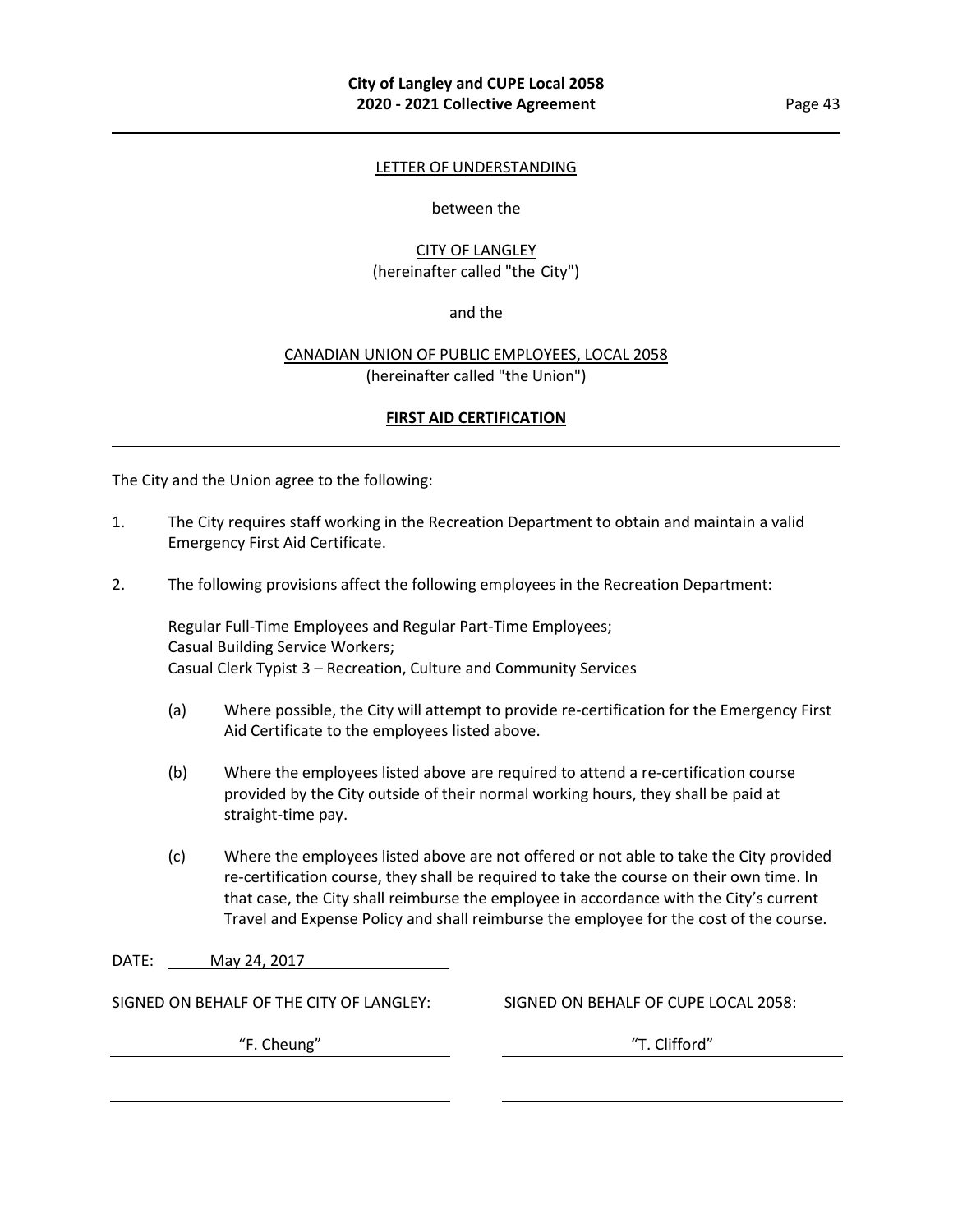## **LIFE INSURANCE**

| Eligibility:                  |                          | Employee must work at least twenty (20) hours per week on a regular basis.                                                                                                                                                               |
|-------------------------------|--------------------------|------------------------------------------------------------------------------------------------------------------------------------------------------------------------------------------------------------------------------------------|
|                               |                          | The insurance becomes effective the day following completion of one (1)<br>month of continuous employment with the City.                                                                                                                 |
| Coverage:                     |                          | Twice (2X) annual wage with a fifty percent (50%) reduction at age sixty-<br>five (65) if working beyond age sixty-five (65). The policy contains a<br>minimum life insurance coverage of twenty-four thousand dollars<br>(\$24,000.00). |
| <b>Insurance Termination:</b> |                          | On termination of employment or at age seventy (70), whichever is the<br>earliest.                                                                                                                                                       |
| Conversion:                   |                          | An employee who ceases to be insured under the policy may, without being<br>required to provide evidence of insurability, ask to be issued a policy of<br>individual life insurance.                                                     |
|                               |                          | <b>ACCIDENTAL DEATH AND DISMEMBERMENT</b>                                                                                                                                                                                                |
| Eligibility:                  |                          | Employee must work at least twenty (20) hours per week on a regular basis.                                                                                                                                                               |
|                               |                          | The insurance becomes effective the day following completion of one (1)<br>month of continuous employment with the City.                                                                                                                 |
| Coverage:                     |                          | Twice (2X) annual wage with a fifty percent (50%) reduction at age sixty-<br>five (65) for employees who work beyond age sixty-five (65).                                                                                                |
|                               | $\overline{\phantom{a}}$ | This benefit is payable if death, or the loss, is caused by accident. The loss<br>means the total and irrecoverable loss of use and is referring to hands,<br>arms, legs, feet, fingers, toes, eyes, speech and hearing.                 |
| <b>Insurance Termination:</b> | $\overline{\phantom{a}}$ | On termination of employment or at age seventy (70), whichever is the<br>earliest.                                                                                                                                                       |
|                               |                          | <b>LONG TERM DISABILITY</b>                                                                                                                                                                                                              |
| Eligibility:                  |                          | Employee must work at least twenty (20) hours per week on a regular basis.                                                                                                                                                               |
|                               |                          | The insurance becomes effective the day following completion of one (1)<br>month of continuous employment with the City.                                                                                                                 |
|                               |                          |                                                                                                                                                                                                                                          |

Coverage: - Sixty-seven percent (67%) of monthly earning to a maximum of two thousand dollars (\$2,000.00) per month.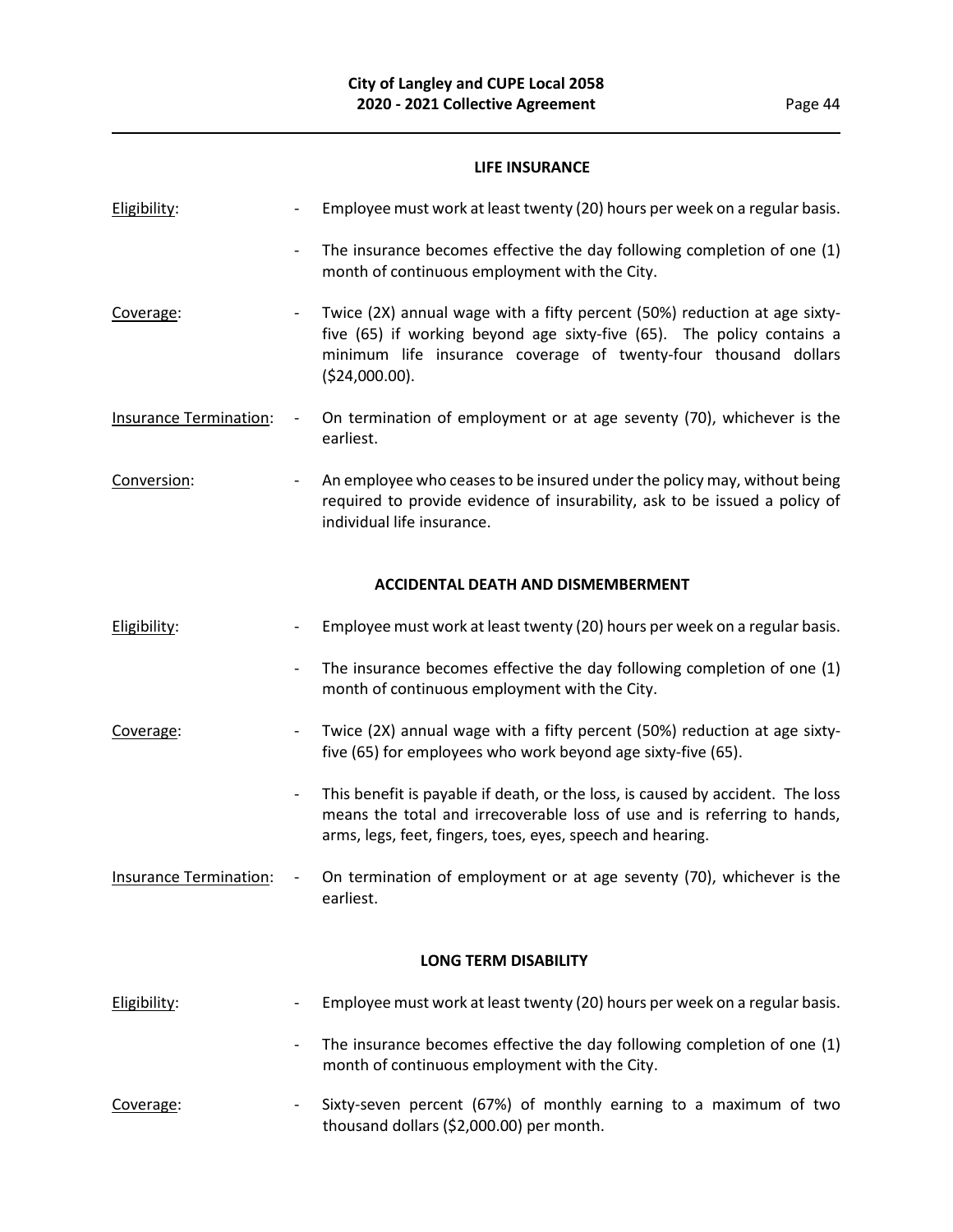|                               | $\overline{\phantom{a}}$ | The elimination period is the later of ninety (90) days or the expiration of<br>accumulated sick leave benefits.                                                                                                                                                                       |
|-------------------------------|--------------------------|----------------------------------------------------------------------------------------------------------------------------------------------------------------------------------------------------------------------------------------------------------------------------------------|
|                               | $\overline{\phantom{a}}$ | Benefits can continue until the age of sixty-five (65).                                                                                                                                                                                                                                |
|                               | $\overline{\phantom{a}}$ | The insurance does not include pre-existing conditions, recurring during the<br>first year of coverage.                                                                                                                                                                                |
|                               | $\overline{\phantom{a}}$ | Under the policy if you become disabled due to injury, disease, illness,<br>pregnancy or mental disorder:                                                                                                                                                                              |
|                               |                          | 1)<br>The insurance company will pay for the first twenty-four (24) months<br>of disability sixty-seven percent (67%) of your monthly wage to a<br>maximum of two thousand dollars (\$2,000.00) per month, if you are<br>not able to perform the essential duties of your regular job. |
|                               |                          | Thereafter, if you are not able to earn at your own or any other<br>2)<br>occupation for which you are reasonably fitted by education, training<br>or experience, more than seventy-five percent (75%) of your Indexed<br>pre-disability monthly earnings.                             |
|                               | $\overline{\phantom{a}}$ | The insurance is Indexed to the Consumer Price Index and is adjusted<br>annually on the anniversary of a claim.                                                                                                                                                                        |
| Rehabilitation:               | $\overline{\phantom{a}}$ | Rehabilitation means a training or work related activity that can be<br>expected to facilitate a Disabled Employee's return to his job or other<br>gainful employment.                                                                                                                 |
|                               | $\overline{\phantom{a}}$ | Benefits under the policy are paid during the period of a rehabilitation<br>program, but may be reduced in cases where earnings are received during<br>the period of rehabilitation.                                                                                                   |
|                               | -                        | The policy may pay expenses incurred, other than usual employment<br>expenses, for services and equipment associated with an approved<br>rehabilitation program up to a maximum of twenty-five thousand dollars<br>(\$25,000.00).                                                      |
| Integration:                  |                          | The benefits under this insurance will be reduced by each of the following,<br>payments received under WCB or similar legislation, Canada Pension or<br>Quebec Pension Plan, any other income being derived from employment.                                                           |
| <b>Insurance Termination:</b> |                          | This insurance continues as long as the disability continues, but will<br>terminate upon the age of normal retirement, usually age sixty-five (65).                                                                                                                                    |